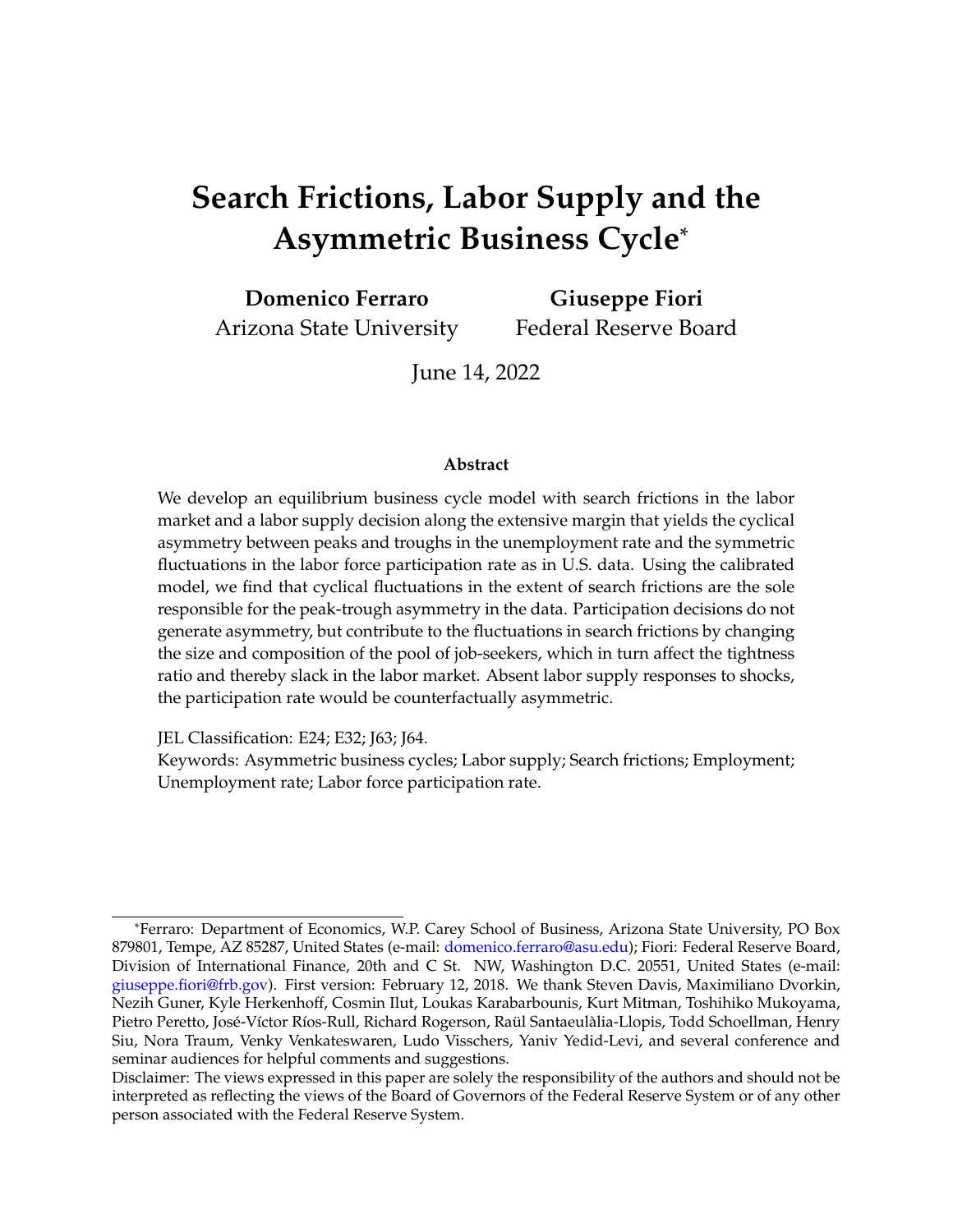## **1 Introduction**

In the United States, cyclical fluctuations in the employment-to-population ratio display a striking asymmetry: deviations below trend ("troughs") are larger than deviations above trend ("peaks"). This asymmetry between peaks and troughs produces significant higherorder moments, such as negative skewness in the distribution of the employment-topopulation ratio in deviations from trend. [Sichel](#page-39-0) [\(1993\)](#page-39-0) first refers to this phenomenon as "deepness," which since then has become one of the stylized facts of the U.S. business cycle [\(McKay and Reis,](#page-38-0) [2008\)](#page-38-0).

The large and growing literature on the topic studies this phenomenon through the lens of a Diamond-Mortensen-Pissarides (DMP) model in which search frictions generate unemployment [\(Diamond,](#page-36-0) [1982;](#page-36-0) [Mortensen,](#page-38-1) [1982;](#page-38-1) [Pissarides,](#page-39-1) [1985\)](#page-39-1). This approach uses a two-state representation of the labor market, which abstracts from participation decisions altogether [\(Andolfatto,](#page-35-0) [1997;](#page-35-0) [Abbritti and Fahr,](#page-35-1) [2013;](#page-35-1) [Dupraz, Nakamura and Steinsson,](#page-36-1) [2020;](#page-36-1) [Ferraro,](#page-36-2) [2017,](#page-36-2) [2018;](#page-36-3) [Hairault, Langot and Osotimehin,](#page-37-0) [2010;](#page-37-0) [Petrosky-Nadeau and](#page-38-2) [Zhang,](#page-38-2) [2013,](#page-38-2) [2017;](#page-39-2) [Pizzinelli, Theodoridis and Zanetti,](#page-39-3) [2020\)](#page-39-3).

By contrast, in this paper, labor force participation decisions take center stage. We begin with documenting a new, overlooked fact: cyclical fluctuations in the labor force participation rate are symmetric around the trend, which implies that deepness in the U.S. employment-to-population ratio is accounted for solely by the unemployment rate. Given these observations, one might be tempted to conclude that participation or *labor supply* decisions, and thus worker flows in and out of the labor force are inconsequential for the study of cyclical asymmetry.

There are however at least two reasons to be skeptical about this view; one of them is empirical, the other is theoretical. First, worker flows in and out of the labor force account for around one-third of the cyclical volatility in the unemployment rate [\(Elsby,](#page-36-4) Hobijn and Şahin, [2015\)](#page-36-4). Also, workers' transition probabilities from nonparticipation to unemployment and from unemployment to nonparticipation are respectively countercyclical and procyclical. Thus, during recessions, a larger share of individuals who would have left the labor force remains unemployed, and a larger share of nonparticipants who would have stayed out of the labor force enters the unemployment pool. Such cyclical patterns exacerbate congestion in the labor market during recessions, contributing to generate deepness.

Second, in the context of a DMP model extended to allow for an active participation margin the lack of cyclical asymmetry in the participation rate is somewhat puzzling.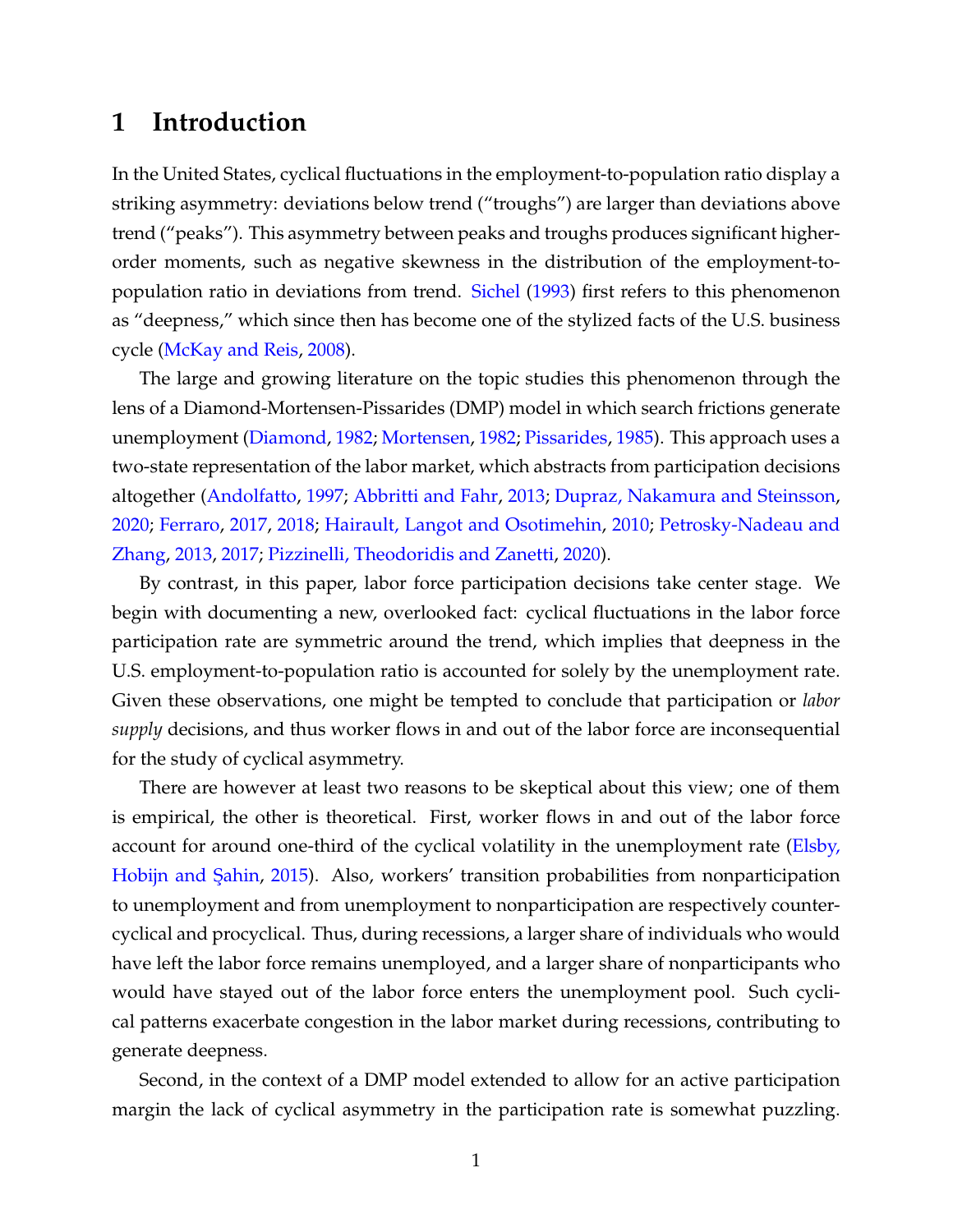In a three-state model, a key object impinging on the decision to enter the labor force is the probability of finding a job. In the data, cyclical fluctuations in such probability display significant deepness [\(Ferraro,](#page-36-3) [2018\)](#page-36-3). Thus a model that successfully reproduces the observed deepness in the probability of finding a job would naturally generate a sharp fall in the individuals' willingness to the enter the labor force during recessions. At the same time, such labor supply decisions change the size and arguably the composition of the pool of job-seekers competing for jobs, which affects vacancy posting and the extent of slack in the labor market.

To quantify these mechanisms, we develop an equilibrium business cycle model that reconciles the deepness in the employment rate (defined as one minus the unemployment rate) with the symmetric fluctuations in the labor force participation rate. Our model combines search frictions with endogenous vacancy posting à la DMP with an active participation margin, akin to a labor supply decision with indivisible labor, as in [Rogerson](#page-39-4) [\(1988\)](#page-39-4) and [Hansen](#page-37-1) [\(1985\)](#page-37-1). In the model, individuals are heterogeneous in terms of home productivity (or value of leisure), which changes over time due to persistent idiosyncratic shocks, while they have the same market productivity. Aggregate fluctuations are driven by symmetric and persistent shocks to productivity.<sup>[1](#page-2-0)</sup>

The model embodies two propagation mechanisms of productivity shocks: (i) shifts in the individuals' willingness to work; (ii) fluctuations in the extent of frictions, i.e., the speed at which job-seekers meet employers posting vacancies, which depends on market tightness (the ratio of vacancies to job-seekers). Unlike the DMP model, in our setting, the market tightness ratio is determined in equilibrium by posted job vacancies (labor demand) jointly with participation decisions (*desired* labor supply). Actual and desired labor supply differ due to search frictions.

First, individual participation decisions are described by a separation and a search cutoff on home productivity that determine whether an individual is out of the labor force, attached, or not attached to the labor force. An individual attached to the labor force is either employed or unemployed and searching for a job, whereas a non-attached individual participates insofar as he or she is employed. The response of the two cutoffs to productivity shocks, keeping the tightness ratio and so the level of frictions fixed, is what we refer to as the *"labor supply channel,"* which captures the endogenous, yet partialequilibrium, adjustment of individual labor supply to productivity shocks.

<span id="page-2-0"></span>Second, the market tightness ratio falls in response to a negative productivity shock,

<sup>&</sup>lt;sup>1</sup> Altuğ, Ashley and Patterson [\(1999\)](#page-35-2) find no evidence for nonlinearity in measured TFP using aggregate-level U.S. data. [Ilut, Kehrig and Schneider](#page-37-2) [\(2017\)](#page-37-2) confirm this finding in establishment-level data.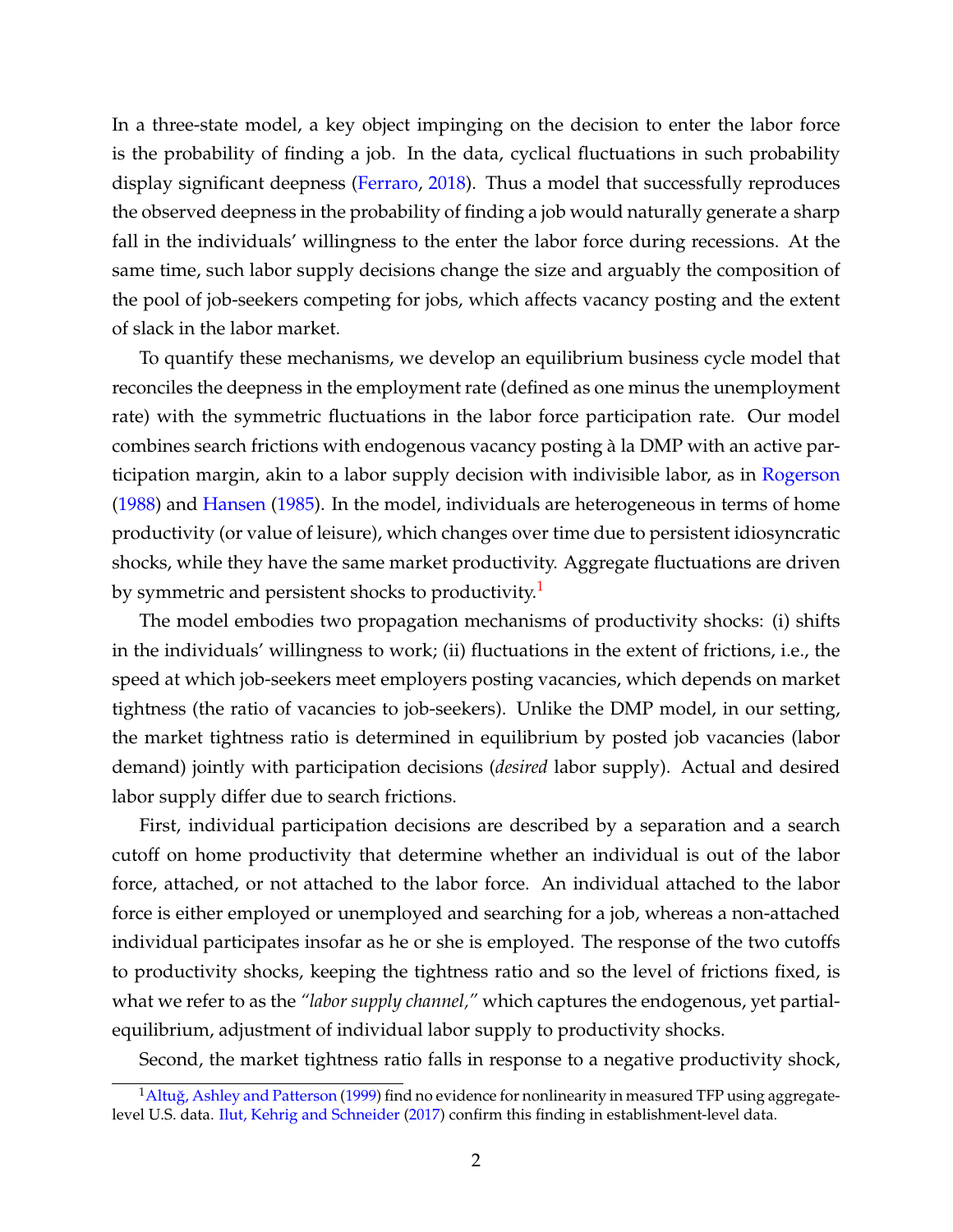generating slack in the labor market. We refer to this mechanism as the *"slackness channel,"* which captures the equilibrium feedback effect between firms' vacancy posting and individuals' participation decisions. Notably, equilibrium vacancies are determined based on the size and composition of the pool of job-seekers: the participation margin directly contributes to the cyclical movements in labor market frictions. This channel is absent in the DMP model, where all individuals are participants at all times.

We calibrate the model to U.S. data. As a test of the model, we check whether, with the same parameter values, the model accounts for the deepness in the unemployment rate and the lack thereof in the participation rate. We find that, to a large extent, it does. Furthermore, our model captures the key features of the cyclical movements in gross worker flows, a well-known challenge for existing three-state models of the labor market (see, e.g., [Shimer,](#page-39-5) [2013;](#page-39-5) [Tripier,](#page-39-6) [2004;](#page-39-6) [Veracierto,](#page-39-7) [2008\)](#page-39-7).

To study the role of labor supply vis-à-vis search frictions, we propose a structural quantitative accounting exercise. Specifically, we generate two counterfactual time series for the unemployment and the labor force participation rate, keeping the same realization of productivity shocks. In the first counterfactual, we drop the indifference conditions determining the separation and search cutoffs, fix the two cutoffs on home productivity at their steady-state values, and let the tightness ratio vary in response to shocks as implied by the free-entry condition. In the second counterfactual, we drop instead the free-entry condition, fix the tightness ratio at its steady-state value, and let the cutoffs vary.<sup>[2](#page-3-0)</sup>

We find that the slackness channel and so fluctuations in the extent of frictions are the key driving force of deepness in the employment rate, and that the participation margin per se does not generate cyclical asymmetry. In the model, the matching process is subject to congestion due to random search, implying that the probability that a job-seeker meets an employer falls more in response to bad shocks than it rises in response to good shocks. Such asymmetric responses to shocks yield that the troughs are deeper than the peaks are tall. In other words, if the labor supply channel was the only driving force of fluctuations, we would observe symmetric fluctuations in employment.

In this sense, our model reproduces the symmetric fluctuations in labor generated by frictionless models in the RBC tradition. To be sure, this is not to say that the labor force participation margin is inconsequential for cyclical asymmetry. On the contrary, in

<span id="page-3-0"></span><sup>&</sup>lt;sup>2</sup>Such a decomposition cannot be implemented solely with data on labor market stocks and average transition probabilities as in, say, Elsby, Hobijn and Şahin [\(2015\)](#page-36-4). The reason is that observed transition probabilities are equilibrium objects jointly determined by the individuals' willingness to work for a given level of market tightness, and the probability of finding a job, which in turn depends on the collection of individuals' participation decisions and job vacancies.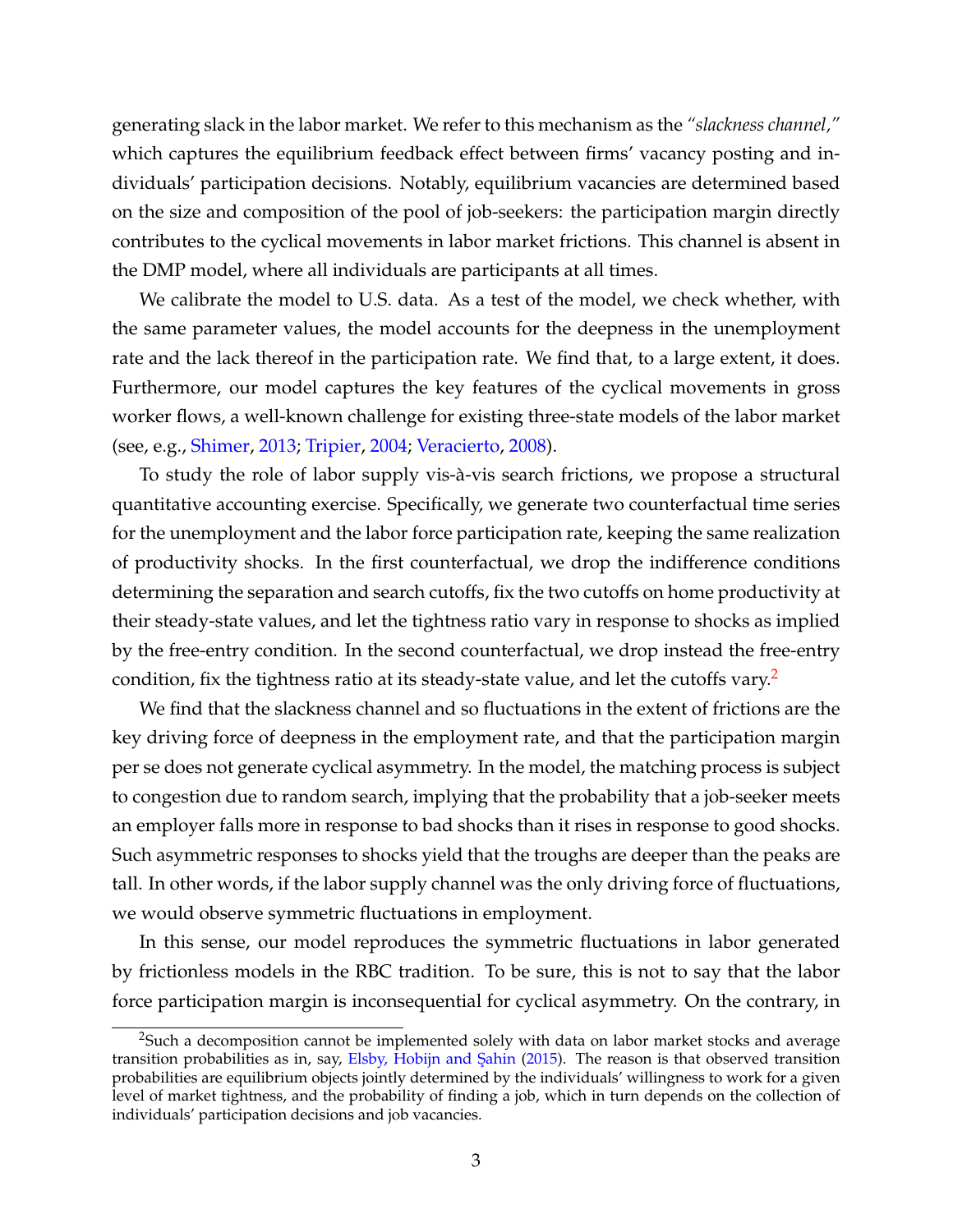a three-state model like ours, individuals' flows in and out of the labor force depend on market tightness, and they all contribute to the stocks of employment, unemployment, and nonparticipation, and so to the mass of job-seekers competing for jobs. During recessions, in the model, as in the data, unemployed individuals are less likely to drop out of the labor force, and individuals out of the labor force are more likely to enter the labor force as unemployed. Accounting for the cyclicality of these gross worker flows is key for the model to generate the cyclical asymmetry in the data.

Furthermore, absent the labor supply channel, the labor force participation rate would be markedly asymmetric, mirroring the cyclical asymmetry in the probability of finding a job, which is at odds with the data. The lack of asymmetry in the participation rate is not hard-wired into the model, rather it is the result of equilibrium forces inherent to the joint determination of market tightness and the cutoffs on home productivity.

The rest of the paper is organized as follows. In Section [2,](#page-4-0) we discuss the related literature. Section [3](#page-6-0) briefly presents the observations that motivate the paper. Section [4](#page-8-0) presents the model. In Sections [5](#page-20-0) and [6,](#page-22-0) we take the model to the data and study its quantitative properties. Finally, Section  $7$  concludes. Appendices  $A$ ,  $B$ , and  $C$  contain data sources, derivations, and additional results.

## <span id="page-4-0"></span>**2 Related Literature**

This paper contributes to the literature on business cycle asymmetry. In the RBC tradition, [Hansen and Prescott](#page-37-3) [\(2005\)](#page-37-3) explain the negative skewness in U.S. market hours worked (in deviations from trend) in the context of a neoclassical growth model with occasionallybinding capacity constraints. [Van Nieuwerburgh and Veldkamp](#page-39-8) [\(2006\)](#page-39-8) study asymmetry in output growth rates using an RBC model augmented with learning about technology shocks. At the end of a boom, agents have accurate estimates of the state of technology so that a negative productivity shock prompts abrupt actions, leading to a sharp fall in investment and hours. [Jovanovic](#page-38-3) [\(2006\)](#page-38-3) explain the negative skewness in output growth rates through the adoption of technologies of uncertain skill requirements. Quadratic costs in skill mismatch imply that a good match rises output by less than a bad match reduces it, such that output growth rates are negatively skewed. [McKay and Reis](#page-38-0) [\(2008\)](#page-38-0) show that a model with asymmetric adjustment costs in employment and a choice of when to scrap old technologies reconciles the brevity and violence of the contractions in employment with the nearly symmetric fluctuations in output. [Ordonez](#page-38-4) [\(2013\)](#page-38-4) singles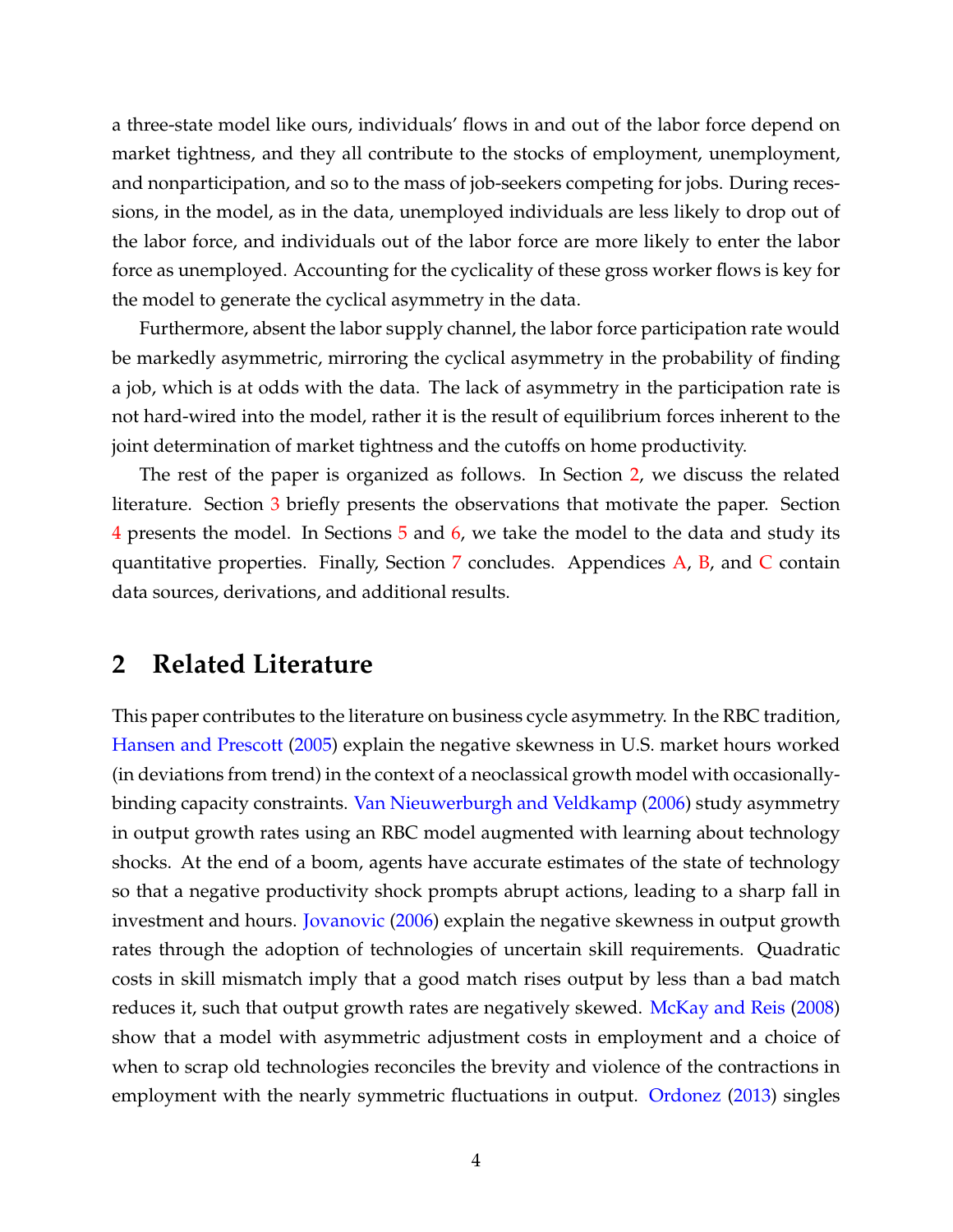out financial frictions as an explanation for the observation that cyclical asymmetry is stronger in countries with less developed financial systems.

Using a search-theoretic model, [Andolfatto](#page-35-0) [\(1997\)](#page-35-0) argues that asymmetric fluctuations in the job destruction rate can qualitatively account for the fast rises and slow declines in the U.S. unemployment rate. [Petrosky-Nadeau and Zhang](#page-38-2) [\(2013\)](#page-38-2) argue that a DMP model, calibrated to match the cyclical volatility in the unemployment rate, produces the asymmetry between peaks and troughs in the data. Building on this result, [Petrosky-](#page-39-2)[Nadeau and Zhang](#page-39-2) [\(2017\)](#page-39-2) show that a first-order approximation of the DMP equilibrium dynamics neglects important nonlinearities in the propagation of shocks. [Ferraro](#page-36-3) [\(2018\)](#page-36-3) develops a search-and-matching model with heterogeneous workers in productivity/skills that reconciles the cyclical asymmetry in the unemployment rate with the nearly symmetric fluctuations in output. [Abbritti and Fahr](#page-35-1) [\(2013\)](#page-35-1) and [Dupraz, Nakamura](#page-36-1) [and Steinsson](#page-36-1) [\(2020\)](#page-36-1) study cyclical asymmetry in a DMP model with downward nominal wage rigidity. This body of work abstracts from participation decisions altogether.

Our work also relates to the literature that studies the aggregate implications of threestate models of the labor market. The bulk of this body of work considers steady-state outcomes only [\(Krusell et al.,](#page-38-5) [2008,](#page-38-5) [2010,](#page-38-6) [2011;](#page-38-7) [Garibaldi and Wasmer,](#page-37-4) [2005;](#page-37-4) [Pries and](#page-39-9) [Rogerson,](#page-39-9) [2009\)](#page-39-9). A few attempts have been made to confront these models with the cyclical properties of labor market outcomes [\(Cairó, Fujita and Morales-Jiménez,](#page-36-5) [2019;](#page-36-5) [Shimer,](#page-39-5) [2013;](#page-39-5) [Tripier,](#page-39-6) [2004;](#page-39-6) [Veracierto,](#page-39-7) [2008\)](#page-39-7). Only recently, [Krusell et al.](#page-38-8) [\(2017\)](#page-38-8) show that a model with idiosyncratic risk, incomplete markets, and labor market frictions can account for the cyclical volatility and comovement of the U.S. gross worker flows. In their setting, jobfinding rates are *exogenous* stochastic processes. By contrast, in our setting, job-finding rates are endogenously determined as an equilibrium outcome, based on the individuals' participation decisions and the free-entry condition for vacancy posting. This property of the equilibrium is instrumental in quantifying the role of search frictions as the source of cyclical asymmetry.

Our contribution to the literature is twofold. First, we formulate and quantify a threestate model that accounts for the deepness asymmetry in the unemployment rate and the symmetric fluctuations in the labor force participation rate, alongside key features of gross worker flows. Second, we quantify the importance of labor supply vis-à-vis search frictions for the cyclical volatility and asymmetry in the employment-to-population ratio, a question that previous studies have not addressed.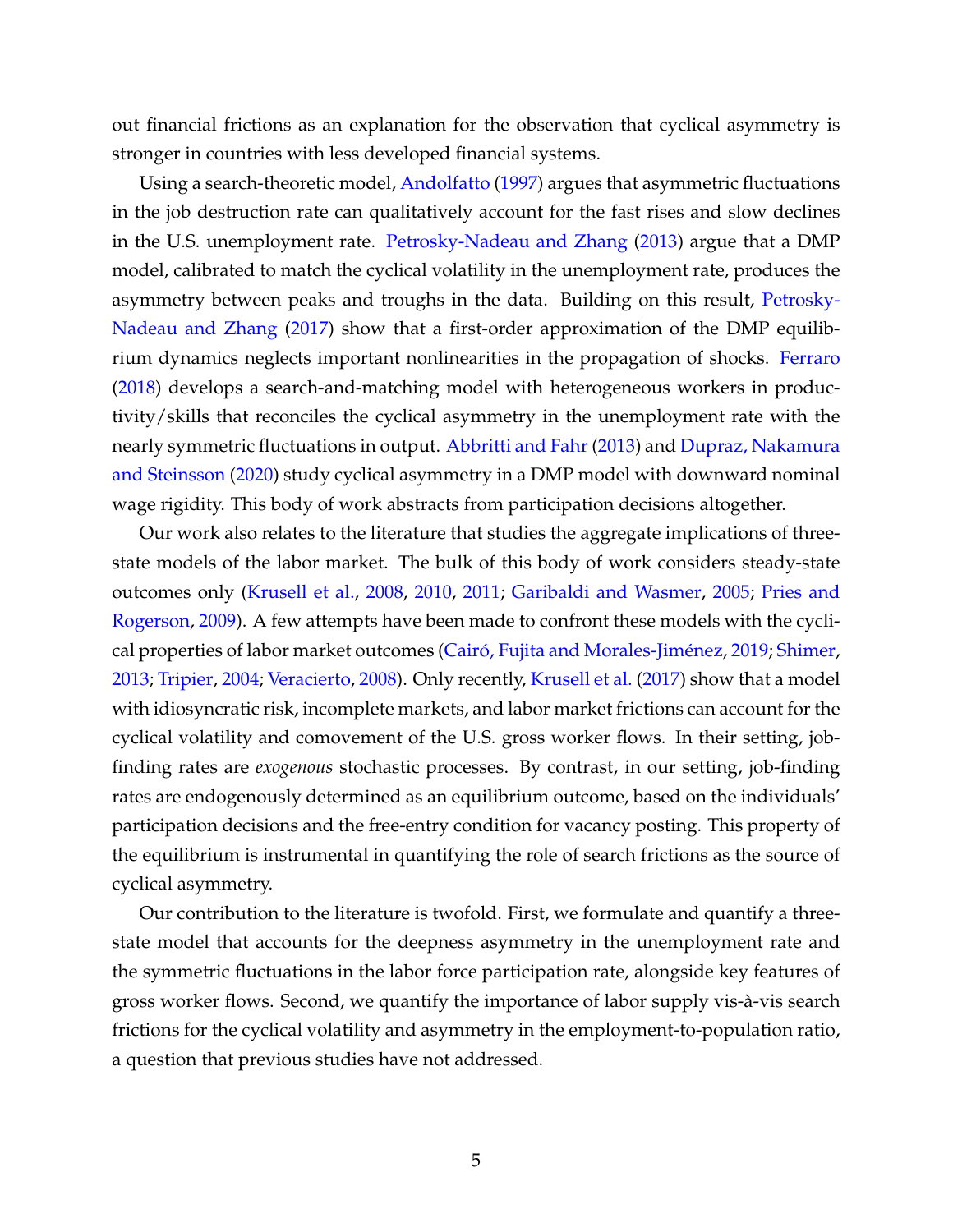## <span id="page-6-0"></span>**3 Motivating Facts**

In this section, we detail the empirical observations that motivate our work. Based on [Sichel](#page-39-0) [\(1993\)](#page-39-0), we measure cyclical asymmetry with the third standardized central moment or *skewness* of the cyclical component  $\hat{x}_t$  of the time series  $x_t$ :

$$
skew(\hat{x}_t) = \frac{\mathbb{E}\left[\left(\hat{x}_t - \mathbb{E}\left[\hat{x}_t\right]\right)^3\right]}{\sigma_x^3},
$$

where **E** denotes the mathematical expectation operator and  $\sigma_{\hat{x}}$  the standard deviation of the cyclical component  $\hat{x}_t$  expressed in percent deviations from trend. As customary in the literature, fluctuations at the business cycle frequency are identified as occurring between 2 and 32 quarters. Also, since there is no firm consensus on the filtering approach, we report skewness statistics based on two alternative bandpass methods due to [Baxter and](#page-36-6) [King](#page-36-6) [\(1999\)](#page-36-6) and [Christiano and Fitzgerald](#page-36-7) [\(2003\)](#page-36-7), as well as the procedure in [Hodrick and](#page-37-5) [Prescott](#page-37-5) [\(1997\)](#page-37-5). To test for asymmetry against the null hypothesis of symmetry, we use the test developed by [Bai and Ng](#page-35-3)  $(2005).<sup>3</sup>$  $(2005).<sup>3</sup>$  $(2005).<sup>3</sup>$  $(2005).<sup>3</sup>$ 

Table [1](#page-7-0) reports skewness statistics, with associated *p*-values, for the U.S. employmentto-population ratio, the employment rate (one minus the unemployment rate), and the labor force participation rate, in the post-war period 1948-2016. To interpret the results, we consider the following decomposition of the employment-to-population ratio:

$$
\frac{\text{emp}}{\text{pop}} = \underbrace{\left(1 - \frac{\text{unemp}}{\text{emp+unemp}}\right)}_{\text{employment rate}} \times \underbrace{\left(\frac{\text{emp+unemp}}{\text{pop}}\right)}_{\text{partition rate}}.
$$

This decomposition shows that employment as a fraction of the working-age population equals the employment rate (fraction of employed workers in the labor force, one minus the unemployment rate) times the participation rate (fraction of the population in the labor force). Hence, in an accounting sense, cyclical asymmetry in the employment-topopulation ratio may result from either the unemployment or participation rate, or both.

The results in Table [1](#page-7-0) establish that cyclical fluctuations in labor force participation are virtually symmetric, which leaves the unemployment rate as the key driving force of asymmetry in the employment-to-population ratio. Specifically, the cyclical component of the employment-to-population ratio displays significant negative skewness. Note that

<span id="page-6-1"></span> $3$ See [A](#page-40-0)ppendix A for details on data sources.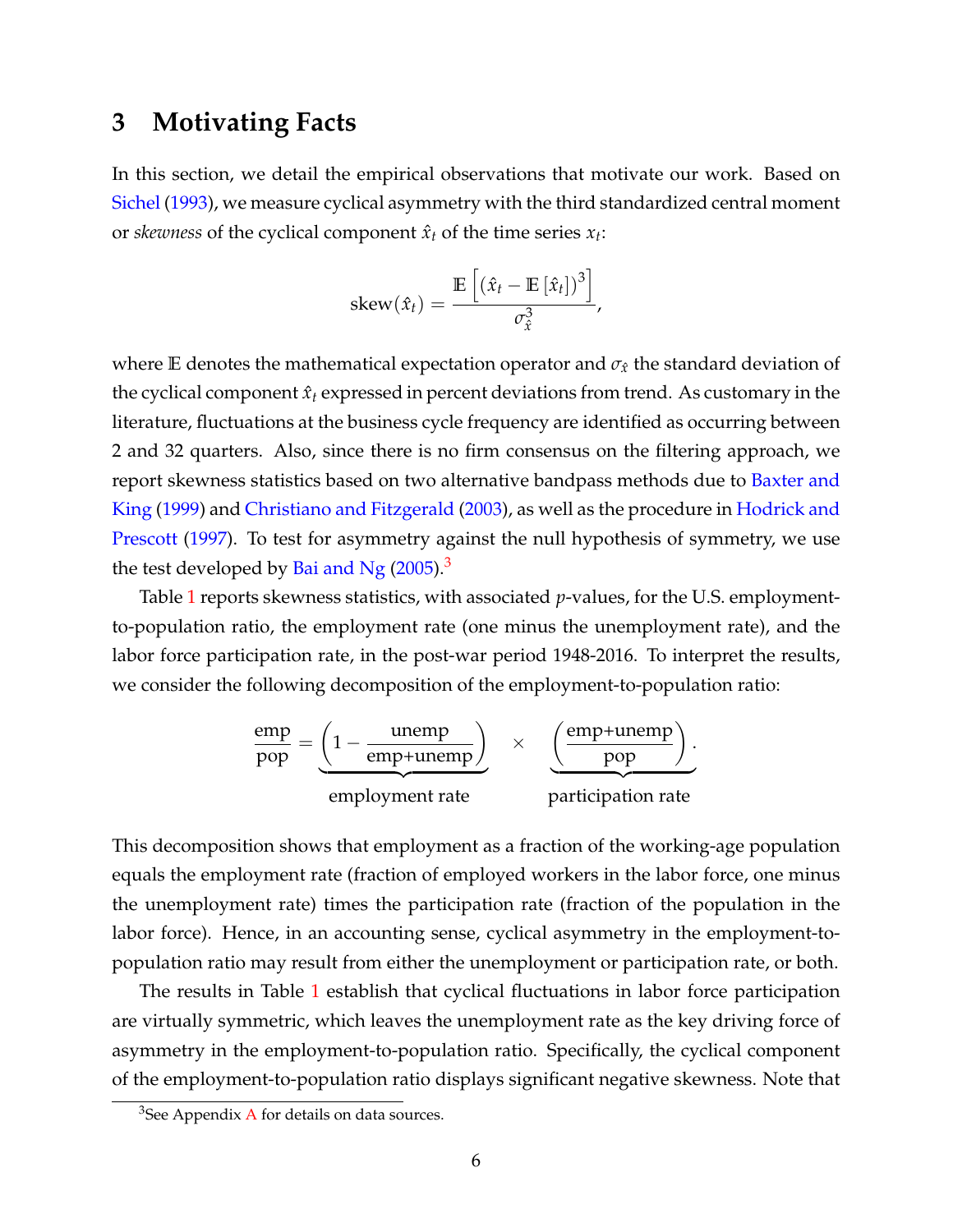this negative skewness remains significant and of similar magnitude also in the pre-1980 period. Thus, cyclical asymmetry is not driven by the so-called jobless recoveries of the 1990s, 2000s, or the Great Recession of 2007-2009, rather it is a systematic feature of the U.S. labor market over the entire post-war period.

<span id="page-7-0"></span>

|                                   | <b>Skewness</b> |             |          |  |  |  |
|-----------------------------------|-----------------|-------------|----------|--|--|--|
|                                   | Baxter-         | Christiano- | Hodrick- |  |  |  |
|                                   | King            | Fitzgerald  | Prescott |  |  |  |
| A. Sample period: 1948:Q1-2016:Q4 |                 |             |          |  |  |  |
| Employment-to-population ratio    | $-0.44$         | $-0.29$     | $-0.32$  |  |  |  |
|                                   | (0.02)          | (0.08)      | (0.03)   |  |  |  |
| Employment rate                   | $-0.85$         | $-0.51$     | $-0.70$  |  |  |  |
|                                   | (0.00)          | (0.00)      | (0.00)   |  |  |  |
| Participation rate                | 0.09            | 0.05        | 0.05     |  |  |  |
|                                   | (0.38)          | (0.44)      | (0.38)   |  |  |  |
| B. Sample period: 1948:Q1-1980:Q4 |                 |             |          |  |  |  |
| Employment-to-population ratio    | $-0.42$         | $-0.34$     | $-0.43$  |  |  |  |
|                                   | (0.03)          | (0.05)      | (0.02)   |  |  |  |
| Employment rate                   | $-0.80$         | $-0.62$     | $-0.76$  |  |  |  |
|                                   | (0.00)          | (0.01)      | (0.00)   |  |  |  |
| Participation rate                | 0.12            | 0.03        | $-0.06$  |  |  |  |
|                                   | (0.34)          | (0.45)      | (0.41)   |  |  |  |

Table 1: Skewness in the U.S. Labor Market

*Notes:* For Baxter-King and Christiano-Fitzgerald, we consider frequencies between 2 and 32 quarters. The order of the moving average for the Baxter-King filter is set to 8 quarters. The smoothing parameter for the Hodrick-Prescott filter is 1,600. Variables are expressed in log-deviations from trend. P-values (one-sided test) in parentheses.

To understand what are the mechanisms that shape the cyclical asymmetry in the U.S. unemployment rate and the lack thereof in the participation rate, we build a quantitative model that incorporates employment, unemployment, and nonparticipation, and use it as a laboratory to carry out counterfactual analysis. We turn to these issues next.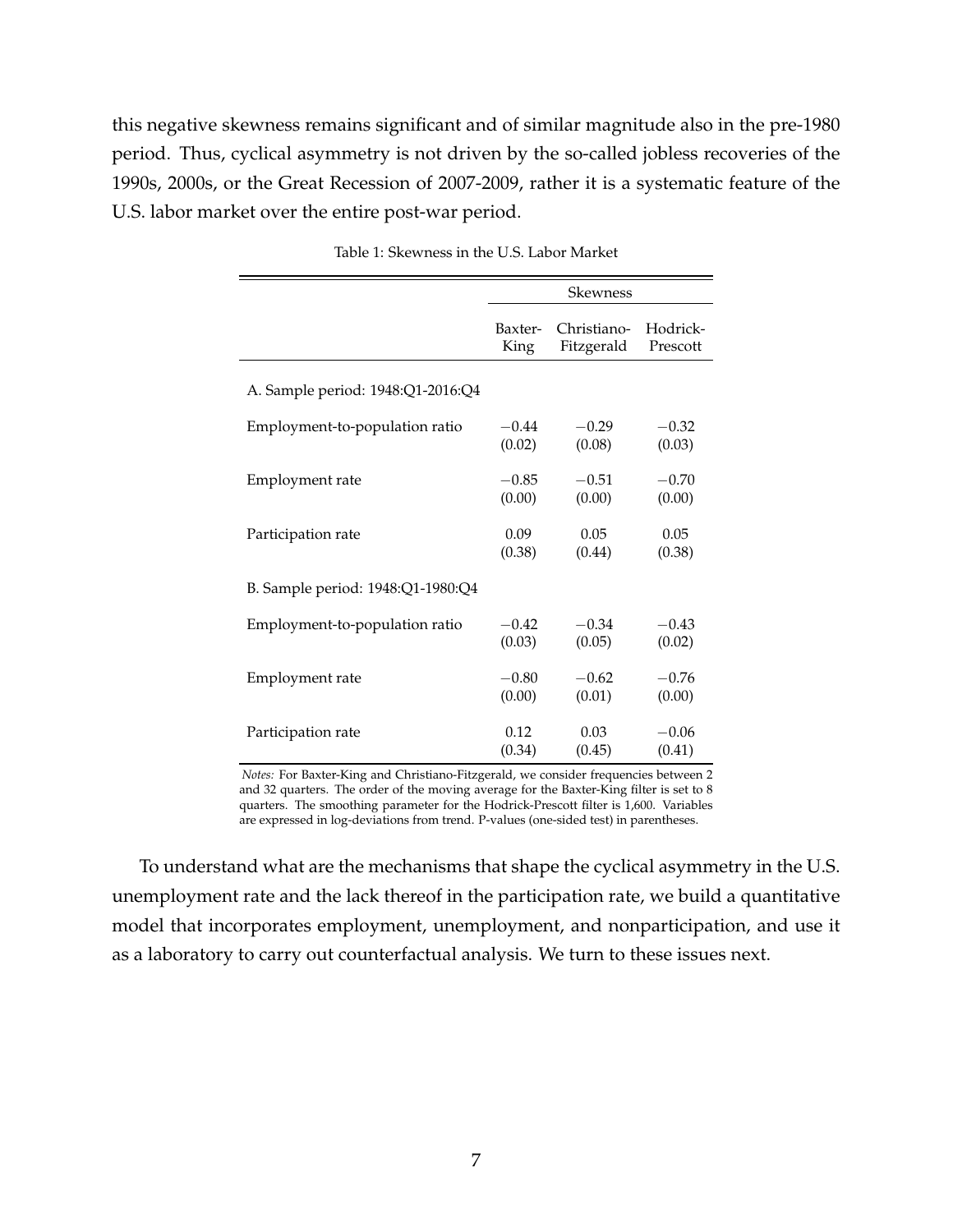## <span id="page-8-0"></span>**4 Model**

#### **4.1 Environment**

Time is discrete and continues forever, indexed by  $t = 0, 1, 2, \ldots, \infty$ . The economy is inhabited by two types of agents: individuals and employers. Both agents are infinitely lived, risk-neutral, and discount future values at the same rate  $β ∈ (0,1)$ . The mass of individuals is normalized to one. An individual is endowed with one unit of time that can be allocated to three uses: market work, job search, and nonmarket work (e.g., leisure and home production). Market work and job search are mutually exclusive activities. An employer is either matched with an individual and producing output, or unmatched and posting job vacancies. The mass of employers is determined in free-entry equilibrium.

**Preferences and budget constraints.** We assume that an individual has linear utility over consumption,  $c_t$ , and maximizes  $\mathbb{E}_0\sum_{t=0}^{\infty}\beta^t c_t$ , subject to the flow budget constraints that consumption is equal to the wage,  $c_t = w_t$ , if he or she is employed, consumption is equal to unemployment insurance (UI) benefits,  $c_t = b$ , if unemployed, and  $c_t = y_t^h$ if nonparticipant, where  $y_t^h$  is home production, which depends on idiosyncratic home productivity, *x<sup>t</sup>* , and aggregate market productivity, *y<sup>t</sup>* , in a way that we make precise below.

**Heterogeneity and home productivity.** As in [Garibaldi and Wasmer](#page-37-4) [\(2005\)](#page-37-4), individuals are heterogeneous in home productivity, *x<sup>t</sup>* . [4](#page-8-1) The value of *x<sup>t</sup>* may change over time with probability  $\lambda$ . In that event, the new value  $x_{t+1}$  for the next period is drawn from a probability distribution function  $f(x)$ , taken to be log-normal with parameters  $\mu_x$  and  $\sigma_x$ , defined over the bounded support  $x_t \in \left[ x^{\min} , x^{\max} \right]$ . With probability  $1 - \lambda$ , home productivity maintains its current value into the next period. Hence, at the individual level, home productivity is persistent, but conditional on a switch, its the current value does not affect its next period realization.<sup>[5](#page-8-2)</sup>

<span id="page-8-1"></span> $4$ We extend the work of [Garibaldi and Wasmer](#page-37-4) [\(2005\)](#page-37-4) along two important dimensions. First, we amend their model to allow for worker flows from nonparticipation to employment, which are both large and highly volatile in the data (see [Krusell et al.,](#page-38-8) [2017\)](#page-38-8). This modification implies that the composition of the pool of job seekers contributes to determine labor market tightness. Second, we focus on transition dynamics triggered by business cycle shocks, rather than just focusing on steady-state outcomes.

<span id="page-8-2"></span><sup>&</sup>lt;sup>5</sup>Everything else equal, persistence in home productivity as governed by  $\lambda$  allows the model to generate realistic persistence in the transition probabilities in and out of the labor force.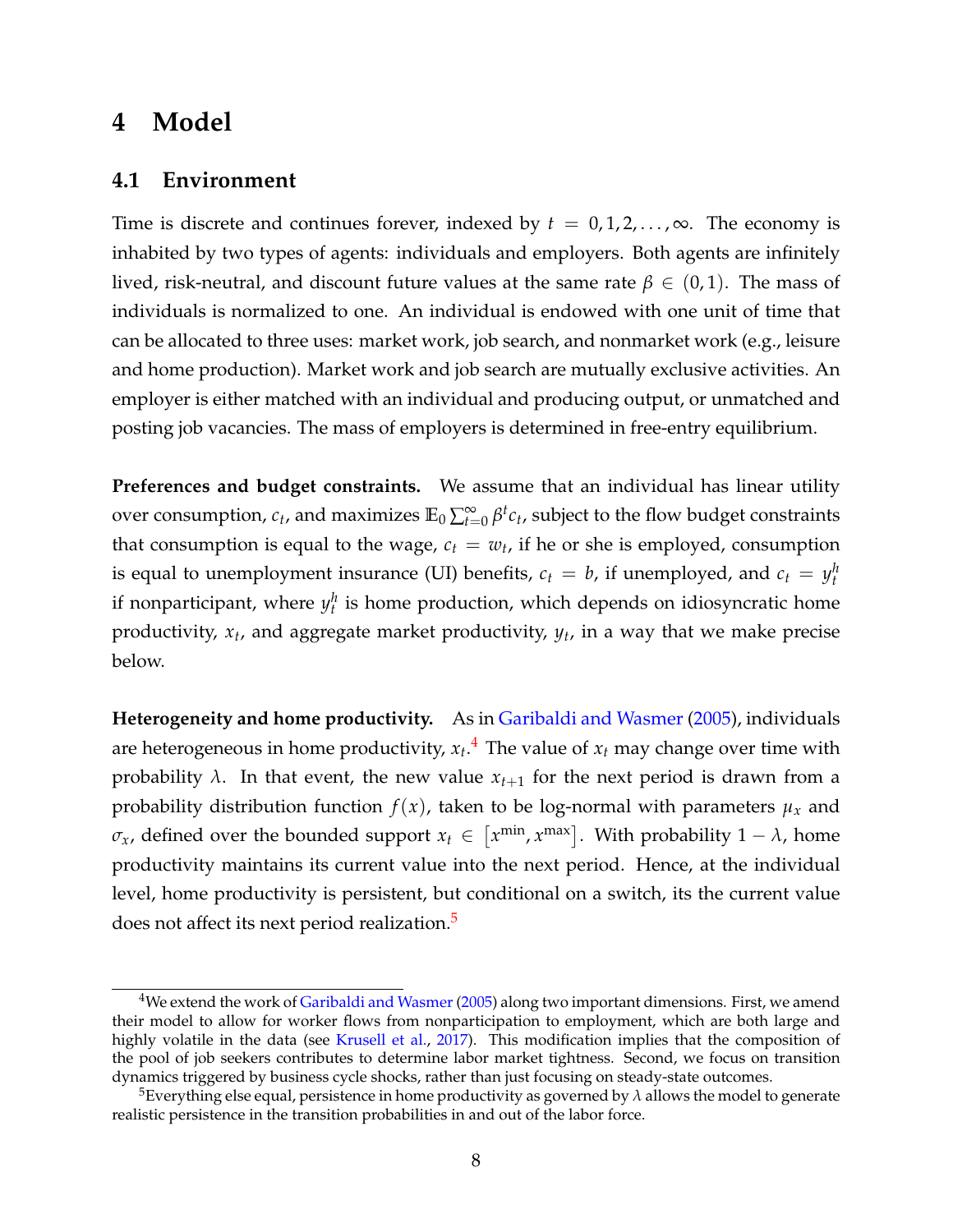**Aggregate productivity shock.** Production requires a match between one employer and one individual. When a job-seeker and an employer meet and agree to create a match (or, equivalently, a job), they produce output, *y<sup>t</sup>* , which evolves stochastically over time according to an AR(1) process in logs:  $\log(y_{t+1}) = (1 - \rho_y) \ln(\bar{y}) + \rho_y \log(y_t) + \sigma_y \epsilon_{t+1}$ where  $\bar{y}$  is the unconditional mean of output and  $\epsilon_t \stackrel{iid}{\sim} \mathcal{N}(0, 1)$  are innovations to the (log) output of a job. The parameters  $\rho_y$  and  $\sigma_y$  control the persistence and volatility of the innovations*,*  $\epsilon_t$ *,* respectively.

**Wage determination.** As in [Shimer](#page-39-10) [\(2004\)](#page-39-10) and many others, we assume an ad-hoc wage rule relating the wage to labor productivity:  $w_t = \bar{w}y_t^{\eta}$  $t'$ , where  $\bar{w}$  is a constant and the parameter *η* governs the cyclical sensitivity of the wage to labor productivity. The benefit of this parsimonious specification is twofold. First, it considerably simplifies the solution of the model. As the firm's value of a job is independent of home productivity, only the share of unemployed and nonparticipant individuals (instead of the full cross-sectional distribution) is relevant for vacancy posting.[6](#page-9-0) Second, depending on the value of *η*, the wage rule accommodates different degrees of wage flexibility.

**Meeting technology.** The matching process between searchers and employers posting vacancies is subject to a search friction. We assume a constant-returns-to-scale meeting technology:  $m_t = \chi s_t^{\varepsilon} v_t^{1-\varepsilon}$ , where  $m_t$  denotes the number of meetings between searchers and vacancies, and  $s_t$  and  $v_t$  are the mass of searchers and vacancies, respectively. The probability that a searcher meets a vacancy is  $p(\theta_t) = \theta_t^{1-\varepsilon}$ , where  $\theta_t \equiv v_t/s_t$  is the market tightness ratio. Similarly, the probability that a vacancy meets a searcher is  $q(\theta_t) = \theta_t^{-\varepsilon}$ .

In our setting, unemployed individuals compete with a subset of nonparticipants for jobs. Unemployed individuals are classified as "active" searchers, collect UI benefits, and meet a vacancy with probability  $p(\theta_t)$ . Nonparticipants who are randomly drawn in the pool of "passive" searchers, enjoy home production, do not collect UI benefits, and meet a vacancy with probability  $\phi p(\theta_t)$ , where  $\phi \in (0,1)$  is an exogenous constant.<sup>[7](#page-9-1)</sup> The main advantage of having a notion of passive searchers in the model is that it allows for worker flows from nonparticipation to employment, that are both large and highly volatile over

<span id="page-9-0"></span><sup>6</sup>With Nash-bargaining, the value of a job would naturally depend on home productivity via the wage. The higher the value of home productivity, the higher the opportunity cost employment, the higher the wage would have to be for a searcher to accept a job.

<span id="page-9-1"></span> $7$ Our classification of active searchers as unemployed/participants and passive searchers as non-participants is consistent with the approach of the BLS (see [Jones and Riddell,](#page-37-6) [1999,](#page-37-6) for further discussion).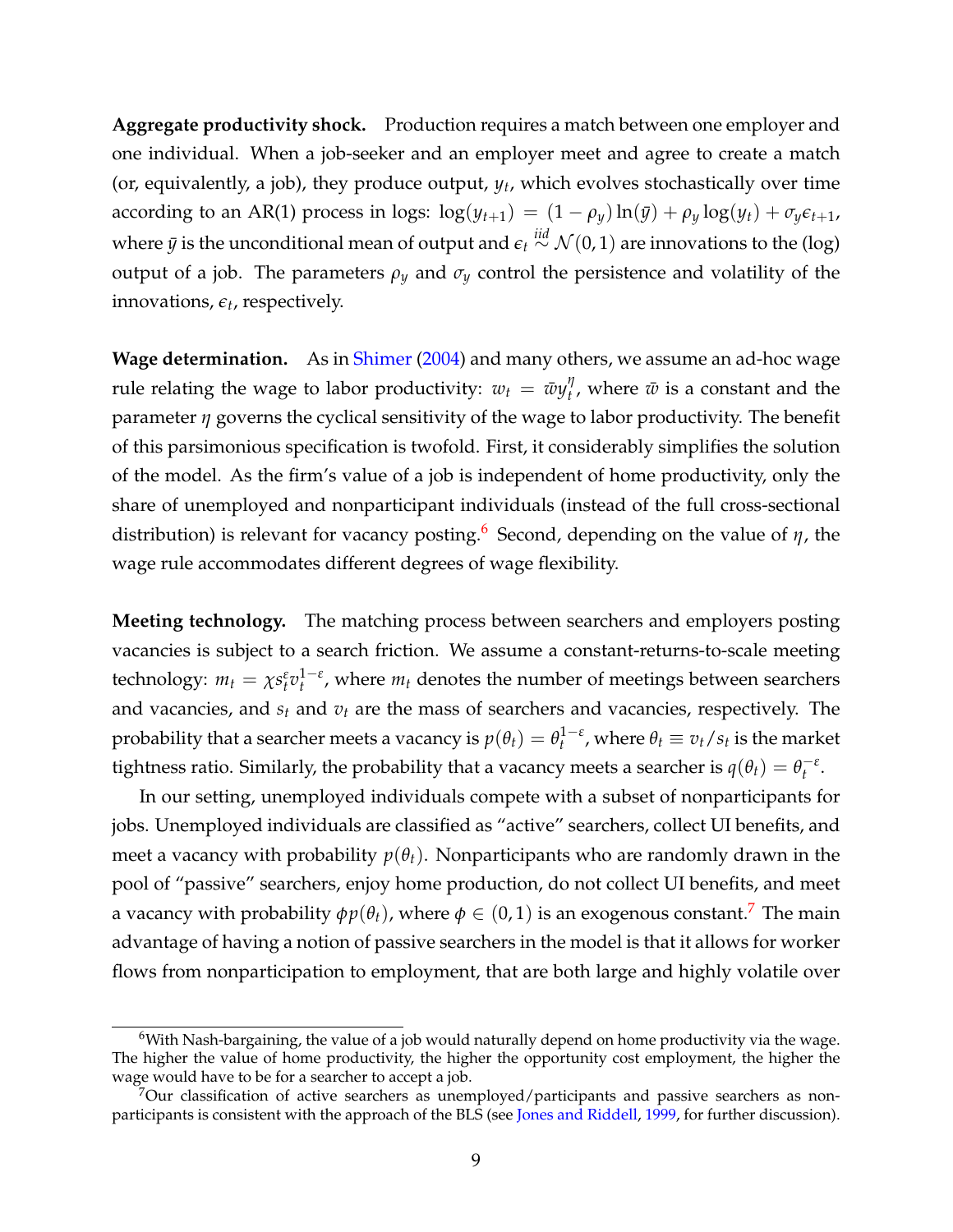the business cycle (see [Krusell et al.,](#page-38-8) [2017\)](#page-38-8).<sup>[8](#page-10-0)</sup> Note also that while  $\phi$  is exogenous and constant, the decision of accepting a job offer upon meeting an employer, and the choice of whether to become an active searcher next period or to remain out of the labor force remain endogenous.

**Timing of events.** Within the period, events unfold as follows. At the beginning of the period, the aggregate  $(y_t)$  and idiosyncratic  $(x_t)$  states are realized. After these events, the period consists of two stages. In the first stage, separations, participation, and search decisions are made simultaneously. In the second stage, output is produced and wages are paid. In our setting, there is a distinction between a meeting between a vacancy and a job-seeker, and the creation of a job. Only if profitable for both parties, a meeting is converted into a job. The model uses the "instantaneous hiring" view in which new hires begin working right away rather than with a one-period delay. As discussed in [Davis,](#page-36-8) [Faberman and Haltiwanger](#page-36-8) [\(2006\)](#page-36-8), this timing describes the U.S. labor market flows at a quarterly frequency.

### **4.2 Individual Agents' Problems**

We formulate the individual agents' problem in recursive form and write value functions at the production stage when idiosyncratic and aggregate states have been realized, and the agents' current decisions of continuing, destroying, or creating a match have been made.

#### **4.2.1 Individuals**

At the beginning of each period, an employee decides whether to remain in the match and receive the wage or separate. Conditional on separating, the individual has the option to become either unemployed or nonparticipant, thus dropping out of the labor force. Similarly, a non-employed individual has the choice to search for a job or stay out of the labor force. Again, conditional on being out of the labor force, an individual cannot meet

<span id="page-10-0"></span><sup>&</sup>lt;sup>8</sup>We acknowledge that, in the data, some of the observed flows from nonparticipation to employment may be due to time aggregation. As labor market data are sampled at the monthly frequency, measured flows from nonparticipation to employment may be due to unmeasured flows from nonparticipation to unemployment and from unemployment to employment insofar as they occur within the month. Here, we follow [Krusell et al.](#page-38-8) [\(2017\)](#page-38-8) and introduce a constant exogenous probability of becoming a (passive) searcher. Nonetheless, the flows from nonparticipation to employment remain endogenous in the sense that the individuals optimally decide whether to accept a job, or remain out of the labor force, given the realizations of the state variables.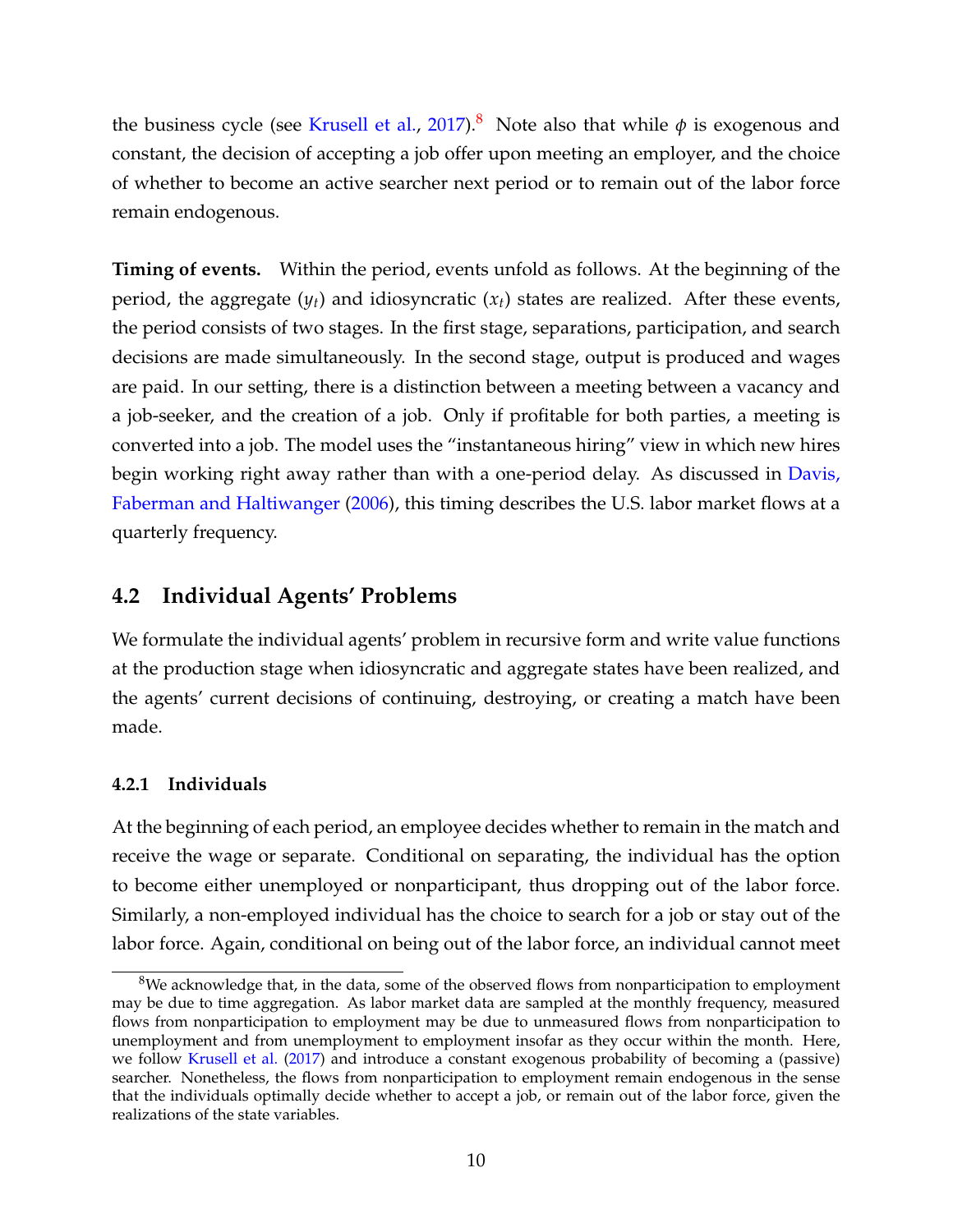a job vacancy unless he or she receives a random job offer. In that event, the individual chooses whether to accept the job offer or remain out of the labor force. All flows across the three labor market states are thus endogenous.

**Attached employed.** At the production stage, the value of employment depends on whether the individual is attached or non-attached to the labor force. Let  $(x_t^v, x_t^q)$  $\binom{q}{t}$  denote the search and separation cutoffs, respectively, whose determination we describe below. The value of employment for an individual *attached* to the labor force is:

$$
W_t^a = w_t
$$
 (instantaneous return)  
+  $\beta \mathbb{E}_t \{(1-\delta) [1-\lambda + \lambda F(x_{t+1}^v)]\} W_{t+1}^a$  (continuing as attached employed)  
+  $\beta \mathbb{E}_t \{\delta [1-\lambda + \lambda F(x_{t+1}^v)] p(\theta_{t+1})\} W_{t+1}^a$  (rectating as attached employed)  
+  $\beta \mathbb{E}_t \{(1-\delta)\lambda + \delta \lambda \phi p(\theta_{t+1})] \int_{x_{t+1}^v}^{x_{t+1}^q} W_{t+1}^{na}(x) dF(x)\}$   
(continuing or re-starting as non-attached employed)  
(continuing or re-starting as non-attached employed)

$$
+\beta \mathbb{E}_{t} \left\{ \delta \left[ 1 - \lambda + \lambda F(x_{t+1}^{v}) \right] (1 - p(\theta_{t+1})) U_{t+1} \right\} \qquad \text{(becoming unemployed)}
$$
\n
$$
+\beta \mathbb{E}_{t} \left\{ \left[ \delta \lambda (1 - \phi p(\theta_{t+1})) \right] \int_{x_{t+1}^{v}}^{x_{t+1}^{q}} H_{t+1}^{a}(x) dF(x) \right\} \qquad \text{(becoming attached nonparticipant)}
$$
\n
$$
+\beta \mathbb{E}_{t} \left\{ \lambda \int_{x_{t+1}^{q}}^{x^{\max}} H_{t+1}^{na}(x) dF(x) \right\}, \qquad \text{(becoming non-attached nonparticipant)}
$$

where  $(W_t^{na}(x), U_t, H_t^a, H_t^{na})$  are the value of employment for an individual not attached to the labor force, the value of unemployment, and the values of nonparticipation for an attached and non-attached individual, respectively.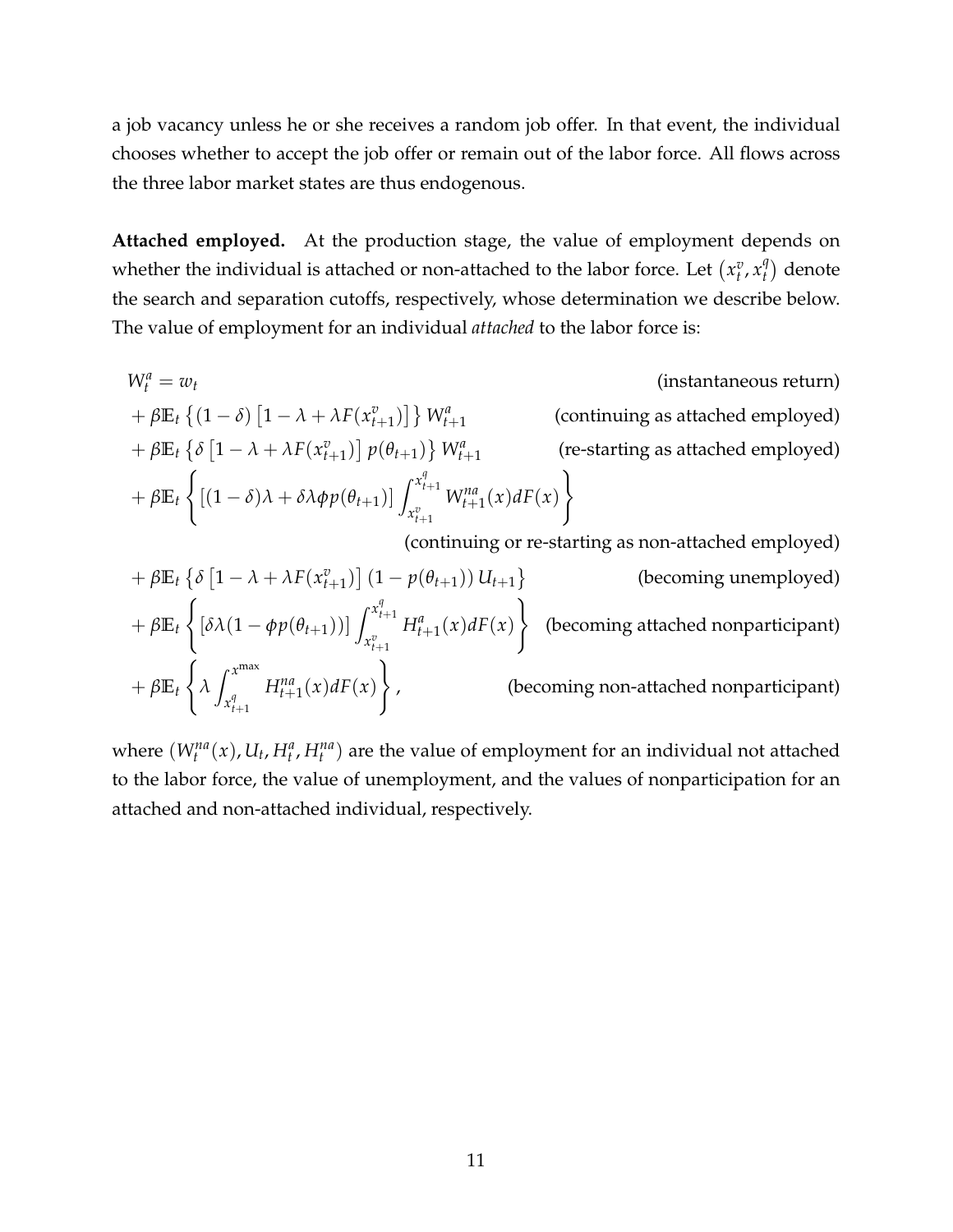**non-attached employed.** The value of employment for an individual *not attached* to the labor force is:

$$
W_t^{na}(x) = w_t
$$
 (instantaneous return)  
+  $\beta \mathbb{E}_t \{ [(1 - \delta)\lambda F(x_{t+1}^v) + \delta \lambda F(x_{t+1}^v) p(\theta_{t+1})] W_{t+1}^a \}$ 

(continuing or re-starting as attached employed)

$$
+\beta \mathbb{E}_t\left\{ \left[ (1-\delta)(1-\lambda)+\delta(1-\lambda)\phi p(\theta_{t+1})\right] W_{t+1}^{na}(x) \right\}
$$

(continuing or re-starting as non-attached employed w/ same *x*)

$$
+\beta \mathbb{E}_t \left\{ \left[ (1-\delta)\lambda + \delta \lambda \phi p(\theta_{t+1}) \right] \int_{x_{t+1}^v}^{x_{t+1}^q} W_{t+1}^{na}(x) f(x) dx \right\}
$$

(continuing or re-starting as non-attached employed w/ new *x*)

$$
+\beta \mathbb{E}_{t} \left\{ \left[ \delta \lambda F(x_{t+1}^{v}) (1 - p(\theta_{t+1})) \right] U_{t+1} \right\} \qquad \text{(becoming unemployed)}
$$
  
+
$$
\beta \mathbb{E}_{t} \left\{ \left[ \delta \lambda (1 - \phi p(\theta_{t+1})) + \delta (1 - \lambda) (1 - \phi p(\theta_{t+1})) \right] \int_{x_{t+1}^{v}}^{x_{t+1}^{q}} H_{t+1}^{a}(x) dF(x) \right\}
$$

(becoming attached nonparticipant)

$$
+\beta \mathbb{E}_t \left\{ \lambda \int_{x_{t+1}^q}^{x^{\max}} H_{t+1}^{na}(x) dF(x) \right\}.
$$
 (becoming non-attached nonparticipant)

**Unemployed.** The value of unemployment is:

 $+$   $\beta \mathbb{E}_t$ 

 $+$   $\beta \mathbb{E}_t$ 

 $+$   $\beta \mathbb{E}_t$ 

 $\sqrt{ }$ 

 $\sqrt{ }$ 

 $\int$ *λ*

*λϕpt*+<sup>1</sup>

 $\int x^{\max}$  $x_{t+1}^q$ 

 $U_t = b$  (instantaneous return)  $+ \beta \mathbb{E}_t \left\{ \left[ 1 - \lambda (1 - F(x_{t+1}^v)) \right] p(\theta_{t+1}) W_{t+1}^a \right\}$ (starting as attached employed)  $\int x_{t+1}^q$  $x_{t+1}^v$  $W_{t+1}^{na}(x) dF(x)$  $\mathcal{L}$ (starting as non-attached employed)  $+ \beta \mathbb{E}_t \left\{ \delta[1 - \lambda(1 - F(x_{t+1}^v))](1 - p_{t+1})U_{t+1} \right\}$ (continuing as unemployed)  $\lambda(1 - \phi p_{t+1})$  $\int x_{t+1}^q$  $x_{t+1}^v$  $H_{t+1}^{a}(x) dF(x)$ ) (becoming attached nonparticipant)  $H_{t+1}^{na}(x) f(x) dx$ . (becoming non-attached nonparticipant)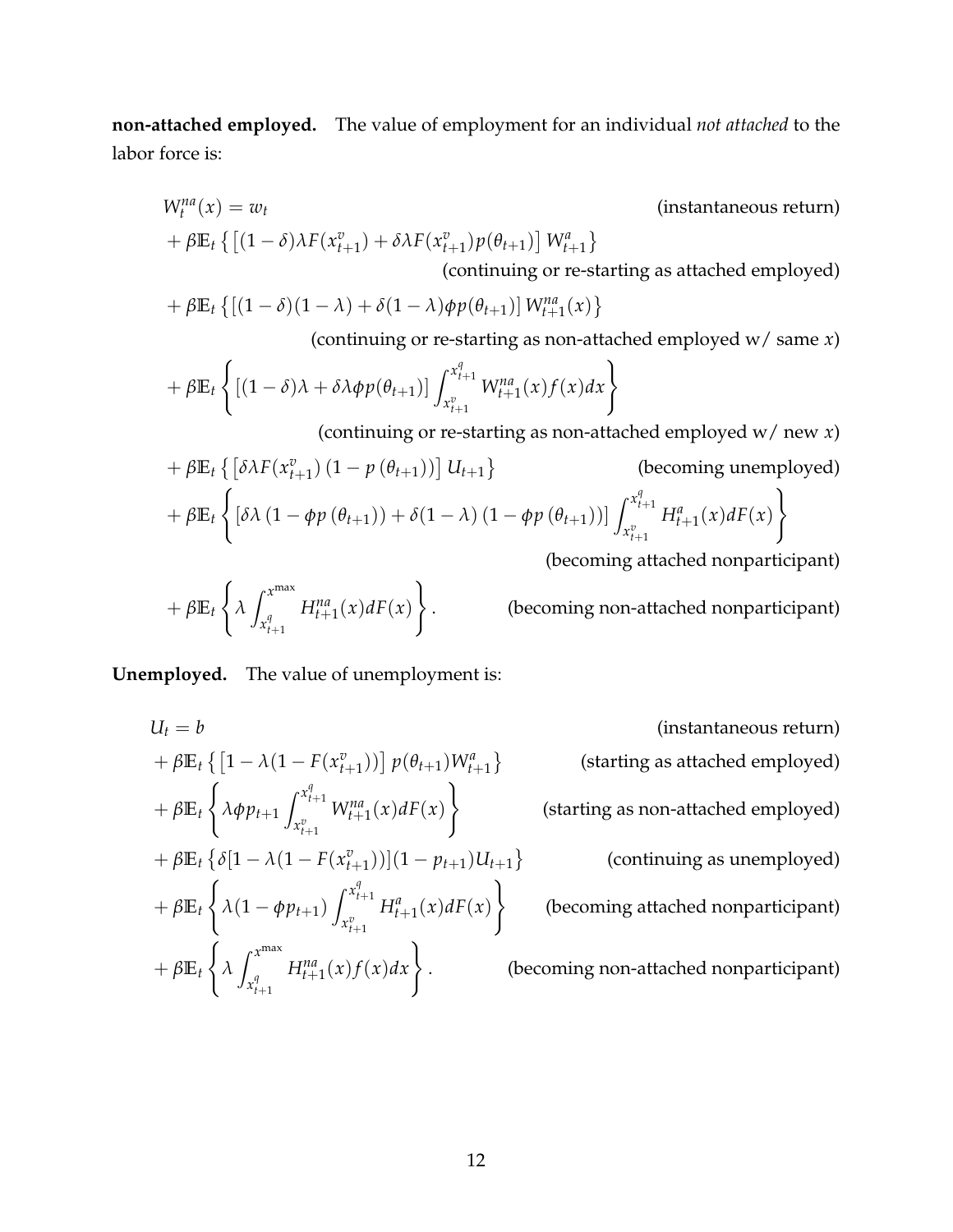**Attached nonparticipant.** The value of nonparticipation for an attached individual is:

$$
H_t^a(x) = y_t^h
$$
 (instantaneous return)  
+  $\beta \mathbb{E}_t \{ \lambda F(x_{t+1}^v) p(\theta_{t+1}) W_{t+1}^a \}$  (becoming attached employed)  
+  $\beta \mathbb{E}_t \{ (1 - \lambda) \phi p(\theta_{t+1}) W_{t+1}^{na}(x) \}$  (becoming non-attached employed w/ same x)  
+  $\beta \mathbb{E}_t \{ \lambda \phi p(\theta_{t+1}) \int_{x_{t+1}^v}^{x_{t+1}^q} W_{t+1}^{na}(x) dF(x) \}$   
(becoming non-attached employed w/ new x)  
+  $\beta \mathbb{E}_t \{ \lambda F(x_{t+1}^v) (1 - p(\theta_{t+1})) U_{t+1} \}$  (becoming unemployed)  
+  $\beta \mathbb{E}_t \{ (1 - \lambda) (1 - \phi p(\theta_{t+1})) H_{t+1}^a(x) \}$ 

(remaining attached nonparticipant w/ same *x*)

$$
+\beta \mathbb{E}_t \left\{ \lambda \left(1 - \phi p\left(\theta_{t+1}\right)\right) \int_{x_{t+1}^v}^{x_{t+1}^q} H_{t+1}^a(x) dF(x) \right\}
$$

(remaining attached nonparticipant w/ new *x*)

$$
+\beta\mathbb{E}_t\left\{\lambda\int_{x_{t+1}^q}^{x^{\max}}H_{t+1}^{na}(x)dF(x)\right\},\,
$$

, (becoming non-attached nonparticipant)

where the home production technology is specified as  $y_t^h = x_t y_t / \bar{y}$ .

<span id="page-13-0"></span><sup>&</sup>lt;sup>9</sup>We scale home production by  $\bar{y}$  so that in the deterministic steady state of the model  $y_t^h = x_t$ .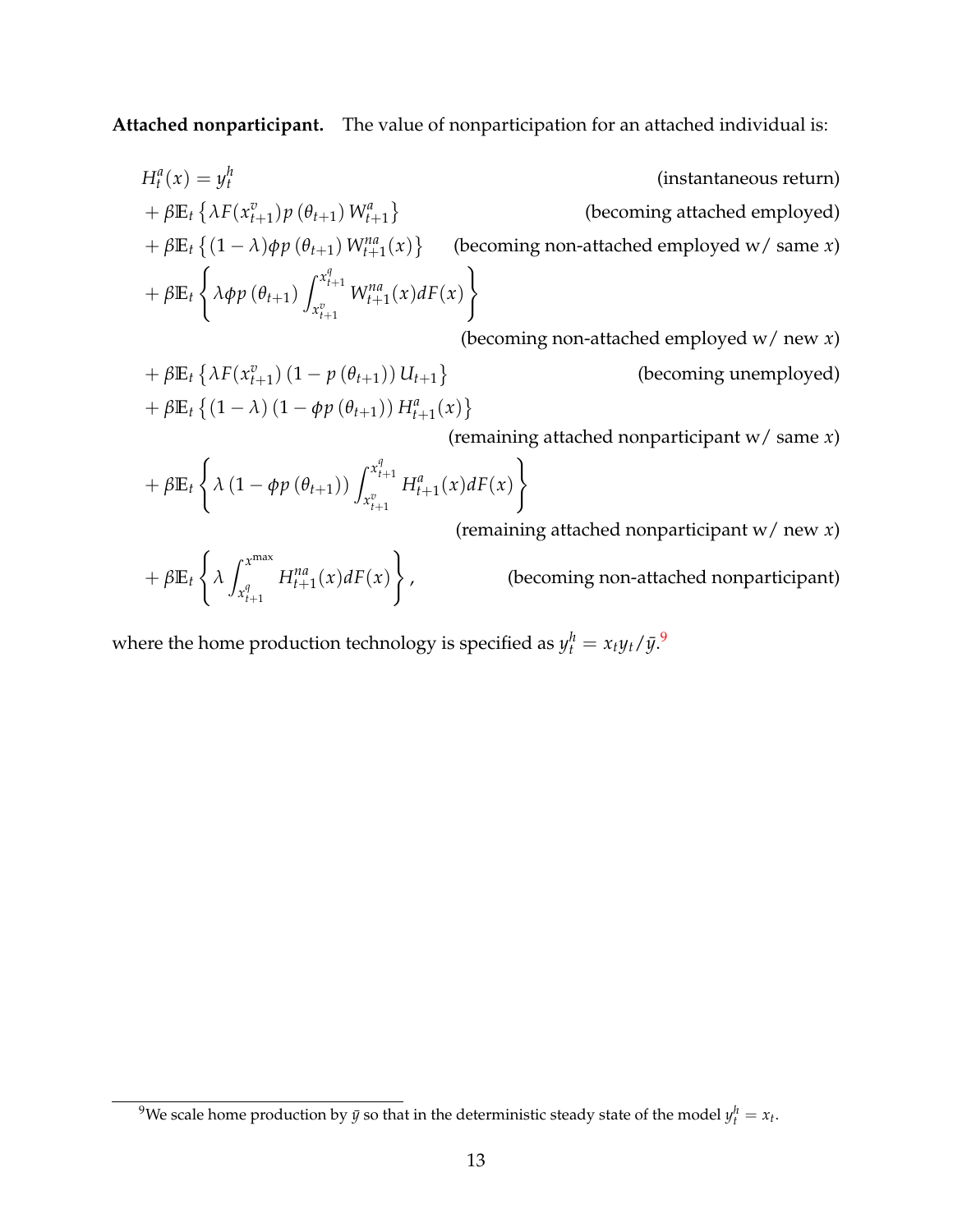**non-attached nonparticipant.** The value of nonparticipation for a non-attached individual is:

$$
H_t^{na}(x) = y_t^h
$$
 (instantaneous return)  
+  $\beta \mathbb{E}_t \{ \lambda F(x_{t+1}^v) p(\theta_{t+1}) W_{t+1}^a \}$  (becoming attached employed)  
+  $\beta \mathbb{E}_t \{ (1 - \lambda) \phi p(\theta_{t+1}) W_{t+1}^{na}(x) \}$  (becoming non-attached employed w/ same x)  
+  $\beta \mathbb{E}_t \{ \lambda \phi p(\theta_{t+1}) \int_{x_{t+1}^v}^{x_{t+1}^a} W_{t+1}^{na}(x) dF(x) \}$   
(becoming non-attached employed w/ new x)  
+  $\beta \mathbb{E}_t \{ [\lambda F(x_{t+1}^v)(1 - p(\theta_{t+1}))] U_{t+1} \}$  (becoming unemployed)  
+  $\beta \mathbb{E}_t \{ (1 - \lambda)(1 - \phi p(\theta_{t+1})) H_{t+1}^{na}(x) \}$ 

(remaining non-attached nonparticipant w/ same *x*)

$$
+\beta \mathbb{E}_{t} \left\{ \lambda (1 - \phi p\left(\theta_{t+1}\right)) \int_{x_{t+1}^{v}}^{x_{t+1}^{q}} H_{t+1}^{a}(x) dF(x) \right\}
$$
\n(becoming attached properties)

(becoming attached nonparticipant w/ new *x*)

$$
+\beta \mathbb{E}_t \left\{ \lambda \int_{x_{t+1}^q}^{x^{\max}} H_{t+1}^{na}(x) dF(x) \right\}.
$$
 (remaining non-attached nonparticipant w/ new x)

#### **4.2.2 Employers**

From the employer's perspective, the value of being in an employment relationship (value of a job, for short) is always positive. This implies that employers never initiate job destruction. As argued above, however, individuals initiate job destruction when the value of nonparticipation exceeds the value of employment.

**Value of a job.** At the production stage, the value of a job is

$$
J_t = y_t - w_t + \beta \mathbb{E}_t \left[ (1 - d_{t+1}) J_{t+1} + d_{t+1} V_{t+1} \right],
$$
\n(1)

where the individual's decision of destroying the match is subsumed in the indicator

$$
d_t = \begin{cases} \delta & \text{if} \quad H_t < W_t \\ 1 & \text{if} \quad H_t \geq W_t \end{cases} \tag{2}
$$

where  $\delta \in (0, 1)$  is an exogenous rate of job destruction.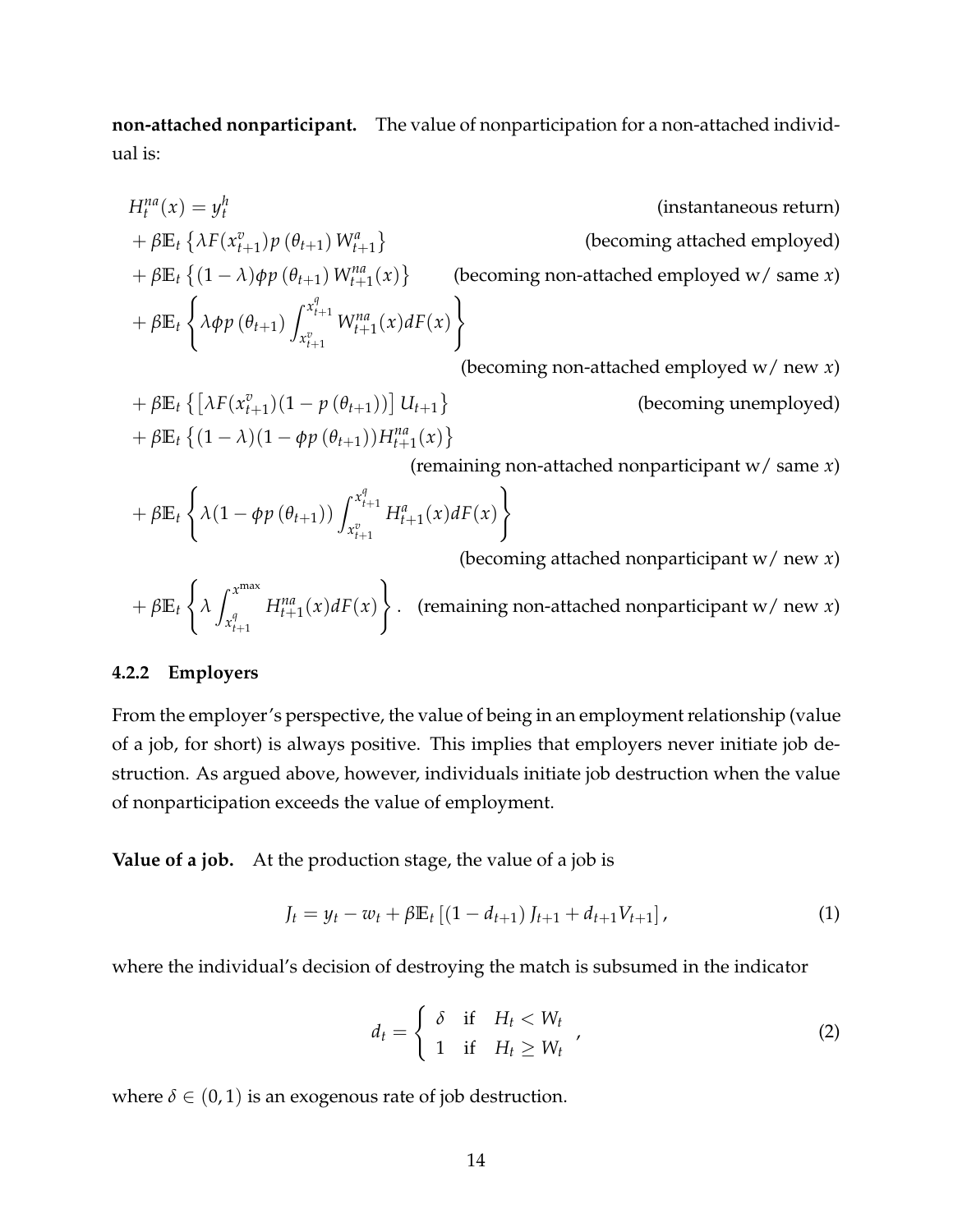**Value of a vacancy.** The value of a posted vacancy is

$$
V_t = -k + q(\theta_t)\Omega_t J_t + (1 - q(\theta_t)) \mathbb{E}_t V_{t+1},
$$
\n(3)

where *k* is the per-period unit cost of opening and maintaining a vacancy.  $\Omega_t$  in [\(3\)](#page-15-0) is an equilibrium object that captures "selection" into the pool of job searchers (akin to an inverse Mills ratio). It measures the share of searchers that accepts a job offer:

<span id="page-15-0"></span>
$$
\Omega_t \equiv \frac{u_t + \phi n_t^a}{u_t + \phi(n_t^a + n_t^{na})},\tag{4}
$$

where  $u_t$  is the stock of unemployed,  $n_t^a$  is the stock of nonparticipants attached to the labor force, and  $n_t^{na}$  is the stock of nonparticipants non-attached.<sup>[10](#page-15-1)</sup> Active and passive searchers (or unemployed or nonparticipant attached, respectively) accept job offers, while nonparticipant non-attached decline them. So, insofar as  $\phi > 0$ , variation in  $u_t$ ,  $n_t^a$ , and  $n_t^{na}$ , induced by productivity shocks leads to cyclical variation in  $\Omega_t$ , which in turn affects vacancy posting and thereby market tightness.

Free-entry condition. As in [Pissarides](#page-39-1) [\(1985\)](#page-39-1), and many others after that, employers post job vacancies until it is profitable to do so, which yields that the cost of posting a vacancy equals its expected benefit at all times, such that  $V_t = 0$  for all realizations of the aggregate shock *y<sup>t</sup>* . As a result, the market tightness ratio, *θ<sup>t</sup>* , is determined according to a forward-looking equation:

<span id="page-15-2"></span>
$$
\frac{k}{q(\theta_t)\Omega_t} = y_t - w_t + \beta \mathbb{E}_t \left[ \frac{k}{q(\theta_{t+1})\Omega_{t+1}} \left(1 - d_{t+1}\right) \right]. \tag{5}
$$

As in the standard DMP model, the probability that a vacancy is filled depends on the probability of meeting a searcher  $q(\theta_t)$ ; however, unlike DMP, in our setting the job filling probability depends on the fraction of searchers who are willing to work and so accept a job offer as captured by  $\Omega_t$ . Note that if  $\phi = 0$ , then  $\Omega_t = 1$  at all times, which shuts down the composition channel altogether, nesting the standard free-entry condition in DMP models.

<span id="page-15-1"></span> $10$ All the stocks are computed at the beginning of the period after aggregate and idiosyncratic shocks have been realized but before offers are received and matches formed.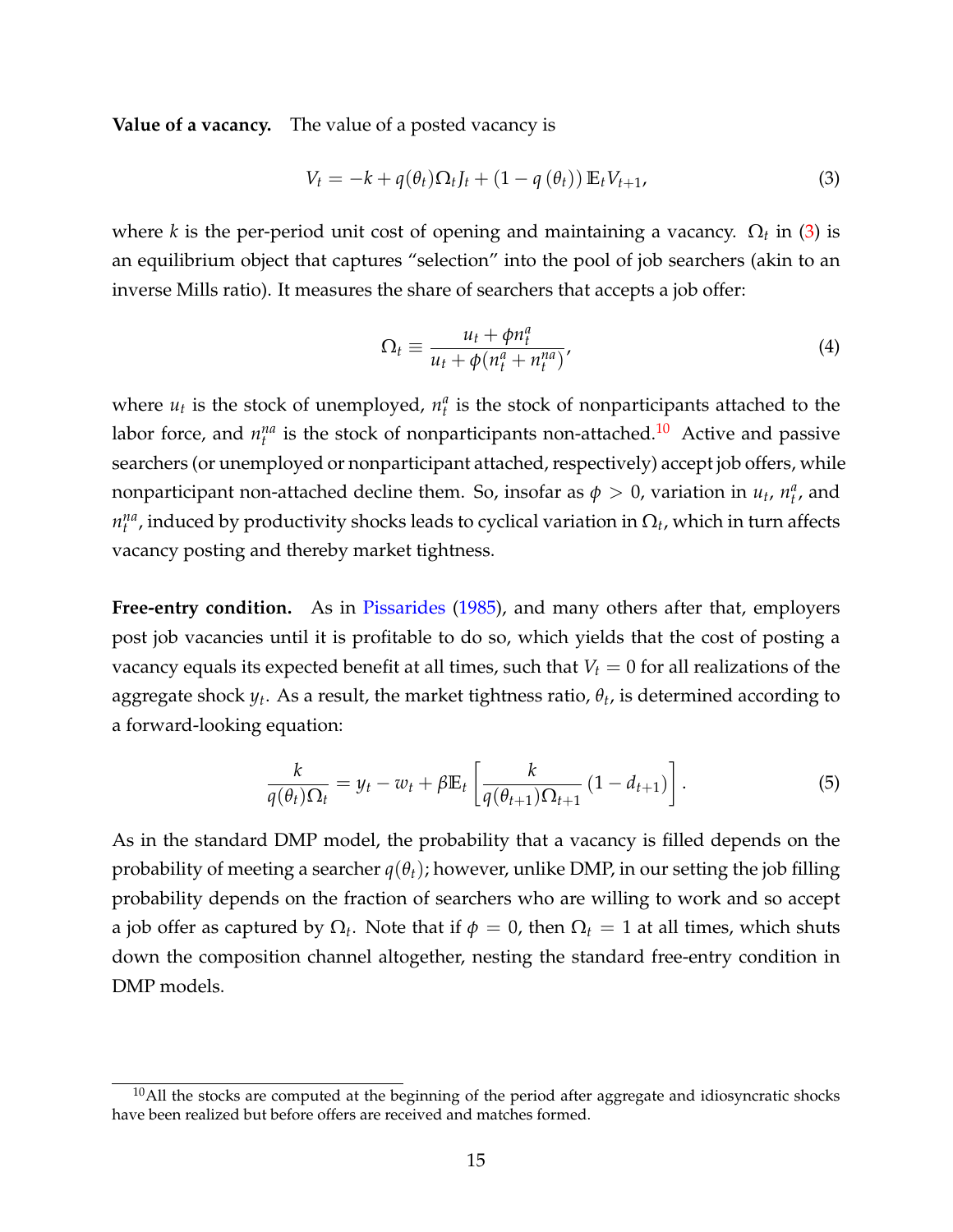## **4.3 Equilibrium**

The equilibrium of the model is characterized by the solution to the value functions for individuals,  $(W_t^a, W_t^{na}(x), U_t, H_t^a(x), H_t^{na}(x))$ , together with the free-entry condition [\(5\)](#page-15-2), which yields the market tightness ratio,  $\theta_t$ , separation and search cutoffs,  $\left(x_t^q\right)$  $_{t}^{q}$ , $x_{t}^{v}$ ), and the labor market stocks,  $(u_t, n_t^a, n_t^{na})$ . Unlike the standard DMP model, one needs to solve for the individual decision rules and the market tightness ratio *jointly* with the stocks of unemployment and nonparticipation. This property obtains because vacancy posting depends on the stocks of unemployed and attached and non-attached nonparticipants.

**Separation and search cutoff.** Since the value of nonparticipation is increasing in *x*, it is possible to determine two threshold values that uniquely identify the separation cutoff,  $x^q$ , and the search cutoff,  $x^v \leq x^q$ .

An individual separates from a match when the value of nonparticipation exceeds the value of working. The indifference condition for separation,

<span id="page-16-0"></span>
$$
W^{na}(x_t^q, y_t) = H^a(x_t^q, y_t) = H^{na}(x_t^q, y_t),
$$
\n(6)

implicitly defines the cutoff value  $x_t^q$ *t* . Intuitively, the worker trade-offs the utility cost of market work with the benefit of market work, which equals the wage plus the expected discounted value of continuing the employment relationship. Given that the value of non-participation is increasing in *x<sup>t</sup>* , job separation satisfies the reservation property. That is, there exists a unique separation cutoff,  $x_t^q$ *t* , so that all matches with individuals whose value of nonmarket work is  $x_t \geq x_t^q$ *t* are endogenously destroyed. Hence, aggregate shocks induce job destruction.

The indifference condition for search,

<span id="page-16-1"></span>
$$
U(x_t^v, y_t) = H(x_t^v, y_t), \tag{7}
$$

implicitly defines the cutoff value  $x_t^v$ . The marginal individual weighs the utility cost of job search against the benefit of job search, which equals the UI benefits, *b*, plus the expected discounted value of entering an employment relationship.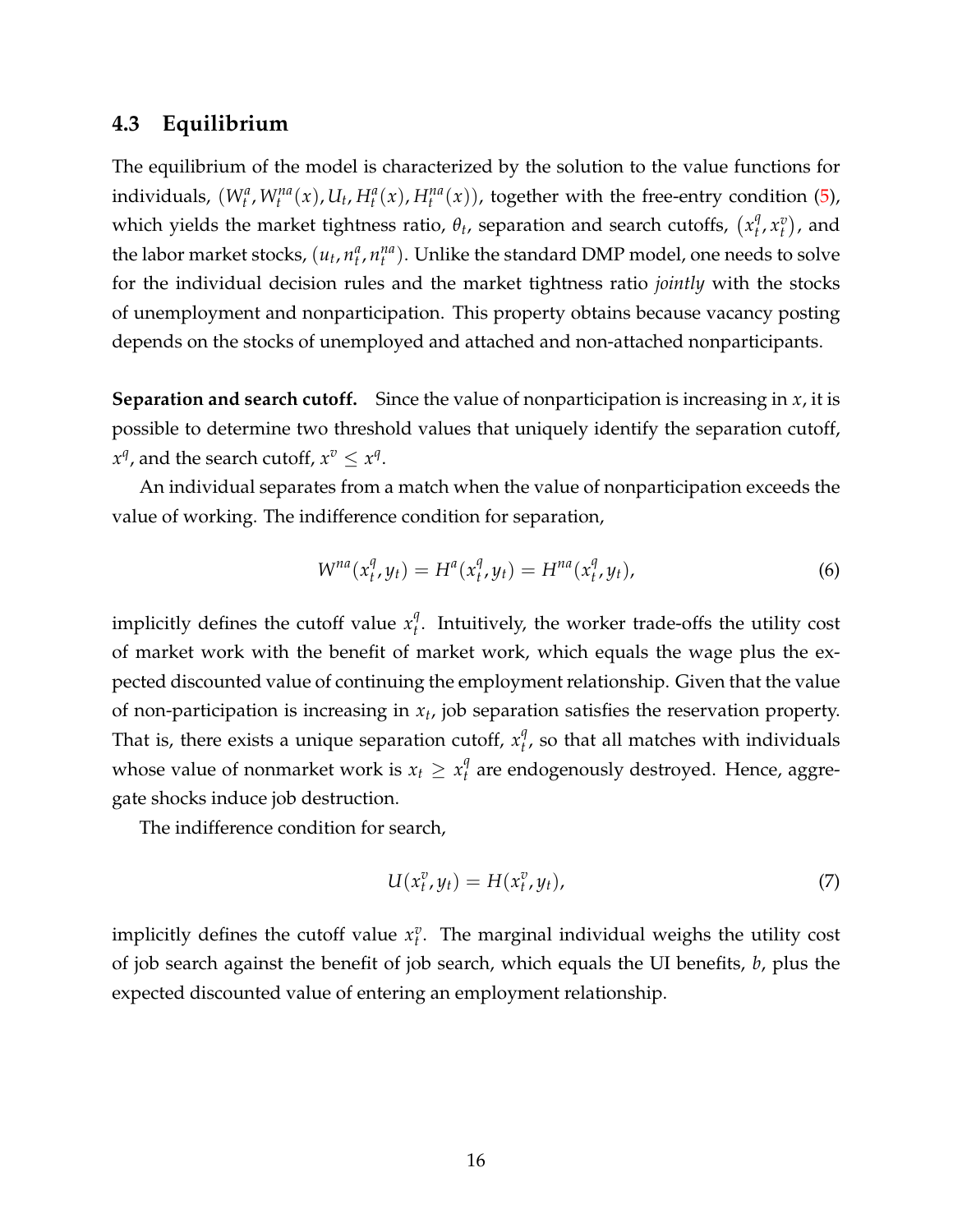**Dynamics of labor market stocks.** The stocks of employment (*et*), unemployment (*ut*), and nonparticipation  $(n_t)$  evolve over time according to

$$
\begin{bmatrix} e_{t+1} \\ u_{t+1} \\ n_{t+1} \end{bmatrix} = \begin{bmatrix} f_{t+1}^{ee} & f_{t+1}^{ue} & f_{t+1}^{ne} \\ f_{t+1}^{eu} & f_{t+1}^{uu} & f_{t+1}^{nu} \\ f_{t+1}^{en} & f_{t+1}^{un} & f_{t+1}^{nn} \end{bmatrix} \times \begin{bmatrix} e_t \\ u_t \\ u_t \end{bmatrix},
$$
\n(8)

where  $f_t^{ij}$  denotes the individual's transition probability from the labor market state  $i$  to  $j$ at time *t*. [11](#page-17-0)

Employed individuals separate from employers either exogenously with probability  $\delta$ , or endogenously with probability  $1-F(x^q_t)$  $\sigma_t^q$ ). Thus,  $\delta$  and the separation cutoff  $x_t^q$ *t* jointly determine the workers' transition probability from employment to unemployment,  $f_t^{eu}$ , from employment to nonparticipation,  $f_t^{en}$ , and the probability of remaining employed, *f*<sup>*ee*</sup></sup>, with the restriction that  $f_t^{eu} + f_t^{en} + f_t^{ee} = 1$ .

Unemployed individuals meet a posted vacancy with probability  $p(\theta_t)$ . Time variation in *p*(*θt*), resulting from changes in the tightness ratio, *θ<sup>t</sup>* , captures endogenous fluctuations in the degree of labor market frictions. So, the meeting probability,  $p(\theta_t)$ , the separation,  $x_t^q$  $\mathbf{v}_t^q$ , and participation,  $\mathbf{x}_t^v$ , cutoffs jointly determine the workers' transition probability from unemployment to employment,  $f_t^{ue}$ , from unemployment to nonparticipation,  $f_t^{un}$ , and the probability of remaining unemployed,  $f_t^{uu}$ , with the restriction that  $f_t^{ue} + f_t^{un} + f_t^{uu} = 1.$ 

Finally, nonparticipant individuals meet a posted vacancy with probability  $\phi p(\theta_t)$ . So, the meeting probability  $\phi p(\theta_t)$ , the separation,  $x_t^q$  $\mathbf{f}_t^q$ , and participation,  $x_t^v$ , cutoffs jointly determine the transition probabilities from nonparticipation to employment,  $f_t^{ne}$ , from nonparticipation to unemployment,  $f_t^{nu}$ , and the probability of remaining nonparticipant, *f*<sup>*nn*</sup></sup>, so that  $f_t^{ne} + f_t^{nu} + f_t^{nn} = 1$ .

#### **4.4 Basic Properties of the Model**

To provide insight into the main forces at play in the model, here we discuss some basic properties of the deterministic steady state of the model where the productivity shock is  $y = \bar{y}$  at all times, and the stocks of employment, unemployment, and nonparticipation are constant.

<span id="page-17-0"></span> $11$ See Appendix [B](#page-40-1) for details on the calculation of the transition probabilities.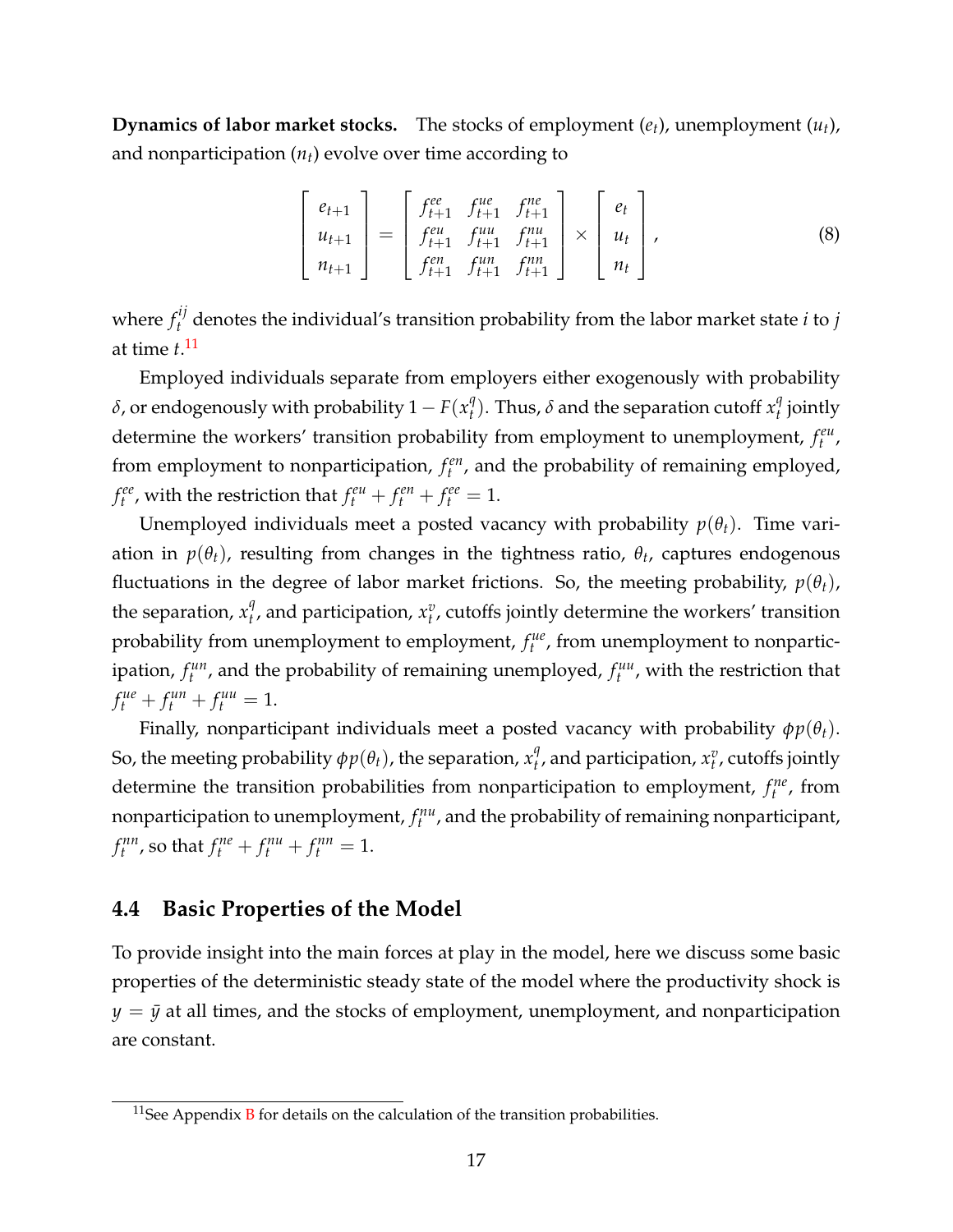#### **4.4.1 Search and Separation Cutoffs**

<span id="page-18-0"></span>Figure [1](#page-18-0) shows the cross-sectional distribution of home productivity alongside search and separation cutoffs for a calibrated version of the model, that we later use for our quantitative analysis.



Figure 1: The figure shows the cross-sectional distribution of home productivity in the deterministic steady state of the model where the productivity shock is  $y = \bar{y}$ . See Section [5](#page-20-0) for details on the parametrization of the model.

The steady state features three regions. First, individuals whose home productivity (or, equivalently, value of leisure) exceeds the separation cutoff,  $x<sup>q</sup>$ , are nonparticipants. Second, individuals with home productivity smaller than the search cutoff,  $x^v$ , are either employed or unemployed. These individuals are attached to the labor force. Third, for home productivity between the search and separation cutoffs, individuals are employed or nonparticipants; they are attached to the labor force.

#### **4.4.2 Market Tightness**

**Size of the pool of job-seekers.** Participation decisions affect the *size* of the pool of jobseekers in two ways. First, for a given pool of unemployed individuals, a fraction  $\phi$  of nonparticipants is drawn into the pool of job-seekers; these are passive searchers who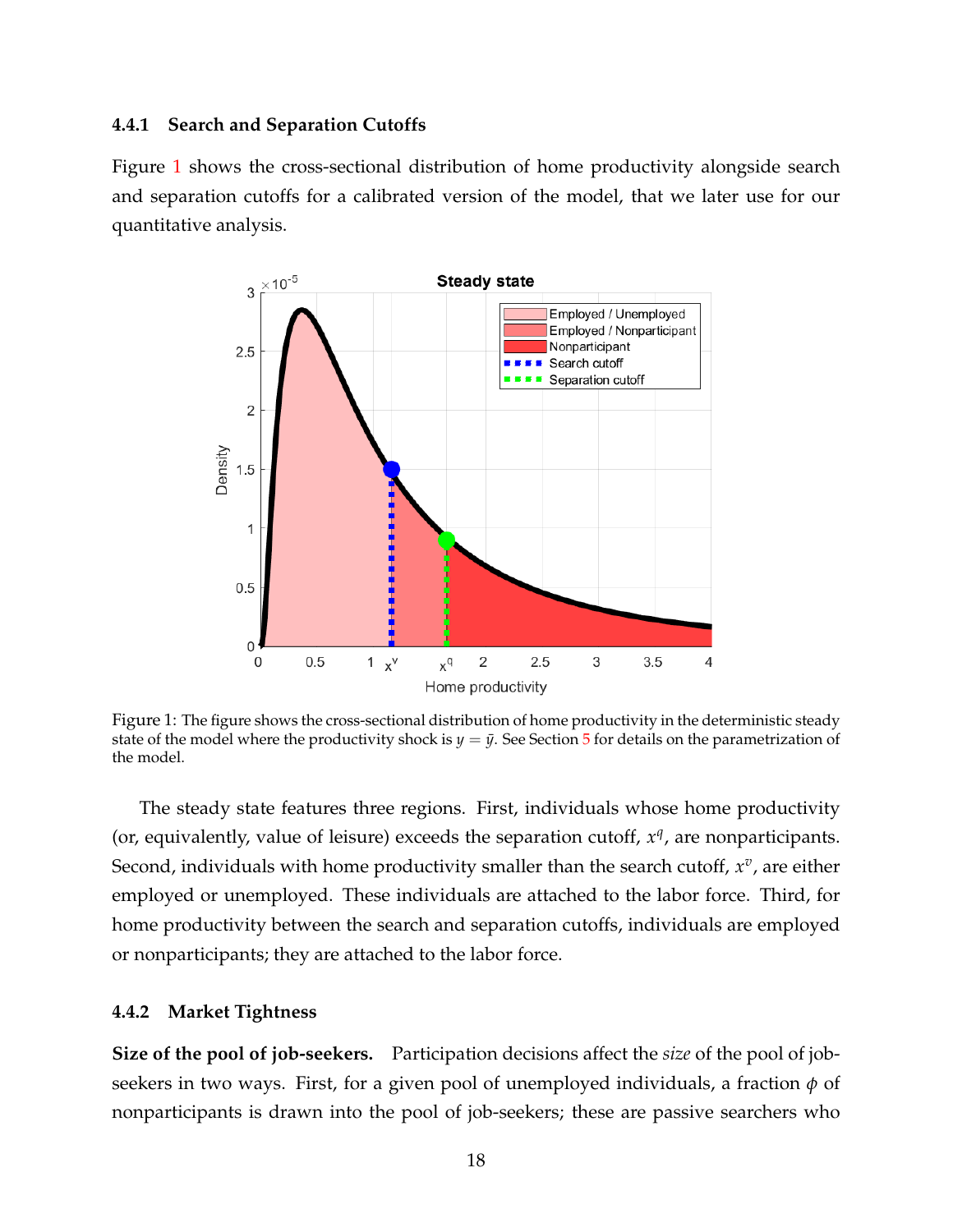congest the labor market, which reduces the probability that an unemployed individual seeking work finds a job. Given that a job-seeker's meeting probability is concave in the tightness ratio, this congestion effect is relatively more important during recessions when the incentives to post job vacancies are depressed. This channel becomes self-evident if one uses the definition of the market tightness ratio, which gives job vacancies as  $v = \theta \times \theta$  $(u + \phi n)$  where  $u + \phi n$  is the size of the pool of job-seekers. Hence, cyclical fluctuations in the measure of nonparticipants directly affect congestion insofar as  $\phi > 0$ . In the calibrated model, as in the data, the participation rate is procyclical implying that *n* rises in recessions and falls in expansions which exacerbates congestion.

Second, we emphasize that in the model the pool of unemployed individuals itself is affected by participation decisions. This occurs because during recessions, in the model, as in the data, unemployed individuals tend to remain unemployed at a higher rate, and individuals out of the labor force are more likely to transit into unemployment. Overall, the effect of the flows from and to unemployment leans towards a higher congestion of the labor market during recessions. Everything else equal, these two effects increase the probability that an employer posting vacancies meets a job-seeker and depresses the probability that a job-seeker finds a job.

**Composition of the pool of job-seekers.** Participation decisions affect the *composition* of the pool of job-seekers, too. To clarify this channel, using  $\beta = 1/(1 + r)$  where *r* is the real interest rate, in the deterministic steady state we rewrite the free-entry condition [\(5\)](#page-15-2) as

$$
\frac{k}{q(\theta)\Omega} = \frac{1+r}{r+\delta} \left( \bar{y} - \bar{w}\bar{y}^{\eta} \right),\tag{9}
$$

where again  $\Omega = (u + \phi n^a)/(u + \phi n)$  is the share of job-seekers who are willing to work at the steady-state wage  $w = \bar{w}\bar{y}^{\eta}.$  Unlike the DMP model, in our model, an active labor supply decision implies that individual participation decisions endogenously determine the composition of the pool of job-seekers. Whether composition amplifies or dampens the fluctuations in the tightness ratio  $\theta$  depends on the cyclicality of  $\Omega$ . Notably, if  $\Omega$  is procyclical, fluctuations in *θ* are amplified; conversely, if Ω is countercyclical, fluctuations in  $\theta$  are dampened. In the calibrated model,  $\Omega$  is countercyclical, thus contributing to dampen fluctuations in market tightness. We note that the countercyclicality of  $\Omega$  is not hard-wired into the model, rather it critically depends on getting the right comovement between unemployment and nonparticipation with output.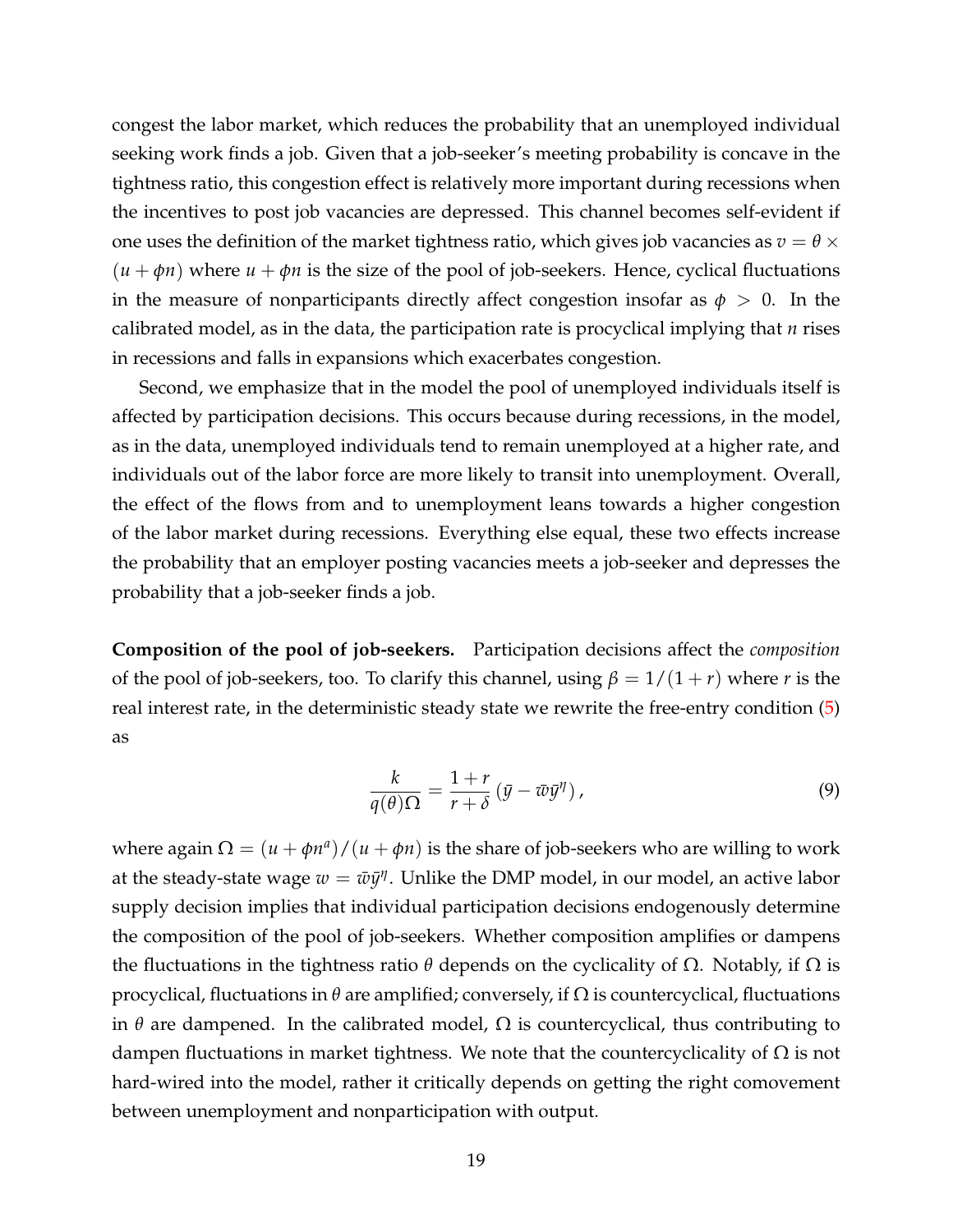## <span id="page-20-0"></span>**5 Parametrization**

To parametrize the model, we exogenously set the values of a subset of parameters and jointly calibrate the remaining parameters using the method of moments. This calibration exercise involves solving the model's deterministic steady state and finding parameter values so that the model matches a set of targeted moments in actual data.

We are to assign values to 15 parameters related to frictions in the labor market (*η*, *k*,  $\phi$ *,*  $\bar{w}$ *, ε, δ,* and *χ*), preferences (*β*), UI benefits (*b*), idiosyncratic and aggregate stochastic processes ( $\mu_x$ ,  $\sigma_x$ ,  $\lambda$ ,  $\bar{y}$ ,  $\sigma_y$ , and  $\rho_y$ ). The length of a model period is set to one month as crucial labor market targets are available at a monthly frequency, taken from [Krusell](#page-38-8) [et al.](#page-38-8) [\(2017\)](#page-38-8). The sample period runs from 1978:M1 to 2012:M9. Table [2](#page-21-0) summarizes the parametrization of the model.

#### **5.1 Exogenously Set Parameters**

We use standard values for the parameters  $β$ ,  $η$ ,  $b$ ,  $ε$ ,  $ρ$ <sub>y</sub>, and  $σ$ <sub>y</sub> based on commonly accepted values in the literature.

The time discount factor *β* is set to 0.997 so that the annual risk-free interest rate of our economy equals 4%. This is a standard value in the literature (see, e.g., [McGrattan and](#page-38-9) [Prescott,](#page-38-9) [2003;](#page-38-9) [Gomme, Ravikumar and Rupert,](#page-37-7) [2011\)](#page-37-7). We set the wage elasticity to labor productivity  $\eta = 0.7$  to match microeconomic estimates of wage flexibility in [Haefke,](#page-37-8) [Sonntag and van Rens](#page-37-8) [\(2013\)](#page-37-8). We set *b* to obtain a 50 percent replacement rate relative to the steady-state wage, a value consistent with the generosity of the unemployment benefits system in the United States. We set the elasticity of matches to job-seekers in the meeting function, *ε*, to 0.6, the midpoint of the estimates in [Petrongolo and Pissarides](#page-38-10) [\(2006\)](#page-38-10).

Transitory shocks to the productivity of a job are the source of aggregate fluctuations. Importantly, we assume that the stochastic process for log productivity follows an AR(1) process, such that it exhibits symmetric fluctuations around its steady-state value,  $\bar{y}$ . We set the persistence of the log productivity, *ρy*, to be 0.975, and its conditional volatility, *σy*, to 0.5%, so that the model reproduces the cyclical properties of the quarterly series of labor productivity in the data. To be sure, other shocks may hit the economy at different times and with different intensities (see [Ramey,](#page-39-11) [2016,](#page-39-11) for an overview). While our analysis can accommodate other real shocks, we target productivity shocks as they have been the focus of much of the business cycle research.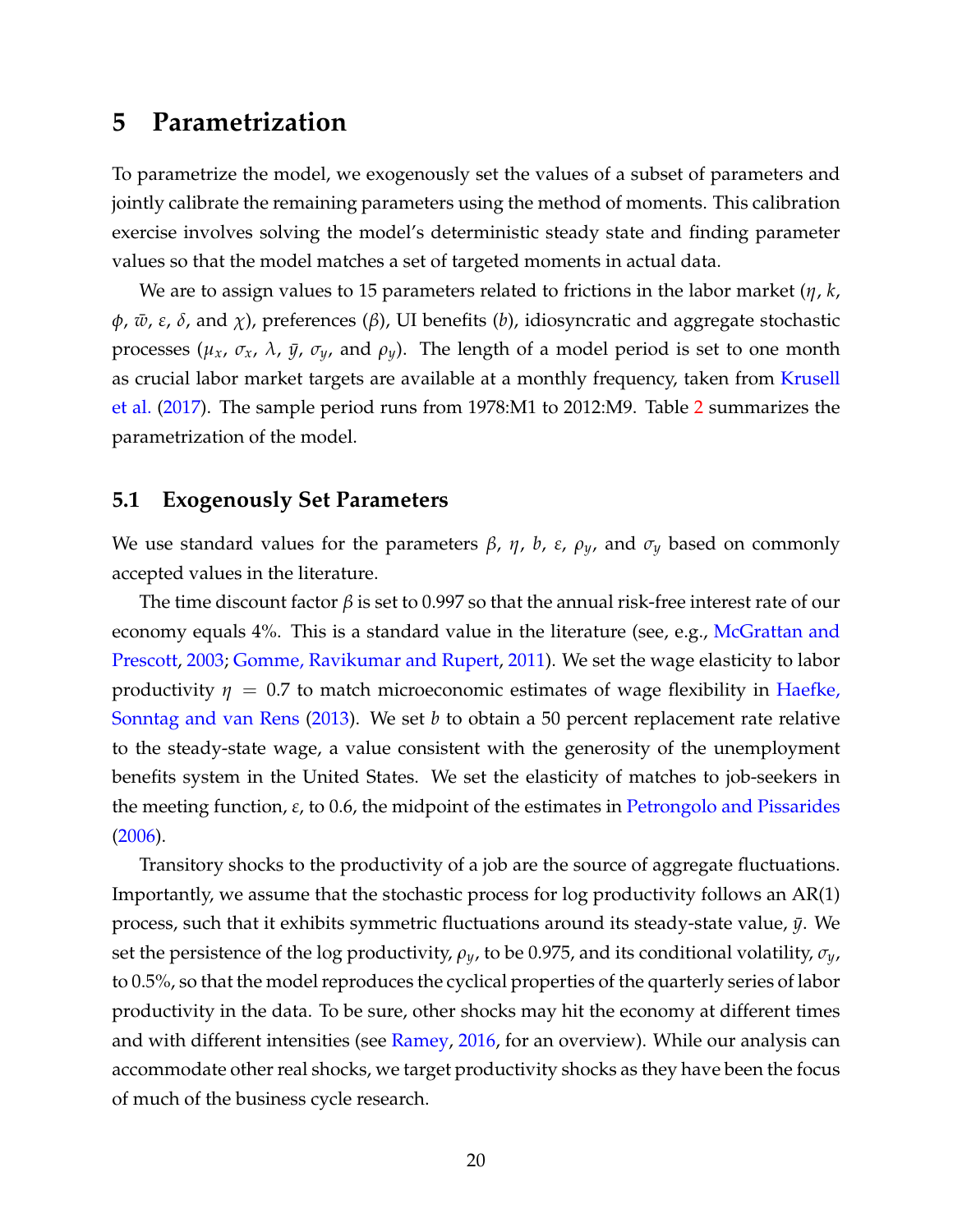#### **5.2 Calibrated Parameters**

The remaining parameters are calibrated to match targeted moments in U.S. data. While none of the parameters has a one-to-one relationship to a specific moment, it is instructive to describe the calibration as a few distinct steps.

After the normalization of the steady-state value of the market tightness ratio, we jointly calibrate the following 7 model objects using 7 data moments: (1) steady-state value of  $f^{eu}$  (0.014); (2) steady-state value of  $f^{en}$  (0.014); (3) steady-state value of  $f^{n^a e}$ (0.12); (4) steady-state value of  $f^{ue}$  (0.23); (5) steady-state labor force participation rate (66.8%); (6) steady-state share of nonparticipant attached (8%); (7) elasticity of  $f^{ue}$  with respect to labor productivity (3.09).

<span id="page-21-0"></span>

| Parameter                                             | Description                                                                                                                                                              | Value                                                       | Comments                                                                                                                                                                              |
|-------------------------------------------------------|--------------------------------------------------------------------------------------------------------------------------------------------------------------------------|-------------------------------------------------------------|---------------------------------------------------------------------------------------------------------------------------------------------------------------------------------------|
|                                                       | A. Labor market frictions                                                                                                                                                |                                                             |                                                                                                                                                                                       |
| η<br>$\bar{w}$<br>$\epsilon$<br>$\chi$<br>к<br>φ<br>δ | Wage fcn: elasticity<br>Wage fcn: scale<br>Meeting fcn: elasticity<br>Meeting fcn: scale<br>Unit vacancy cost<br>Prob. of passive searching<br>Exogenous separation rate | 0.700<br>1.668<br>0.600<br>0.231<br>0.105<br>0.521<br>0.022 | Haefke, Sonntag and van Rens (2013)<br>Method of moments<br>Petrongolo and Pissarides (2006)<br>Method of moments<br>Steady-state tightness<br>Method of moments<br>Method of moments |
|                                                       | B. Individual preferences and UI benefits                                                                                                                                |                                                             |                                                                                                                                                                                       |
| β<br>b                                                | Time discount factor<br><b>UI</b> benefits                                                                                                                               | 0.997<br>$0.5\bar{w}$                                       | Real interest rate $(4\%)$<br>Replacement rate (50%)                                                                                                                                  |
|                                                       | C. Market productivity shock                                                                                                                                             |                                                             |                                                                                                                                                                                       |
| ÿ<br>$\rho_y$<br>$\sigma_y$                           | $AR(1)$ : mean<br>$AR(1)$ : persistence<br>$AR(1)$ : volatility                                                                                                          | 1.715<br>0.975<br>0.005                                     | Method of moments<br>Fit to AR(1), HP-filtered labor prod.<br>Fit to AR(1), HP-filtered labor prod.                                                                                   |
|                                                       | D. Home productivity shock                                                                                                                                               |                                                             |                                                                                                                                                                                       |
| $\mu_x$<br>$\sigma_x$<br>$\lambda$                    | Log-normal: scale<br>Log-normal: shape<br>Arrival rate                                                                                                                   | $\theta$<br>1<br>0.032                                      | Normalization<br>Method of moments<br>Method of moments                                                                                                                               |

As in [Shimer](#page-39-12) [\(2005\)](#page-39-12), the cost of posting a job vacancy, *k*, is set to 0.10 so that the market tightness ratio equals 1 in the deterministic steady state in which  $y = \bar{y}$ . We then calibrate the arrival rate of the idiosyncratic shock,  $\lambda$ , the scale parameter of the meeting function,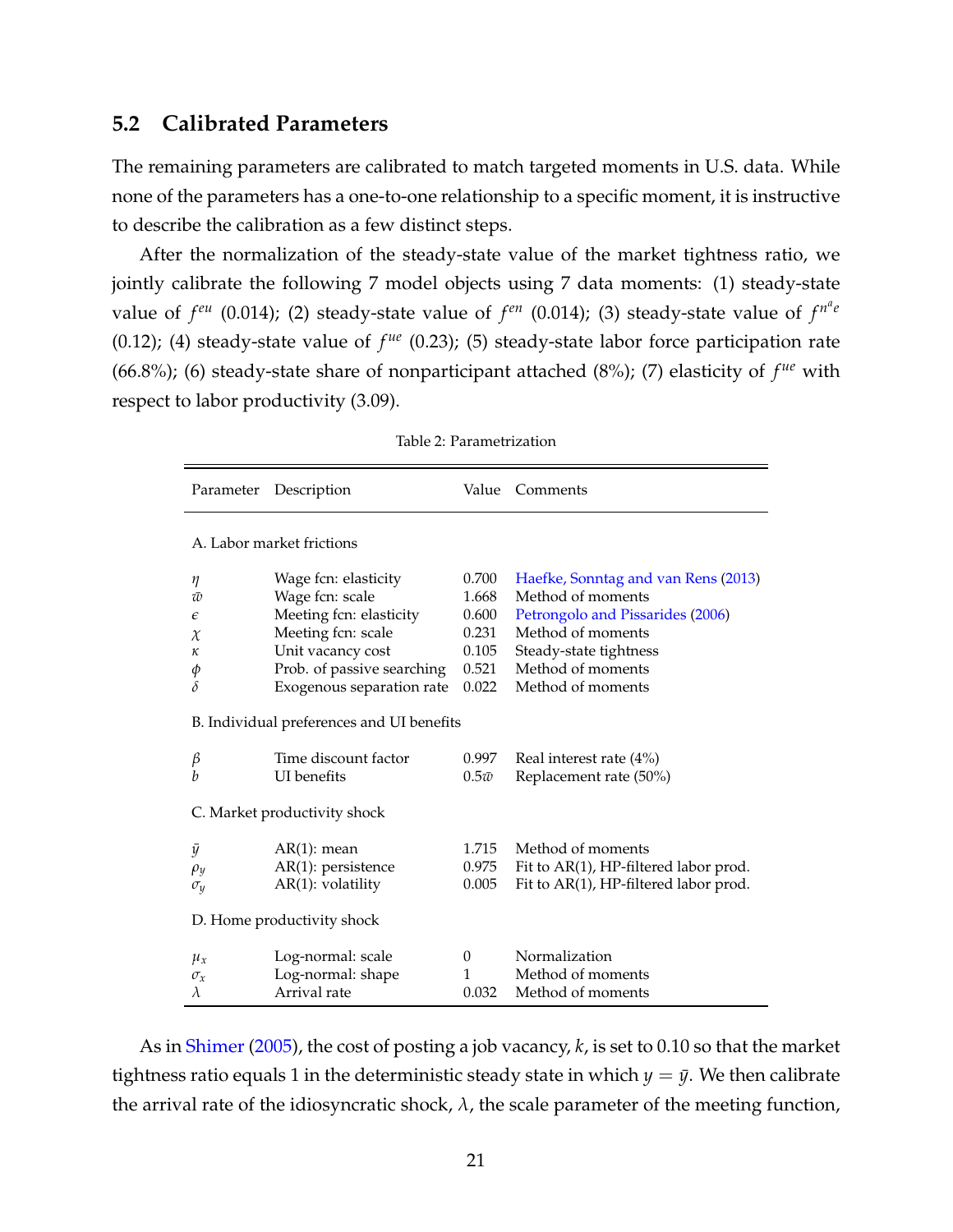*χ*, the probability that a nonparticipant is drawn in the pool of job-seekers, *ϕ*, and the exogenous separation rate,  $\delta$ , so that the deterministic steady state of the model jointly reproduces: (i) the average transition probability from employment to nonparticipation,  $\bar{f}^{en}$ ; (ii) the average transition probability from unemployment to nonparticipation,  $\bar{f}^{un}$ ; (iii) the probability that a nonparticipant attached becomes employed, as reported by [Jones and Riddell](#page-37-9) [\(2019\)](#page-37-9); (iv) the average transition probability from employment to unemployment,  $\bar{f}^{eu}$ .

To match a labor force participation rate of 66.8% and the 8% share of nonparticipant attached [\(Barnichon and Figura,](#page-35-4) [2016\)](#page-35-4), we set the steady-state value of labor productivity  $\bar{y}$  and the real wage scale parameter  $\bar{w}$  to 1.72 and 1.67, respectively.

Finally, the distribution of idiosyncratic shocks captures unobserved heterogeneity in home production (or leisure values). This is an inherently latent object. To proceed, we assume that the idiosyncratic component of home production *x<sup>t</sup>* is log-normally distributed with parameters  $\mu_x$  (scale) and  $\sigma_x$  (shape). We normalize  $\mu_x = 0$ , and set  $\sigma_x = 1$  so that the model replicates the elasticity of the transition probability from unemployment to employment with respect to labor productivity of 3.09.<sup>[12](#page-22-1)</sup>

## <span id="page-22-0"></span>**6 Quantification**

In this section, we study the quantitative properties of the calibrated model. To this goal, we solve the deterministic steady state, and compute the model's dynamics in response to productivity shocks using an approximation of the model equilibrium conditions around the deterministic steady state accurate to the second order.<sup>[13](#page-22-2)</sup>

Operationally, we perform 200 simulations, each 870 periods long. We simulate the model at a monthly frequency and then construct quarterly series by averaging the data over three consecutive non-overlapping periods. We discard 40% of the initial simulated series, so we are left with 420 observations that once aggregated at the quarterly frequency match the length of the sample period in [Krusell et al.](#page-38-8) [\(2017\)](#page-38-8). For each simulation, we compute moments and report the median of those moments across the 200 simulations.

<span id="page-22-1"></span><sup>&</sup>lt;sup>12</sup>The lagged elasticity of the transition probability from unemployment to employment with respect to labor productivity,  $\eta_{y_{-1}}^{f^{ue}}$  $y_{-1}^{fue}$ , is estimated by running the regression  $log(f_t^{ue}) = constant + \eta_{y_{-1}}^{fue}$ *y*−<sup>1</sup> log(*yt*−1) + *u<sup>t</sup>* on actual and artificial data simulated from the model. Data on output per worker are from [Hagedorn and](#page-37-10) [Manovskii](#page-37-10) [\(2011\)](#page-37-10).

<span id="page-22-2"></span> $13$ We numerically solve the model by relying on a second-order approximation to the solution around the deterministic steady state (see, e.g., [Schmitt-Grohé and Uribe,](#page-39-13) [2004\)](#page-39-13).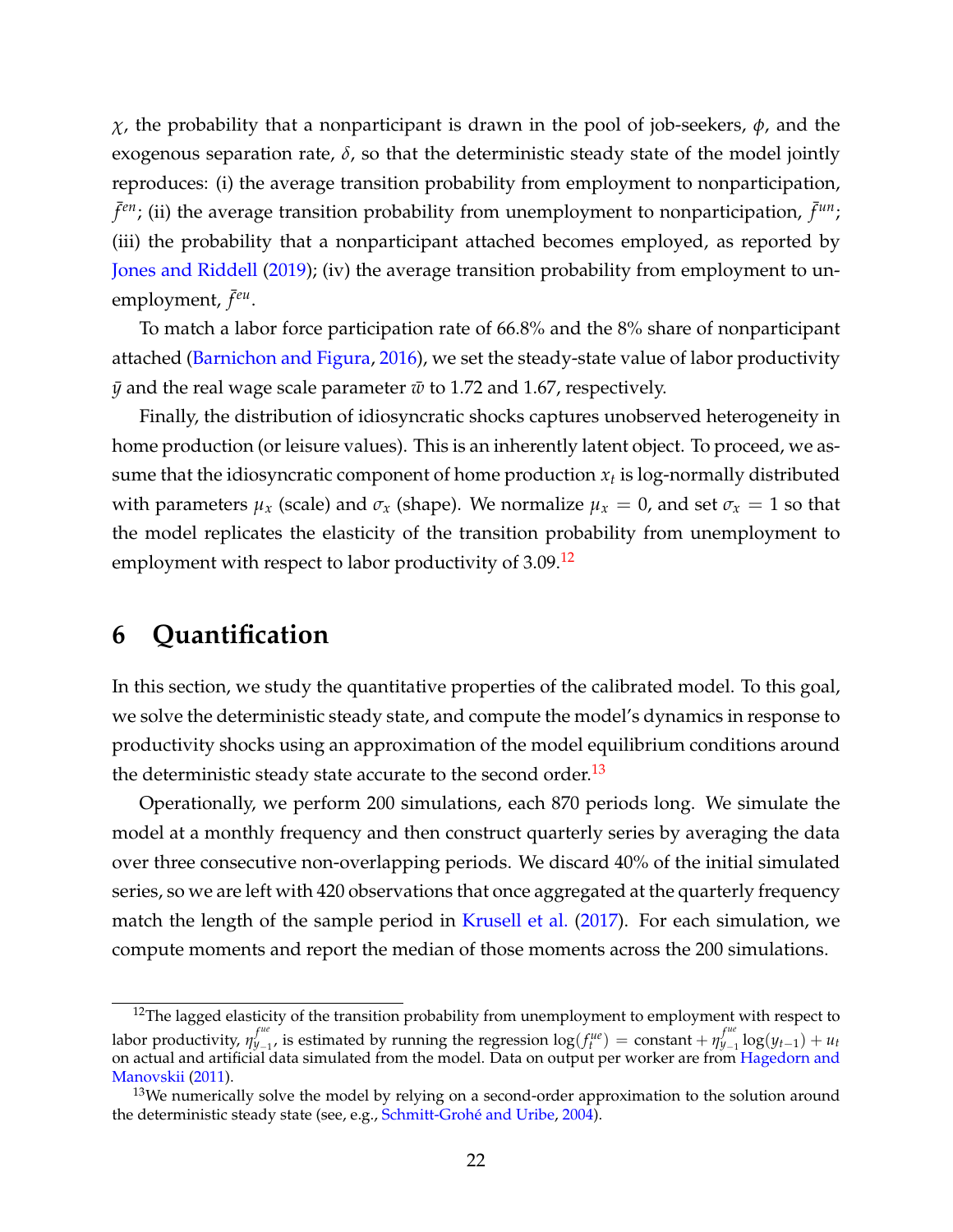<span id="page-23-0"></span>

|                                                                    | y                             | $\theta$              | $\overline{v}$        | <b>EPOP</b>          | ER                   | <b>PR</b>            |
|--------------------------------------------------------------------|-------------------------------|-----------------------|-----------------------|----------------------|----------------------|----------------------|
| A. Standard deviation                                              |                               |                       |                       |                      |                      |                      |
| Data<br>Model: baseline<br>Model: no link market-home productivity | 0.0225<br>0.0225<br>0.0225    | 24.01<br>8.21<br>8.63 | 13.15<br>7.59<br>7.99 | 0.99<br>0.40<br>0.53 | 0.90<br>0.34<br>0.35 | 0.26<br>0.07<br>0.20 |
| B. Correlation with output                                         |                               |                       |                       |                      |                      |                      |
| Data<br>Model: baseline<br>Model: no link market-home productivity | 0.55<br>0.99<br>0.98          | 0.89<br>0.97<br>0.95  | 0.88<br>0.95<br>0.92  | 0.83<br>0.97<br>0.93 | 0.86<br>0.96<br>0.97 | 0.21<br>0.86<br>0.75 |
| C. Autocorrelation                                                 |                               |                       |                       |                      |                      |                      |
| Data<br>Model: baseline<br>Model: no link market-home productivity | 0.75<br>0.75<br>0.75          | 0.92<br>0.67<br>0.68  | 0.91<br>0.64<br>0.65  | 0.92<br>0.84<br>0.87 | 0.93<br>0.84<br>0.85 | 0.69<br>0.87<br>0.91 |
| D. Beveridge curve                                                 |                               |                       |                       |                      |                      |                      |
| Data<br>Model: baseline<br>Model: no link market-home productivity | $-0.92$<br>$-0.92$<br>$-0.91$ |                       |                       |                      |                      |                      |

Table 3: Business Cycle Statistics – Labor Market Stocks

*Notes: y* is labor productivity; *θ* is labor market tightness; *v* is vacancies; EPOP is the employment-topopulation ratio; ER is the employment rate (one minus the unemployment rate); PR is the participation rate. Variables are quarterly averages of monthly series expressed in log-deviations from the Hodrick-Prescott trend with smoothing parameter 1,600. See [A](#page-40-0)ppendix A for data sources.

#### **6.1 Standard Business Cycle Moments**

We now turn to examine the time-series properties of the calibrated economy in terms of first- and second-order moments of labor market stocks and transition probabilities across the three states of the labor market in deviations from trend.

#### **6.1.1 Labor Market Stocks**

Table [3](#page-23-0) reports business cycle statistics calculated on artificial data simulated from the model, aggregated to a quarterly frequency, logged, and HP-filtered with a smoothing parameter of 1,600. First, the model generates 40% of the volatility of the employmentto-population ratio and 27% of the volatility of the participation rate in the data. Note that by construction the model matches the volatility of labor productivity in the data. Also, the model reproduces approximately 34% and 58% of the volatility of the tightness ratio and job vacancies, respectively, accounting for a nontrivial share of the fluctuations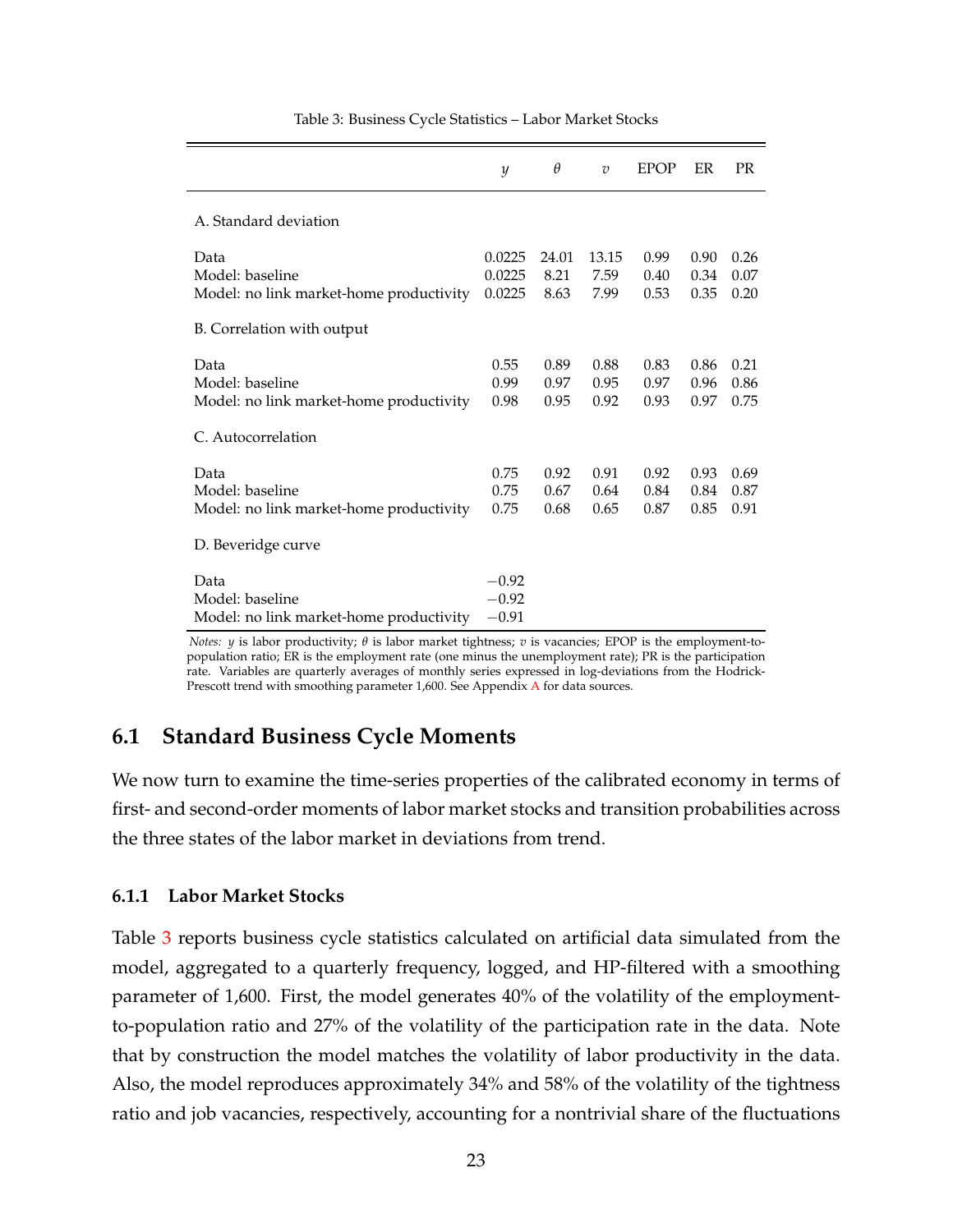<span id="page-24-1"></span>

|                                                                                                     | $f^{eu}$                                     | $f^{en}$                            | $f^{ue}$                         | $f^{un}$                            | $f^{ne}$                         | $f^{nu}$                                     |
|-----------------------------------------------------------------------------------------------------|----------------------------------------------|-------------------------------------|----------------------------------|-------------------------------------|----------------------------------|----------------------------------------------|
| A. Average                                                                                          |                                              |                                     |                                  |                                     |                                  |                                              |
| Data: AZ-adjusted<br>Model: baseline<br>Model: no link market-home productivity                     | 0.014<br>0.014<br>0.014                      | 0.014<br>0.014<br>0.014             | 0.228<br>0.230<br>0.228          | 0.135<br>0.015<br>0.015             | 0.022<br>0.013<br>0.013          | 0.021<br>0.015<br>0.015                      |
| B. Standard deviation                                                                               |                                              |                                     |                                  |                                     |                                  |                                              |
| Data: AZ-adjusted<br>Data: DeNUNified<br>Model: baseline<br>Model: no link market-home productivity | 0.089<br>0.069<br>0.011<br>0.012             | 0.083<br>0.036<br>0.002<br>0.007    | 0.088<br>0.076<br>0.036<br>0.038 | 0.106<br>0.066<br>0.002<br>0.008    | 0.103<br>0.041<br>0.027<br>0.030 | 0.072<br>0.063<br>0.013<br>0.007             |
| C. Correlation with output                                                                          |                                              |                                     |                                  |                                     |                                  |                                              |
| Data: AZ-adjusted<br>Data: DeNUNified<br>Model: baseline<br>Model: no link market-home productivity | $-0.630$<br>$-0.660$<br>$-0.974$<br>$-0.950$ | 0.430<br>0.290<br>0.929<br>$-0.979$ | 0.760<br>0.810<br>0.964<br>0.949 | 0.610<br>0.550<br>0.811<br>$-0.961$ | 0.520<br>0.570<br>0.826<br>0.825 | $-0.230$<br>$-0.560$<br>$-0.982$<br>$-0.943$ |
| D. Autocorrelation                                                                                  |                                              |                                     |                                  |                                     |                                  |                                              |
| Data: AZ-adjusted<br>Data: DeNUNified<br>Model: baseline<br>Model: no link market-home productivity | 0.590<br>0.700<br>0.680<br>0.683             | 0.290<br>0.220<br>0.856<br>0.731    | 0.750<br>0.850<br>0.670<br>0.679 | 0.620<br>0.580<br>0.821<br>0.699    | 0.380<br>0.480<br>0.530<br>0.557 | 0.300<br>0.570<br>0.705<br>0.667             |

Table 4: Business Cycle Statistics – Transition Probabilities

*Notes: f<sup>ij</sup>* is the transition probability from labor market state *i* to *j*; *e* is employment, *u* is unemployment, *n* = 1 − *e* − *u* is nonparticipation. Variables are quarterly averages of monthly series expressed in log-deviations from the Hodrick-Prescott trend with smoothing parameter 1,600. See [A](#page-40-0)ppendix A for data sources.

in what the model identifies as determinants of search frictions. Here we stress that as a number of shocks of varying nature and magnitude hits the U.S. economy over time, it is not surprising that a model with only productivity shocks like ours does not account for the entirety of the cyclical volatility in the data. $^{14}$  $^{14}$  $^{14}$ 

In light of these considerations, we compare some of the model's predictions related to the elasticities of labor market stocks and workers' transition probabilities with respect to labor productivity with their empirical counterparts. In terms of labor market stocks, and focusing on CPS data for the non-farm business sector, the contemporaneous and lagged estimated elasticities of the employment-to-population ratio to output per worker are 0.25 and 0.4, respectively. Running the same regressions on artificial data simulated from the

<span id="page-24-0"></span><sup>&</sup>lt;sup>14</sup>[Mortensen and Nagypal](#page-38-11) [\(2007\)](#page-38-11) propose a similar argument in the context of the "unemployment volatility puzzle," in reference to the inability of the DMP model to reproduce the cyclical volatility in the U.S. unemployment rate.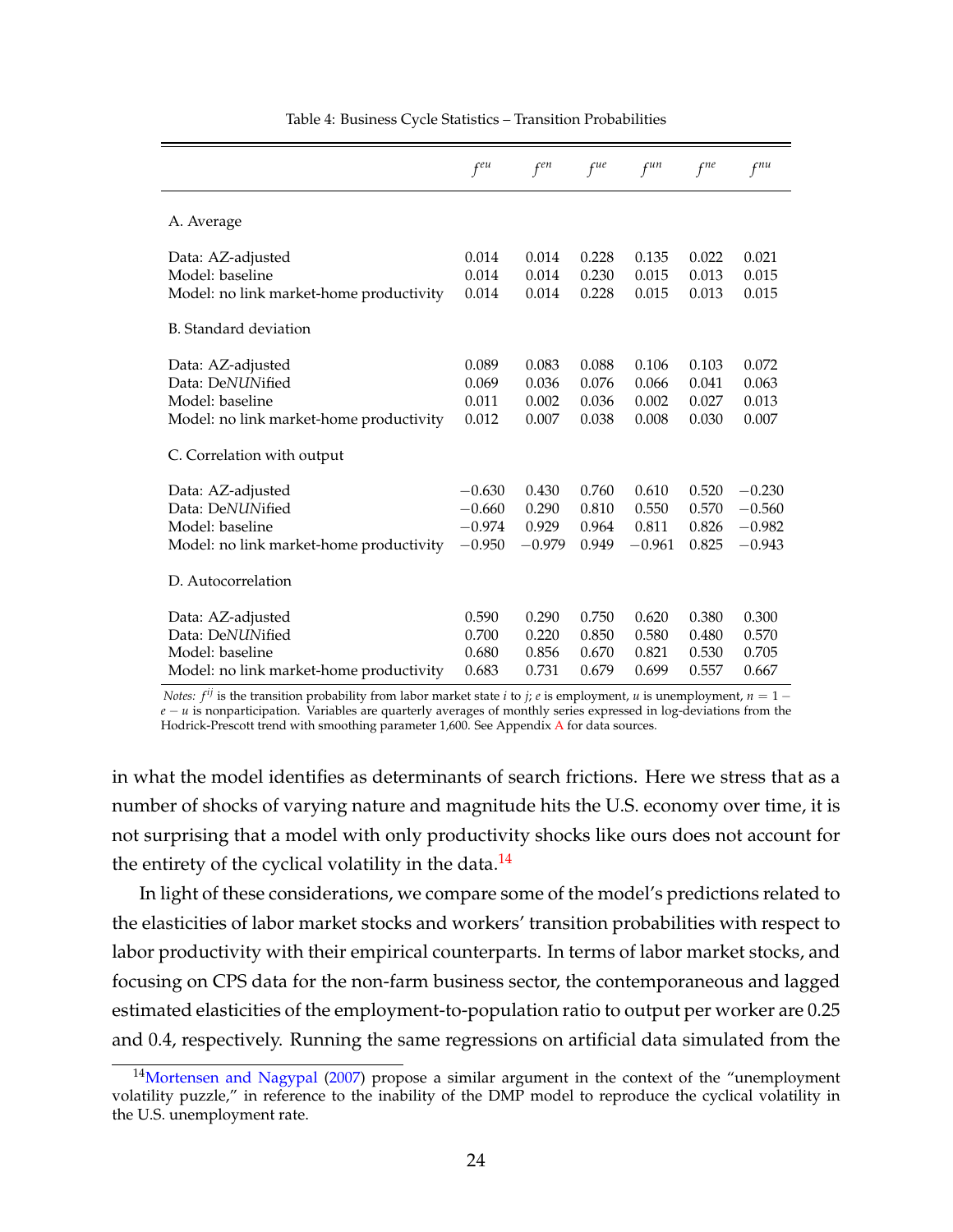model, we find elasticities of 0.35 that are remarkably close to the untargeted estimates in actual data. The model also does reasonably well in accounting for the elasticities of job vacancies, tightness, and employment rate to labor productivity, all untargeted moments.<sup>[15](#page-25-0)</sup>

The model also accounts for the comovement and persistence in the data, measured as the contemporaneous correlation with output and autocorrelation, respectively. Note that none of these moments is a target of our calibration, thus one can assess how well the model does against a rich set of overidentifying restrictions. The positive and strong comovement of job vacancies with output is to a large degree not surprising. Intuitively, in the model, shocks to the output of a job are the only source of aggregate fluctuations, so job vacancies are bound to be highly correlated with output. In this sense, a close match with the data along that dimension cannot be viewed as a success. By contrast, the positive comovement of the employment-to-population ratio is not hard-wired into the model, but crucially depends upon the configuration of parameter values. Our calibrated model generates the strength of the comovement between the unemployment rate and output in the data, and it produces a correlation of the participation rate with output. We stress that even accounting for the *sign* of the comovement of both unemployment and participation rates has been a challenge for equilibrium models of the aggregate labor market (see, e.g., [Veracierto,](#page-39-7) [2008;](#page-39-7) [Shimer,](#page-39-5) [2013\)](#page-39-5).

The model does reasonably well in accounting for the persistence of job vacancies. In the model, job vacancies have an autocorrelation of 0.64 which is comparable to the 0.91 in the data. The lack of persistence in vacancies is a well-known problem in searchand-matching models of the labor market. As shown by [Fujita and Ramey](#page-36-9) [\(2006\)](#page-36-9), one way to tackle this shortcoming is to extend the model with sunk costs in vacancy posting. In our setting, though, the introduction of sunk costs in vacancy posting dramatically increases the state space of the model as the stocks of employed (attached and non-attached, separately), unemployed, and nonparticipants become endogenous state variables, thus enormously complicating the computation of the equilibrium.

Finally, the model generates a downward-sloping Beveridge curve – i.e., the negative empirical relationship between job vacancies and unemployment. This is a well-known challenge for three-state models of the labor market (see, e.g., [Tripier,](#page-39-6) [2004;](#page-39-6) [Veracierto,](#page-39-7) [2008\)](#page-39-7). Our results along this dimension are in line with [Arseneau and Chugh](#page-35-5) [\(2012\)](#page-35-5).

<span id="page-25-0"></span><sup>&</sup>lt;sup>15</sup>Table *[C](#page-42-0)*[.1](#page-42-1) in Appendix *C* reports the estimated elasticities for labor market stocks, tightness, and job vacancies in the model and in the data for several labor productivity series.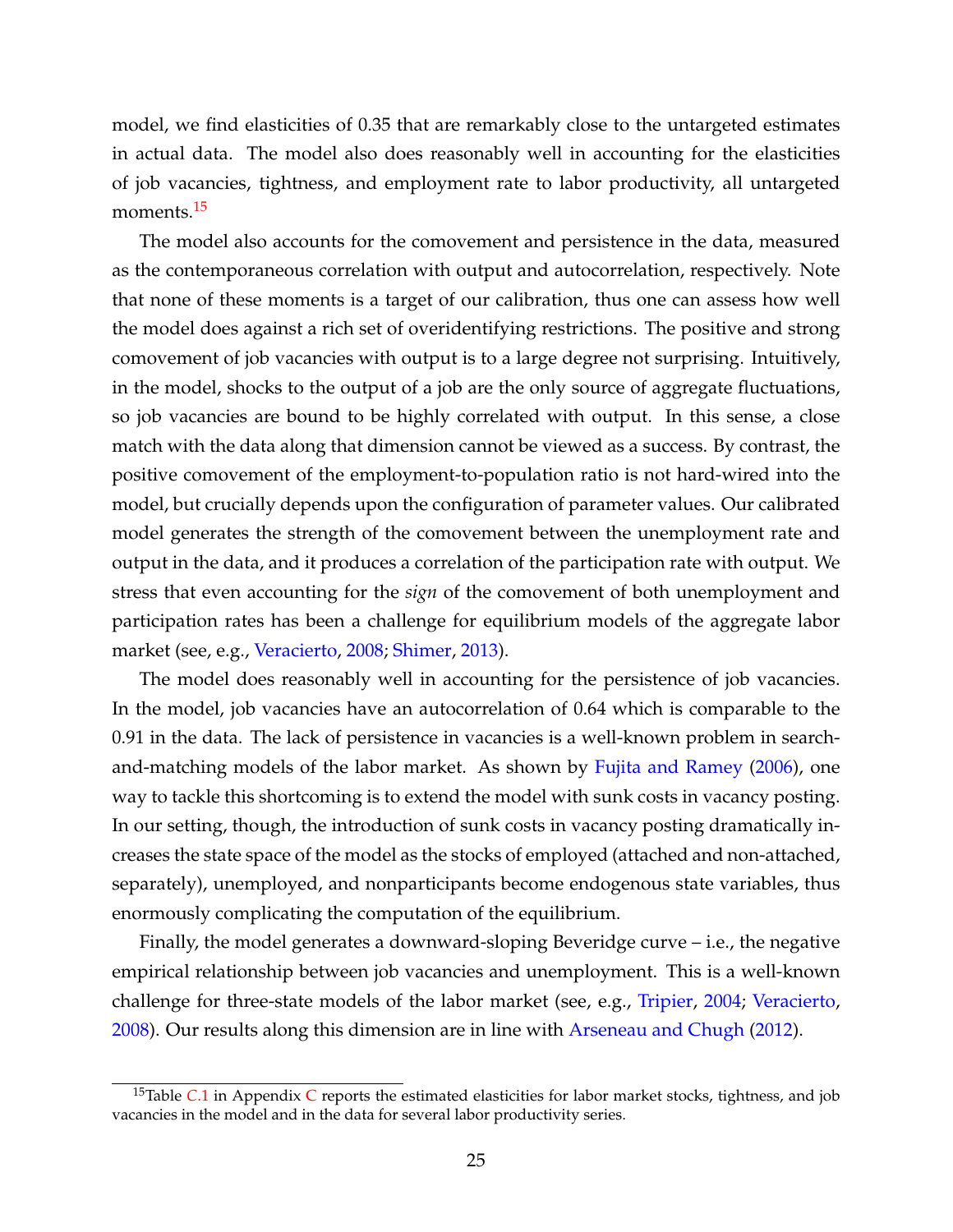#### **6.1.2 Transition Probabilities**

Table [4](#page-24-1) shows averages and business cycle statistics for the transition probabilities across employment, unemployment, and nonparticipation in the model and data. We report statistics based on data adjusted for classification errors as in [Abowd and Zellner](#page-35-6) [\(1985\)](#page-35-6) as well as "deNUNified" data as constructed in Elsby, Hobijn and Şahin [\(2015\)](#page-36-4).

The model matches the calibration targets of the average transition probabilities from employment to unemployment  $\bar{f}^{eu} = 0.014$ , from employment to nonparticipation  $\bar{f}^{en} =$ 0.014, and from unemployment to employment  $\bar{f}^{\mu e} = 0.228$ . As a by product then, the model matches the average probability of staying employed  $\bar{f}^{ee} = 1 - \bar{f}^{eu} - \bar{f}^{en} = 1 - \bar{f}^{eu}$ 0.014−0.014 = 0.972. Hence, in the model, as in the data, employment is a very persistent state. The model does reasonably well for other untargeted moments too, such as the average probability from nonparticipation to employment  $\bar{f}^{ne}$  (0.022 in the data, 0.013 in the model), and from nonparticipation to unemployment  $\bar{f}^{nu}$  (0.021 in the data, 0.015 in the model).

Our calibrated model accounts well for the cyclical properties of the workers' transition probabilities across the three labor market states. Notably, it captures (i) the countercyclicality of the transition probabilities into unemployment (*f eu* , *f nu*), (ii) the procyclicality of the transition probabilities out of unemployment  $(f^{ue}, f^{un})$ , and (iii) the procyclicality of the transition probability from nonparticipation to employment, *f ne*. The model is successful in reproducing the *procyclicality* of the transition probability from employment to nonparticipation  $f^{en}$ , and that from unemployment to nonparticipation  $f^{un}$ , as in the data. This is typically a challenge for three-state models of the labor market in which market productivity shocks are the only driving force of aggregate fluctuations. A positive productivity shock rises the match surplus across the board, so that individuals either continue working at a higher wage, or continue seeking work at a higher expected value of future employment. Overall, these two forces induce countercyclical movements in both *f en* and *f un*. Indeed, a version of our model in which home productivity is *not* scaled by market productivity suffers from the same drawback, suggesting that the *pro*cyclicality of the opportunity cost of employment is critical for the model to reproduce the procyclicality of  $f^{en}$  and  $f^{un}$ .<sup>[16](#page-26-0)</sup>

Finally, by virtue of our calibration strategy, the model matches the lagged elasticity of the probability of finding a job  $f^{ue}$  with respect to labor productivity, a key model

<span id="page-26-0"></span><sup>&</sup>lt;sup>16</sup>[Chodorow-Reich and Karabarbounis](#page-36-10) [\(2016\)](#page-36-10) find that the opportunity cost of employment is procyclical and volatile over the business cycle.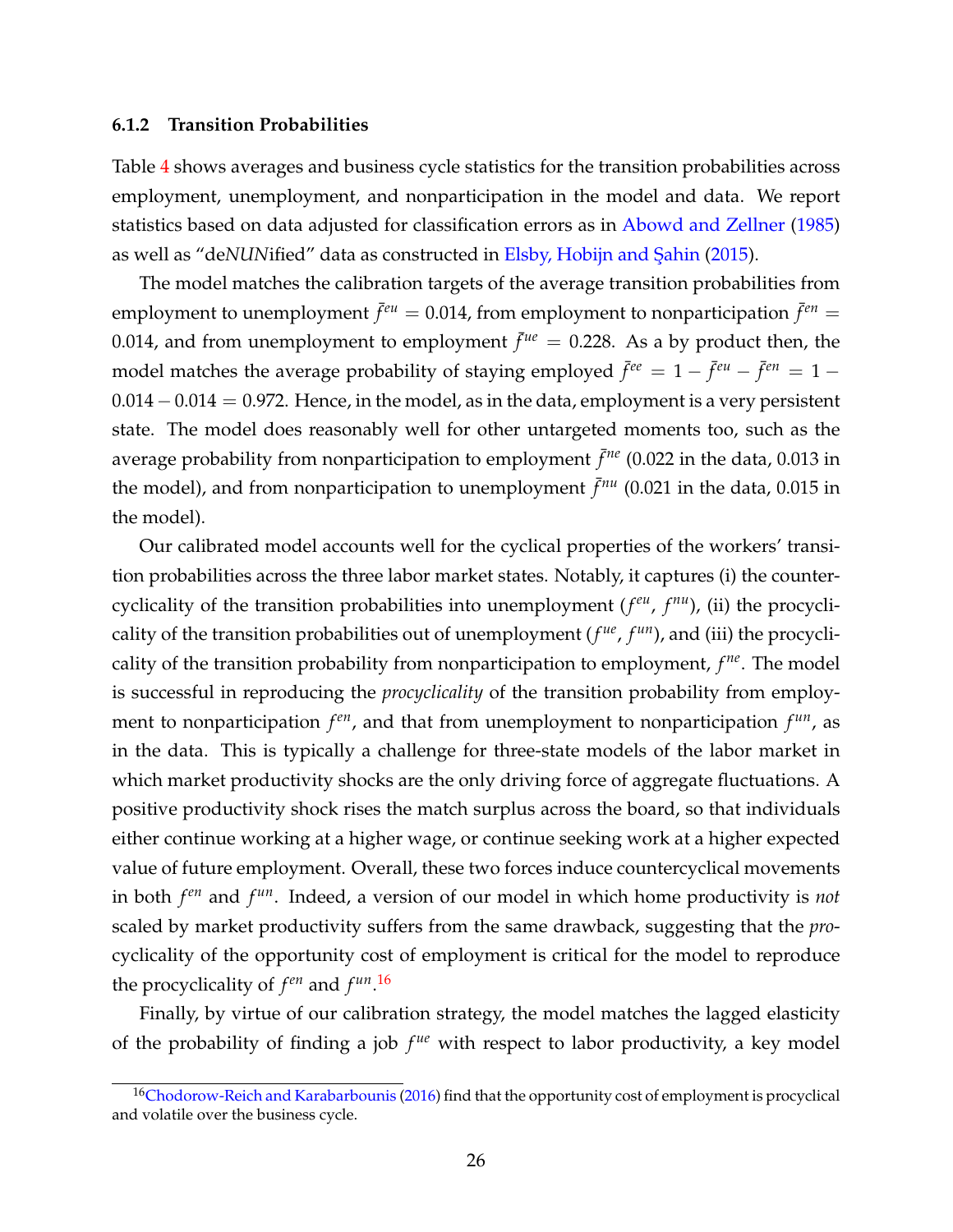object determining the extent of slack in the labor market. The model does reasonably well in terms of the elasticity of  $f^{ne}$  to labor productivity, and it reproduces the negative  $\mathbf{p}$  sign of the estimated elasticities of  $f^{en}$  and  $f^{un}$ , however, it greatly undershoots the strong countercyclicality of the transition probability from employment to unemployment, *f eu* . [17](#page-27-0)

#### **6.2 Cyclical Skewness - Deepness**

We now turn to evaluate the model's ability to generate the cyclical asymmetry in the data, as measured by the skewness of a time series in deviations from trend or "deepness" [\(Sichel,](#page-39-0) [1993\)](#page-39-0). Note that, since the skewness is not a target of our calibration, a close match to the data constitutes an additional validation of the model.

Table [5](#page-28-0) reports skewness statistics for three different filtering or detrending methods: Hodrick-Prescott (HP), Baxter-King (BK), and Christiano-Fitzgerald (CF) filters. Overall, the model is successful in reproducing the deepness in the employment-to-population ratio in the data, and crucially the negative skewness in the employment rate and the lack of it in the labor force participation rate.

Focusing on the results based on the HP filter to streamline exposition, the skewness in the artificial employment-to-population ratio generated by the model is −0.24, which is 75% of the skewness in the data. The model reproduces the disconnect between the asymmetry properties of unemployment and participation rates as well. In the model, cyclical fluctuations in the employment rate (one minus the unemployment rate) are leftskewed, with a skewness coefficient of  $-0.25$ , whereas those in the participation rate are symmetric, with a skewness coefficient of virtually zero. Similar results hold for the BK and CF filter.

#### **6.3 Impulse Response Functions**

To illustrate the propagation mechanism of productivity shocks embodied in the model, in this section we discuss impulse response functions (IRFs). All responses are expressed as log deviations from the deterministic steady-state levels.

**IRFs: Search and separation cutoffs.** An important part of the propagation mechanism of shocks embodied in the model is how labor force participation varies over the business

<span id="page-27-0"></span><sup>&</sup>lt;sup>17</sup>Table *[C](#page-42-0)*[.2](#page-43-0) in Appendix *C* reports the estimated elasticities for the transition probabilities in the model and in the data for several labor productivity series.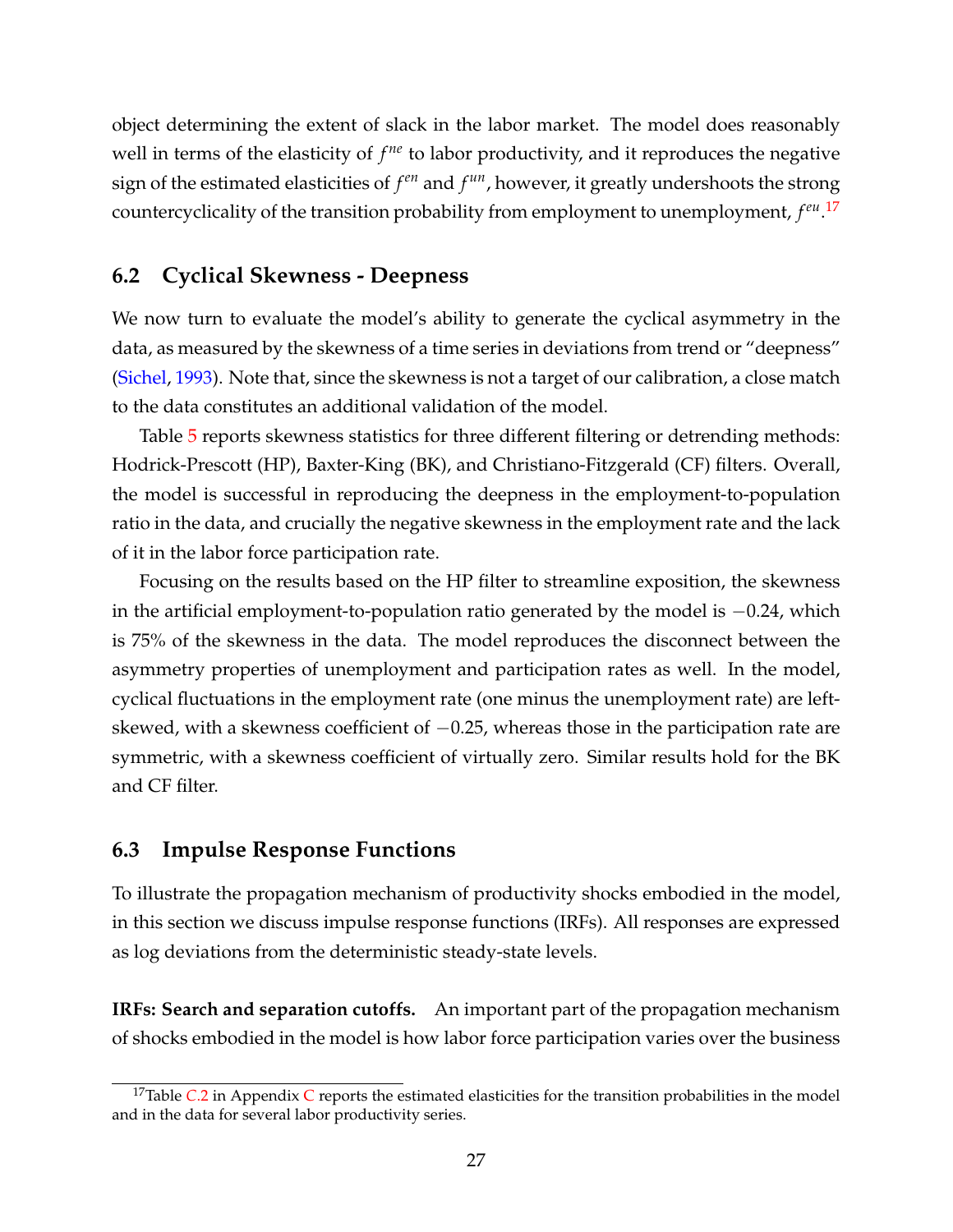<span id="page-28-0"></span>

|                                      | EPOP ER                                         | <b>PR</b> |
|--------------------------------------|-------------------------------------------------|-----------|
|                                      |                                                 |           |
| A. Hodrick-Prescott (HP) filter      |                                                 |           |
| Data<br>Model: baseline              | $-0.32 -0.70$<br>$-0.24$ $-0.25$ $-0.07$        | 0.05      |
| B. Baxter-King (BK) filter           |                                                 |           |
| Data<br>Model: baseline              | $-0.44$ $-0.85$ 0.09<br>$-0.25$ $-0.27$ $-0.09$ |           |
| C. Christiano-Fitzgerald (CF) filter |                                                 |           |
| Data<br>Model: baseline              | $-0.29$ $-0.51$ 0.05<br>$-0.14$ $-0.14$ $-0.09$ |           |

Table 5: Skewness of Labor Market Stocks

*Notes:* EPOP is the employment-to-population ratio; ER is one minus the unemployment rate; PR is the participation rate. Variables are quarterly averages of monthly series expressed in log-deviations from trend. The smoothing parameter for the Hodrick-Prescott filter is 1,600. For Baxter-King and Christiano-Fitzgerald filters, we consider frequencies between 2 and 32 quarters. The moving average order for Baxter-King is set to 8 quarters. See Appendix [A](#page-40-0) for data sources.

cycle. In the model, the participation margin of employment adjustment is described by the response of the search and separation cutoffs to shocks and the mass of individuals at those cutoffs.

After a positive productivity shock, labor supply is affected by two contrasting forces. On the one hand, high *market* productivity results in higher wages, increasing, ceteris paribus, the return of working leading nonparticipant individuals to join the labor force. Similarly, an individual may postpone the separation decision and stay in the labor force. In short, individuals with higher home productivity are led into the labor force. On the other hand, higher *home* productivity increases the opportunity cost of market work, prompting nonparticipants to stay out of the labor force, or employed individuals to drop out of it. Which of these two forces prevails depends on the parametrization of the model.

The IRFs in Figure [2](#page-29-0) show that in the baseline model, in which home productivity is scaled by market productivity, the search  $(x^v)$  and separation  $(x^q)$  cutoffs fall in response to a technology shock that increases home and market productivity. By contrast, in the case of a "pure" market productivity shock, in which home productivity is *not* scaled by market productivity, the cutoffs  $x^v$  and  $x^q$  move in the opposite direction, which in turn makes the workers' transition probabilities  $f^{en}$  and  $f^{un}$  to fall in response to a positive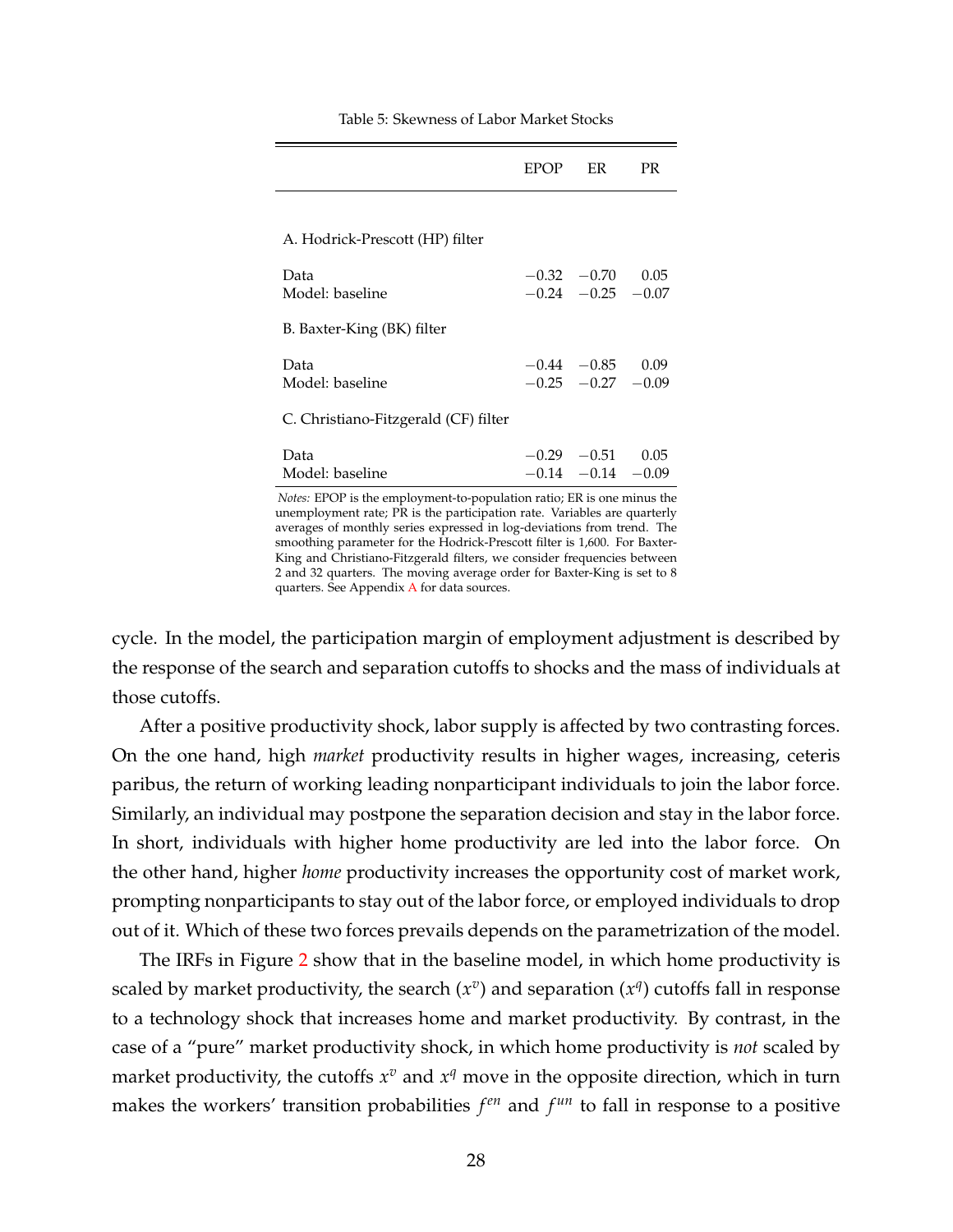technology shock (see Figure *C*[.1](#page-44-0) in Appendix [C\)](#page-42-0). By assumption, home productivity is proportional to market productivity, implying that the opportunity cost of employment is procyclical, consistent with the evidence in [Chodorow-Reich and Karabarbounis](#page-36-10) [\(2016\)](#page-36-10). As it turns out, the procyclicality of the opportunity cost of employment is critical for the model to replicate the procyclicality of  $f^{en}$  and  $f^{un}$  in the data.

<span id="page-29-0"></span>

Figure 2: The figure shows the IRFs of the search  $(x^v)$  and separation  $(x^q)$  cutoffs to a productivity shock in the baseline model (solid line) and in a version of the model in which home productivity is not scaled by market productivity (dash-dotted line). All responses are expressed as log deviations from the deterministic steady-state levels. See Section [5](#page-20-0) for details on the parametrization of the model.

**IRFs: Labor market stocks and transition probabilities.** Figures [3](#page-30-0) and [4](#page-31-0) show the IRFs of labor market stocks and workers' transition probabilities, respectively. Note that by assumption the productivity shock follows an AR(1) process, so that its IRF features a jump on impact and monotonic reversion towards the unconditional mean. In response to a positive productivity shock, labor market stocks exhibit hump-shaped dynamics.

Job vacancies and the market tightness ratio (*θ*) rise on impact and then revert back to their steady-state values, mirroring the dynamics of the productivity shock. The fraction of job-seekers accepting a job offer  $(Ω)$  instead displays hump-shaped dynamics; it falls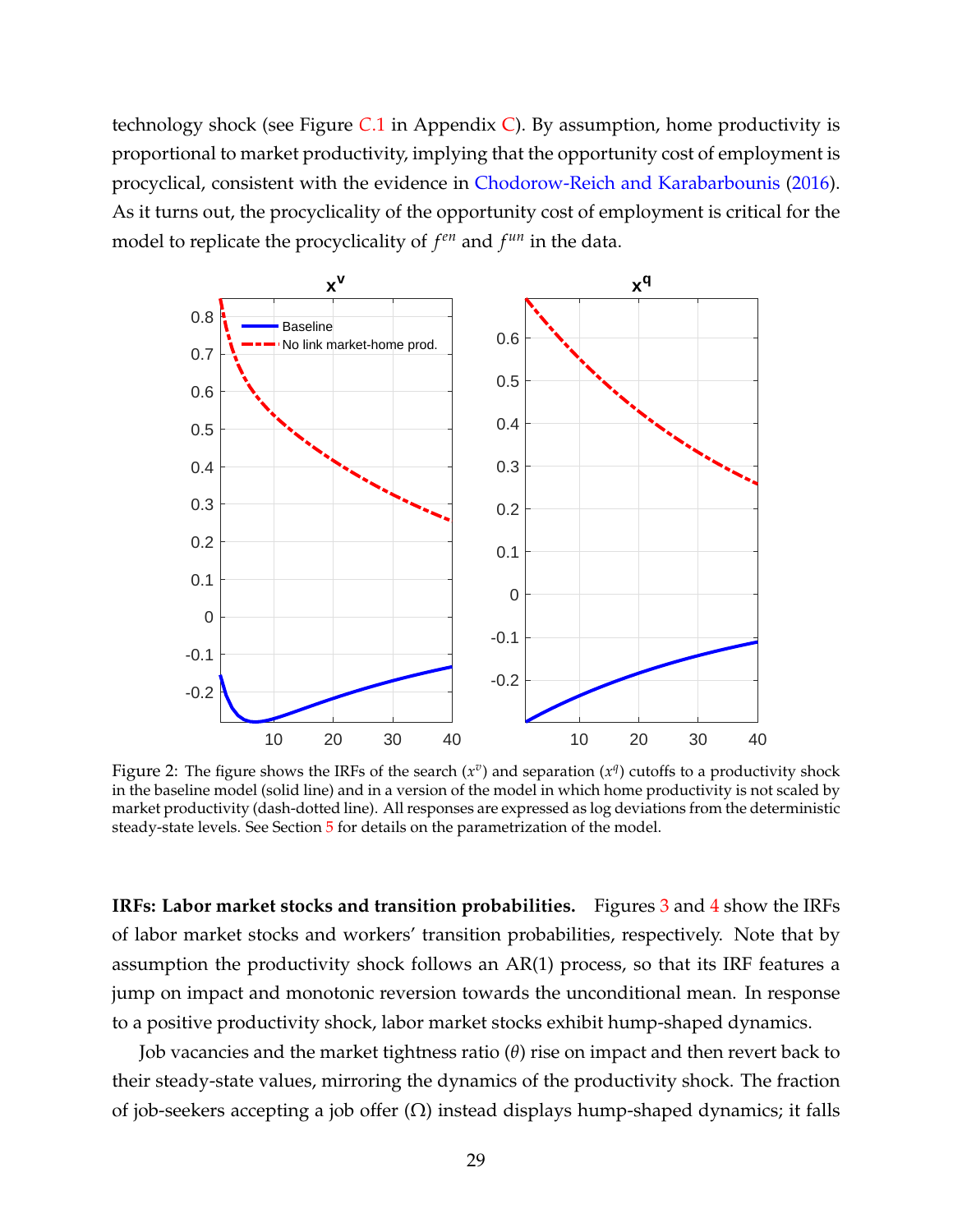<span id="page-30-0"></span>

Figure 3: The figure shows the IRFs to a productivity shock. EPOP is the employment-to-population ratio; ER is the employment rate (one minus the unemployment rate); PR is the participation rate.  $\Omega = \frac{u + \phi n^d}{u + \phi n}$  $\frac{u+\varphi u}{u+\varphi n}$  is the fraction of job-seekers that accepts a job offer. All responses are expressed as log deviations from the deterministic steady-state levels. See Section [5](#page-20-0) for details on the parametrization of the model.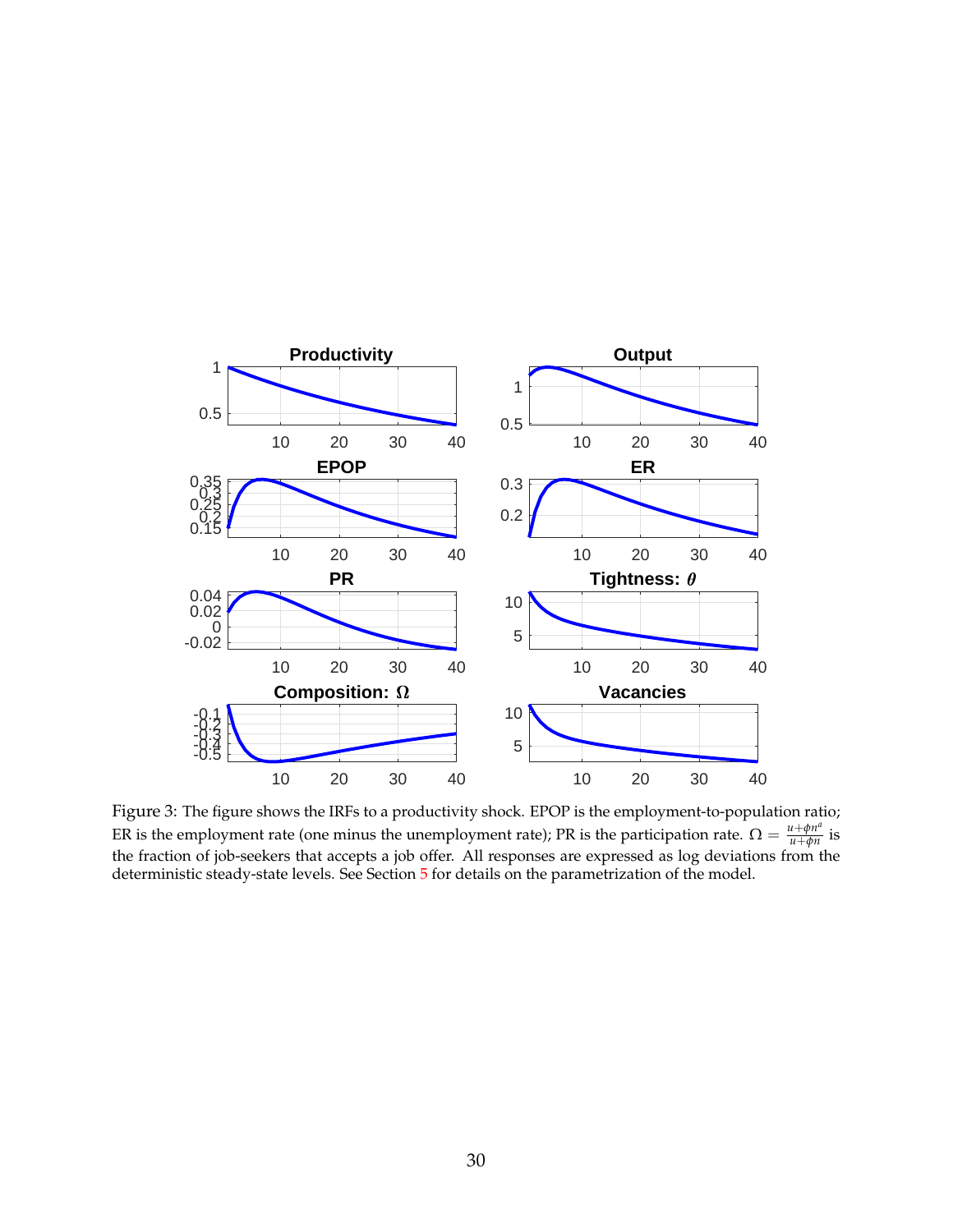

<span id="page-31-0"></span>in response to a productivity shock, slowly reverting to its steady-state level.

Figure 4: The figure shows the IRFs of the workers' transition probabilities to a productivity shock. All responses are expressed as log deviations from the deterministic steady-state levels. See Section [5](#page-20-0) for details on the parametrization of the model.

#### **6.4 Role of Labor Supply and Search Frictions**

To gain further insight into the mechanism of fluctuations, we carry out a quantitative accounting exercise that leverages the structure of the model.

**Labor supply vs. slackness channel.** To assess the importance of labor supply decisions vis-à-vis slack, we simulate two counterfactual economies in which crucially we keep the same parameter values and the same realizations of productivity shocks in the baseline economy. In the first counterfactual ("Ctrfl 1"), we re-solve the model by dropping the free-entry condition [\(5\)](#page-15-2) and fix the market tightness ratio at its steady-state value in the baseline economy; search and separation cutoffs are allowed to vary in response to shocks as implied by the separation and search indifference conditions [\(6\)](#page-16-0) and [\(7\)](#page-16-1). This exercise produces counterfactual time series of labor market stocks and flows in which all the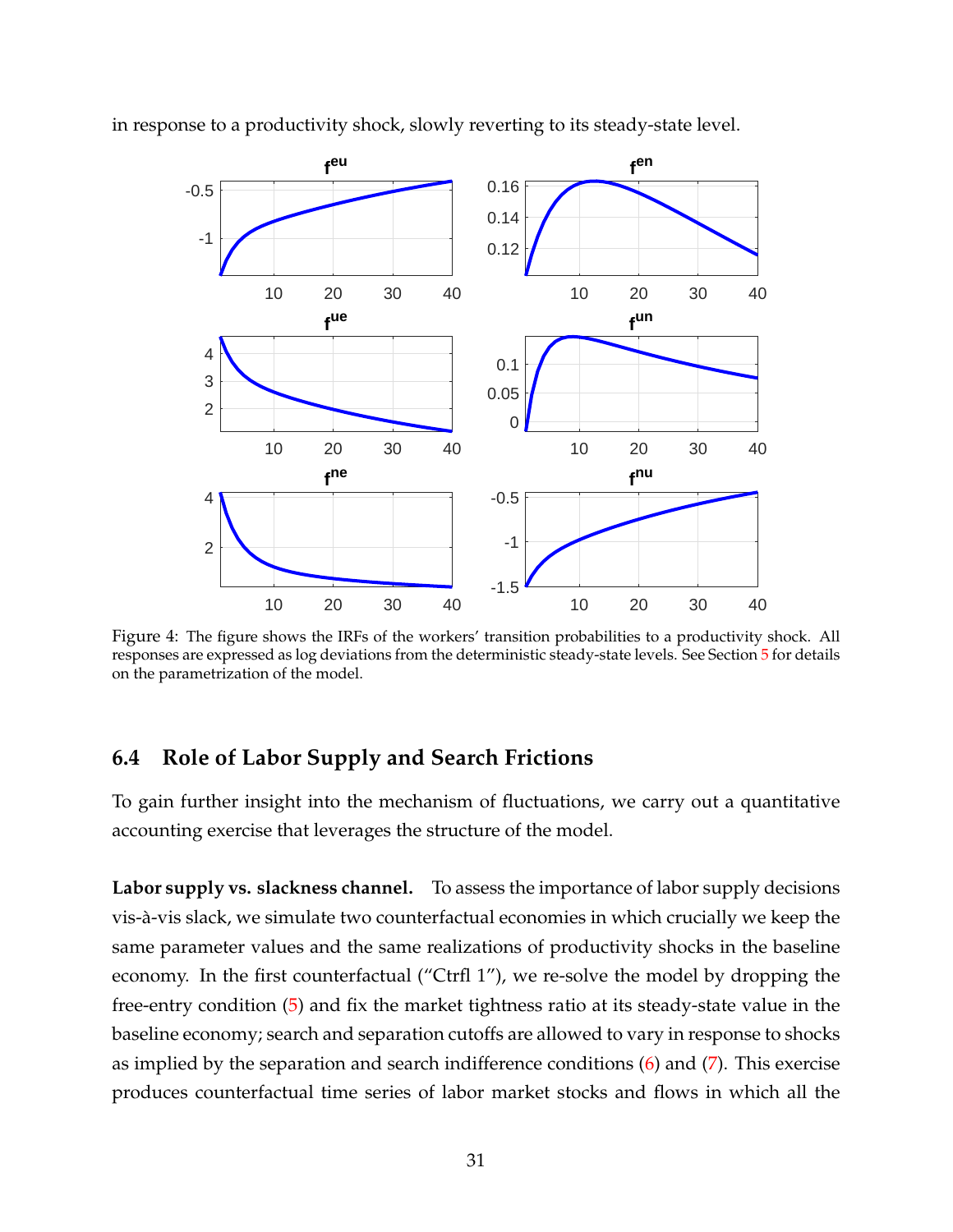variation comes from the response of the two cutoffs to productivity shocks, namely the "labor supply channel."

Conversely, in the second counterfactual ("Ctrfl 2"), we re-solve the model by dropping the indifference conditions for separation and search and fix the values of the two cutoffs at their steady-state values in the baseline economy; the tightness ratio is allowed instead to vary as implied by the free-entry condition [\(5\)](#page-15-2). This counterfactual isolates the role of fluctuations in the tightness ratio, namely the "slackness channel."<sup>[18](#page-32-0)</sup>

We stress that this exercise is neither a test of whether a two-state model is a better abstraction than a three-state model, nor a way to discriminate between frictional and frictionless models of the labor market. The constructed counterfactual series for the unemployment rate and the participation rate are not the equilibrium outcome of nested economies. Specifically, fixing the cutoffs on home productivity at their steady-state values does not render a two-state model of the labor market. The counterfactual economy with fixed cutoffs continues to display flows in and out of the labor force. In addition, the transition probabilities from out of the labor force to either employment or unemployment, and the transition probability from unemployment to attached nonparticipation directly depend on the tightness ratio. Thus, movements in market tightness alone drive fluctuations not only in the flows between employment and unemployment, but also those in and out of the labor force.<sup>[19](#page-32-1)</sup>

Similarly, fixing the market tightness ratio at its steady-state value does not render a frictionless economy. This is because while the extent of frictions is not allowed to vary in response to shocks, the counterfactual economy with fixed tightness continues to display unemployment and fluctuations in the unemployment rate. $^{20}$  $^{20}$  $^{20}$ 

**Cyclical volatility and comovement.** Panels A and B of Table [6](#page-33-0) show the results of the two experiments for the cyclical volatility and comovement of the labor market stocks with output. First, through the lens of the model, absent the response of the search and separation cutoffs to productivity shocks, fluctuations in the market tightness ratio account for the bulk of the cyclical volatility in the unemployment rate and are an important driver of the fluctuations in the participation rate, too.

<span id="page-32-0"></span> $18$ For each counterfactual, we re-compute the equilibrium of the model by relying on a second-order approximation to the solution around the deterministic steady state.

<span id="page-32-1"></span><sup>19</sup>Tables *C*[.3](#page-45-0) and *C*[.4](#page-46-0) in Appendix [C](#page-42-0) report results for two additional experiments in which we fix one cutoff at the time.

<span id="page-32-2"></span> $20$ We note that since the model in nonlinear, the results of our quantitative accounting exercise are to be viewed as theory-based counterfactuals, as opposed to results of a linear additive decomposition.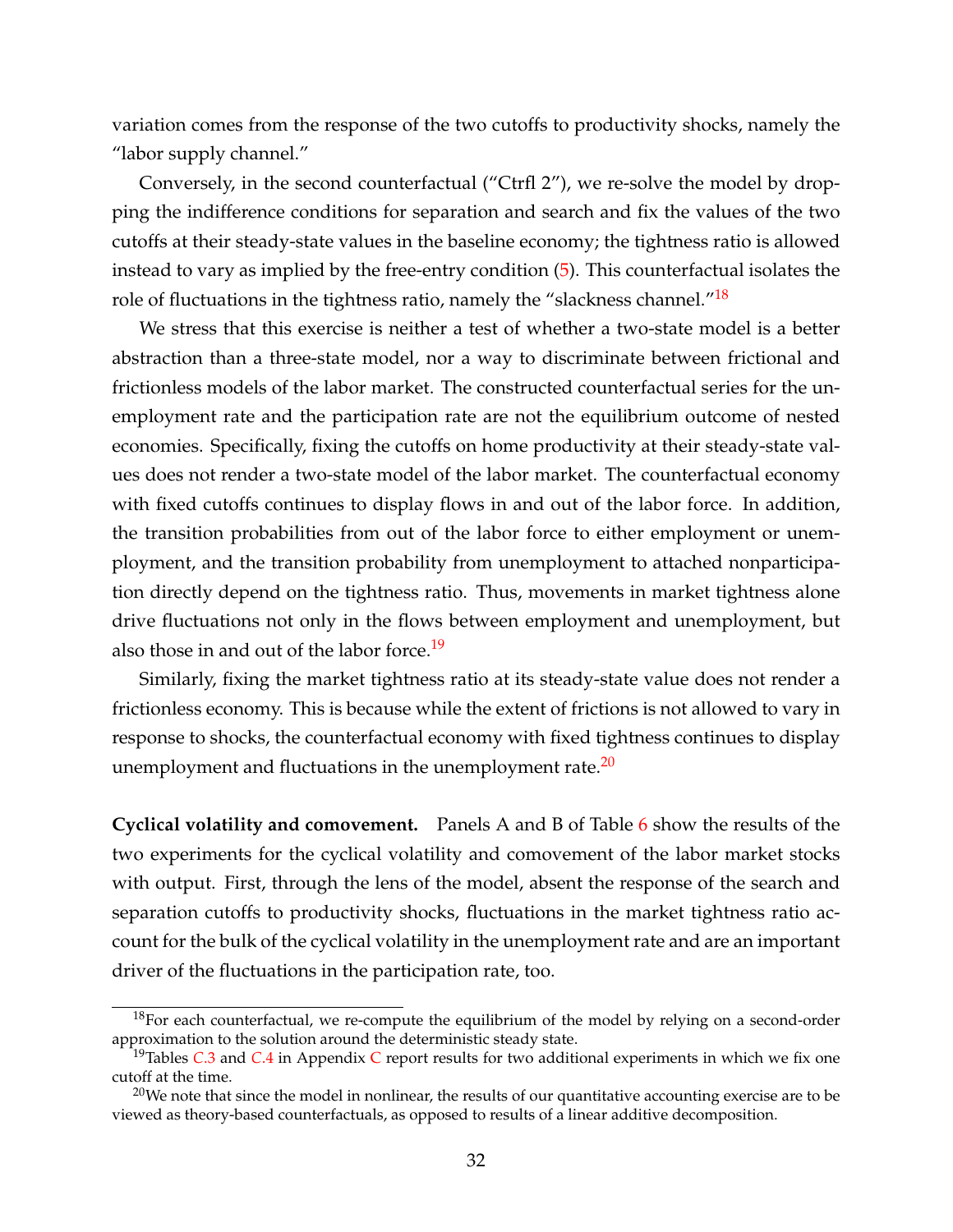<span id="page-33-0"></span>

|                                | Model   | Ctrl 1<br>(fixed tightness) | Ctrfl <sub>2</sub><br>(fixed cutoffs) |
|--------------------------------|---------|-----------------------------|---------------------------------------|
| A. Standard deviation          |         |                             |                                       |
| Employment-to-population ratio | 0.40    | 0.06                        | 0.43                                  |
| Employment rate                | 0.34    | 0.01                        | 0.35                                  |
| Participation rate             | 0.07    | 0.07                        | 0.09                                  |
| B. Correlation with output     |         |                             |                                       |
| Employment-to-population ratio | 0.97    | $-0.24$                     | 0.96                                  |
| Employment rate                | 0.96    | 0.90                        | 0.97                                  |
| Participation rate             | 0.86    | $-0.37$                     | 0.91                                  |
| C. Skewness                    |         |                             |                                       |
| Employment-to-population ratio | $-0.24$ | $-0.05$                     | $-0.24$                               |
| Employment rate                | $-0.25$ | 0.04                        | $-0.25$                               |
| Participation rate             | $-0.07$ | $-0.05$                     | $-0.18$                               |

Table 6: Labor Supply vs. Slackness

*Notes:* "Ctrfl 1" refers to the counterfactual experiment where the model is simulated with the tightness ratio fixed at its steady-state value and varying search and separation cutoffs. "Ctrfl 2" refers to the counterfactual experiment where the model is simulated with cutoffs fixed at their steady-state values and varying tightness ratio. In all counterfactuals, we keep the same realizations of productivity shocks.

Second, the counterfactual with a fixed tightness ratio yields the *wrong* comovement between the participation rate and output, which is positive in the data and in the baseline economy, and negative in the counterfactual. That is, in the counterfactual economy with fixed tightness, during a recession the labor force participation rate rises, instead of falling as in the data, which highlights the critical role of the fluctuations in the probability of finding a job for the cyclicality of the participation rate.<sup>[21](#page-33-1)</sup>

**Cyclical skewness (deepness).** Panel C of Table [6](#page-33-0) shows results for deepness, again, measured as skewness of a variable in deviation from trend. First, the slackness channel, captured by endogenous fluctuations in the market tightness ratio, accounts for virtually all the negative skewness in the employment rate. The participation margin per se does

<span id="page-33-1"></span><sup>21</sup>Panels B and C of Table *C*[.4](#page-46-0) in Appendix [C](#page-42-0) report the standard deviations and the correlation with output of the workers' transition probabilities across counterfactual experiments.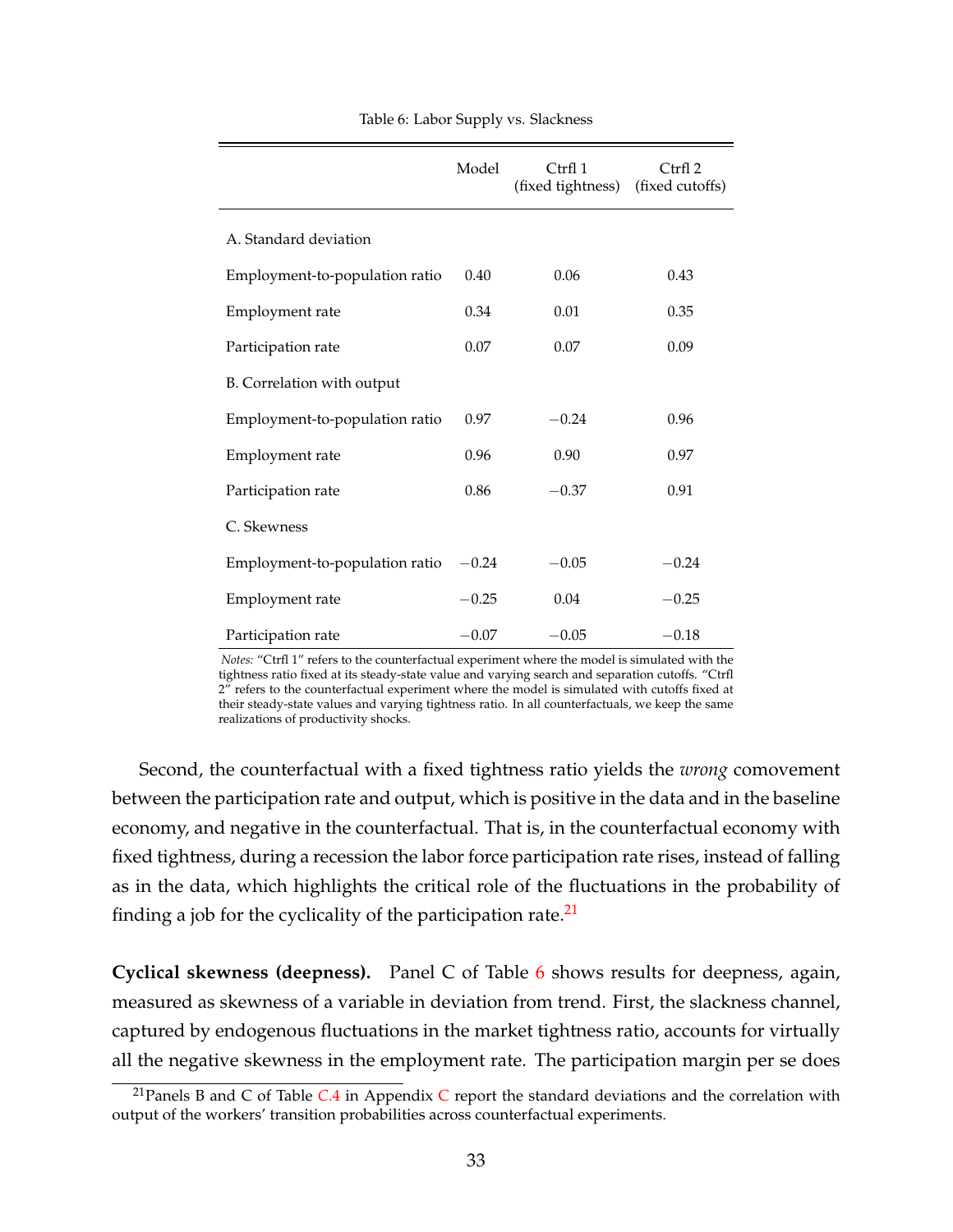not generate skewness. In fact, fluctuations in the cutoffs alone would generate symmetric fluctuations in the unemployment rate, which is strongly at odds with the data.

Second, the lack of skewness in the participation rate is the result of competing forces. Fluctuations in the tightness ratio alone generate negative skewness in the participation rate, while the labor supply channel counteracts that. Capturing the relative strength of these two channels is key for the model to replicate the observed disconnect between the asymmetry properties of unemployment and participation rates in the data.

### <span id="page-34-0"></span>**7 Conclusion**

In the United States cyclical fluctuations in the employment-to-population ratio exhibit "deepness," which refers to the pattern that the deviations below trend (troughs) are larger than the deviations above trend (peaks). This phenomenon produces negative skewness in the distribution of the employment-to-population ratio in deviations from trend. Deepness is a stylized fact of the U.S. business cycle.

Our analysis starts with documenting a related, yet overlooked fact: deepness in the employment-to-population ratio is accounted for solely by the unemployment rate in that fluctuations in the labor force participation rate are symmetric. To explain these facts, we formulate an equilibrium business cycle model featuring frictional unemployment and a labor force participation decision. The model, restricted to fit key observations of U.S. data, accounts for the observed cyclical skewness in the unemployment rate and the lack thereof in the participation rate, as well as salient properties of gross worker flows across employment, unemployment, and nonparticipation.

Through the lens of a host of quantitative experiments, we find that cyclical fluctuations in the extent of search frictions, as measured by the speed at which job-seekers find job opportunities, account for the deepness in the employment-to-population ratio. Individuals' participation decisions contribute by affecting the size and the composition of the pool of job-seekers competing for jobs, which in turn affect the tightness ratio and thereby the amount of slack in the labor market. Absent labor supply responses to cyclical shocks, the labor force participation rate would display asymmetric fluctuations at odds with U.S. data, mirroring the asymmetry in the probability of finding a job.

Altogether, this paper provides a parsimonious model that combines the traditional view that business cycles are symmetric ups and downs around the trend at the core of frictionless models in the RBC tradition, arguably models of labor force participation,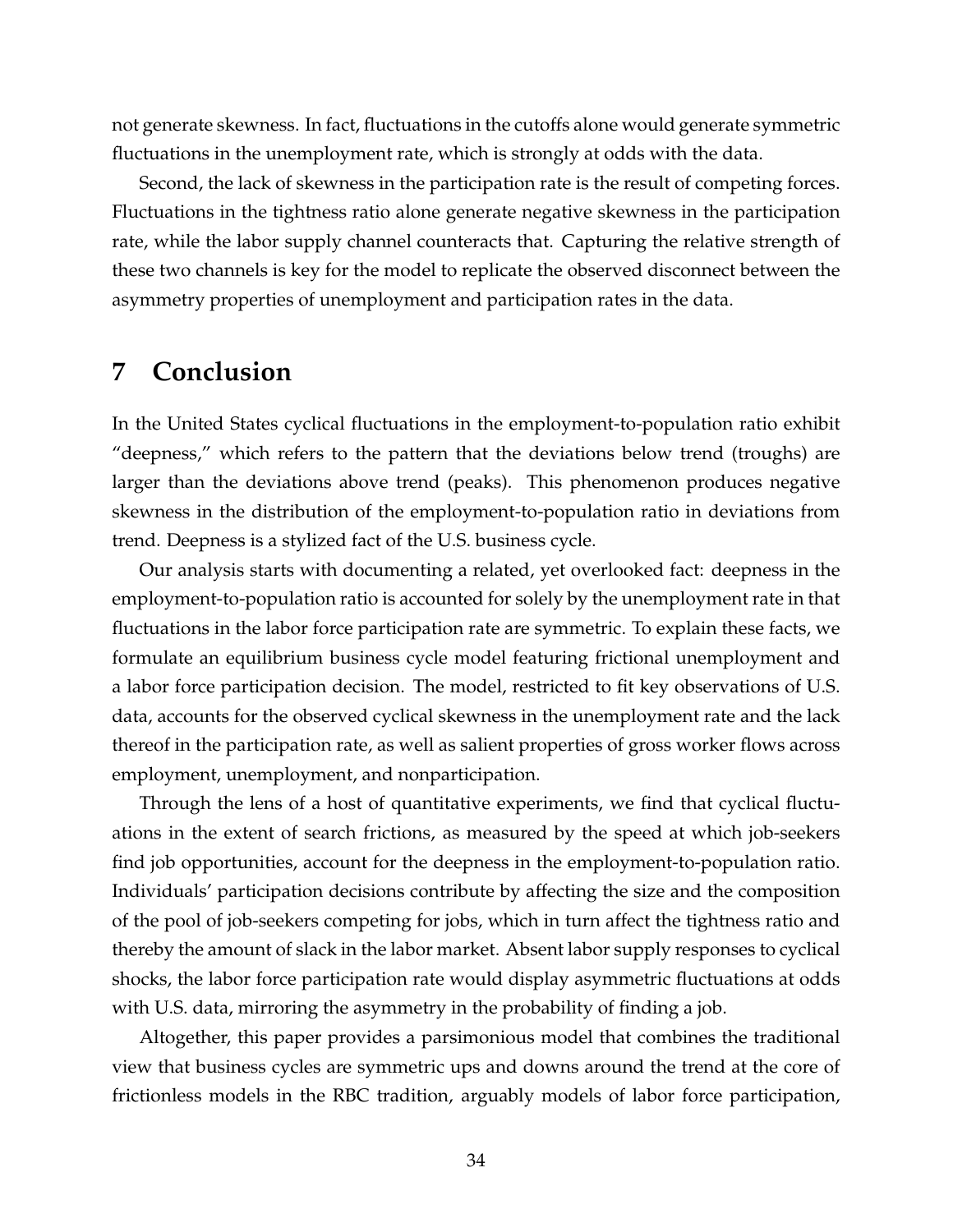with the alternative view that nonlinearities from frictions in the labor market generate cyclical asymmetries and significant higher-order moments, often neglected in business cycle research. The analysis also has important implications for economic policy. For example, a question that has received renewed interest in recent years from practitioners and policy makers pertains to the effects of fiscal policy in recessions. Early theoretical work on this topic has abstracted from the participation margin (see, e.g., [Ferraro and](#page-36-11) [Fiori,](#page-36-11) [2021;](#page-36-11) [Ghassibe and Zanetti,](#page-37-11) [2020;](#page-37-11) [Michaillat,](#page-38-12) [2014\)](#page-38-12). A natural next step would then seem to explicitly consider labor supply decisions along the lines of this paper to study how fiscal policy affects gross worker flows in and out of the labor force and quantify the extent to which these flows impact the aggregate unemployment rate in recessions.

## **References**

- <span id="page-35-1"></span>**Abbritti, Mirko, and Stephan Fahr.** 2013. "Downward Wage Rigidity and Business Cycle Asymmetries." *Journal of Monetary Economics*, 60(7): 871–886.
- <span id="page-35-6"></span>**Abowd, John M., and Arnold Zellner.** 1985. "Estimating Gross Labor-Force Flows." *Journal of Business & Economic Statistics*, 3(3): 254–283.
- <span id="page-35-2"></span>**Altu˘g, Sumru, Richard A. Ashley, and Douglas M. Patterson.** 1999. "Are Technology Shocks Nonlinear?" *Macroeconomic Dynamics*, 3(4): 506–533.
- <span id="page-35-0"></span>**Andolfatto, David.** 1997. "Evidence and Theory on the Cyclical Asymmetry in Unemployment Rate Fluctuations." *Canadian Journal of Economics*, 30(3): 709–21.
- <span id="page-35-5"></span>**Arseneau, David M., and Sanjay K. Chugh.** 2012. "Tax Smoothing in Frictional Labor Markets." *Journal of Political Economy*, 120(5): 926–985.
- <span id="page-35-3"></span>**Bai, Jushan, and Serena Ng.** 2005. "Tests for Skewness, Kurtosis, and Normality for Time Series Data." *Journal of Business & Economic Statistics*, 23(1): 49–60.
- <span id="page-35-7"></span>**Barnichon, Regis.** 2010. "Building a Composite Help-Wanted Index." *Economics Letters*, 109(3): 175–178.
- <span id="page-35-4"></span>**Barnichon, Regis, and Andrew Figura.** 2016. "Declining Desire to Work and Downward Trends in Unemployment and Participation." *NBER Macroeconomics Annual*, 30(1): 449– 494.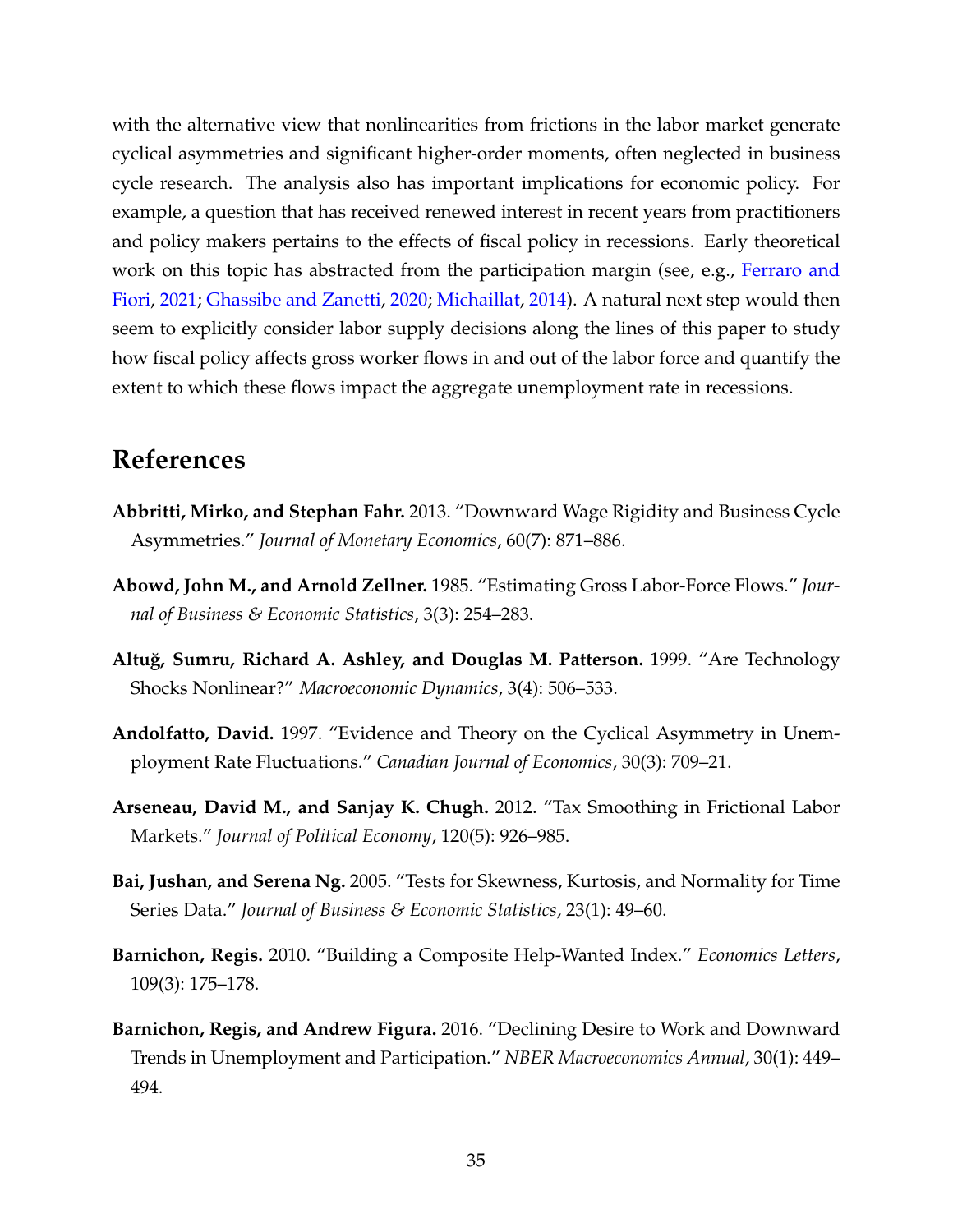- <span id="page-36-6"></span>**Baxter, Marianne, and Robert G. King.** 1999. "Measuring Business Cycles: Approximate Band-Pass Filters For Economic Time Series." *Review of Economics and Statistics*, 81(4): 575–593.
- <span id="page-36-5"></span>**Cairó, Isabel, Shigeru Fujita, and Camilo Morales-Jiménez.** 2019. "Elasticities of Labor Supply and Labor Force Participation Flows." *Mimeo*.
- <span id="page-36-10"></span>**Chodorow-Reich, Gabriel, and Loukas Karabarbounis.** 2016. "The Cyclicality of the Opportunity Cost of Employment." *Journal of Political Economy*, 124(6): 1563–1618.
- <span id="page-36-7"></span>**Christiano, Lawrence J., and Terry J. Fitzgerald.** 2003. "The Band Pass Filter." *International Economic Review*, 44(2): 435–465.
- <span id="page-36-8"></span>**Davis, Steven J., R. Jason Faberman, and John Haltiwanger.** 2006. "The Flow Approach to Labor Markets: New Data Sources and Micro-Macro Links." National Bureau of Economic Research, Inc NBER Working Papers 12167.
- <span id="page-36-0"></span>**Diamond, Peter A.** 1982. "Aggregate Demand Management in Search Equilibrium." *Journal of Political Economy*, 90(5): 881–894.
- <span id="page-36-1"></span>**Dupraz, Stéphane, Emi Nakamura, and Jón Steinsson.** 2020. "A Plucking Model of the Business Cycle." *Mimeo*.
- <span id="page-36-4"></span>**Elsby, Michael W.L., Bart Hobijn, and Ayşegül Şahin.** 2015. "On the Importance of the Participation Margin for Labor Market Fluctuations." *Journal of Monetary Economics*, 72: 64–82.
- <span id="page-36-2"></span>**Ferraro, Domenico.** 2017. "Fast Rises, Slow Declines: Asymmetric Unemployment Dynamics with Matching Frictions." *Journal of Money, Credit and Banking*, forthcoming.
- <span id="page-36-3"></span>**Ferraro, Domenico.** 2018. "The Asymmetric Cyclical Behavior of the U.S. Labor Market." *Review of Economic Dynamics*, 30: 145–162.
- <span id="page-36-11"></span>**Ferraro, Domenico, and Giuseppe Fiori.** 2021. "Non-Linear Employment Effects of Tax Policy." *Journal of Money, Credit and Banking*, forthcoming.
- <span id="page-36-9"></span>**Fujita, Shigeru, and Garey Ramey.** 2006. "The Dynamic Beveridge Curve." *Federal Reserve Bank of Philadelphia Working Paper*, 05-22.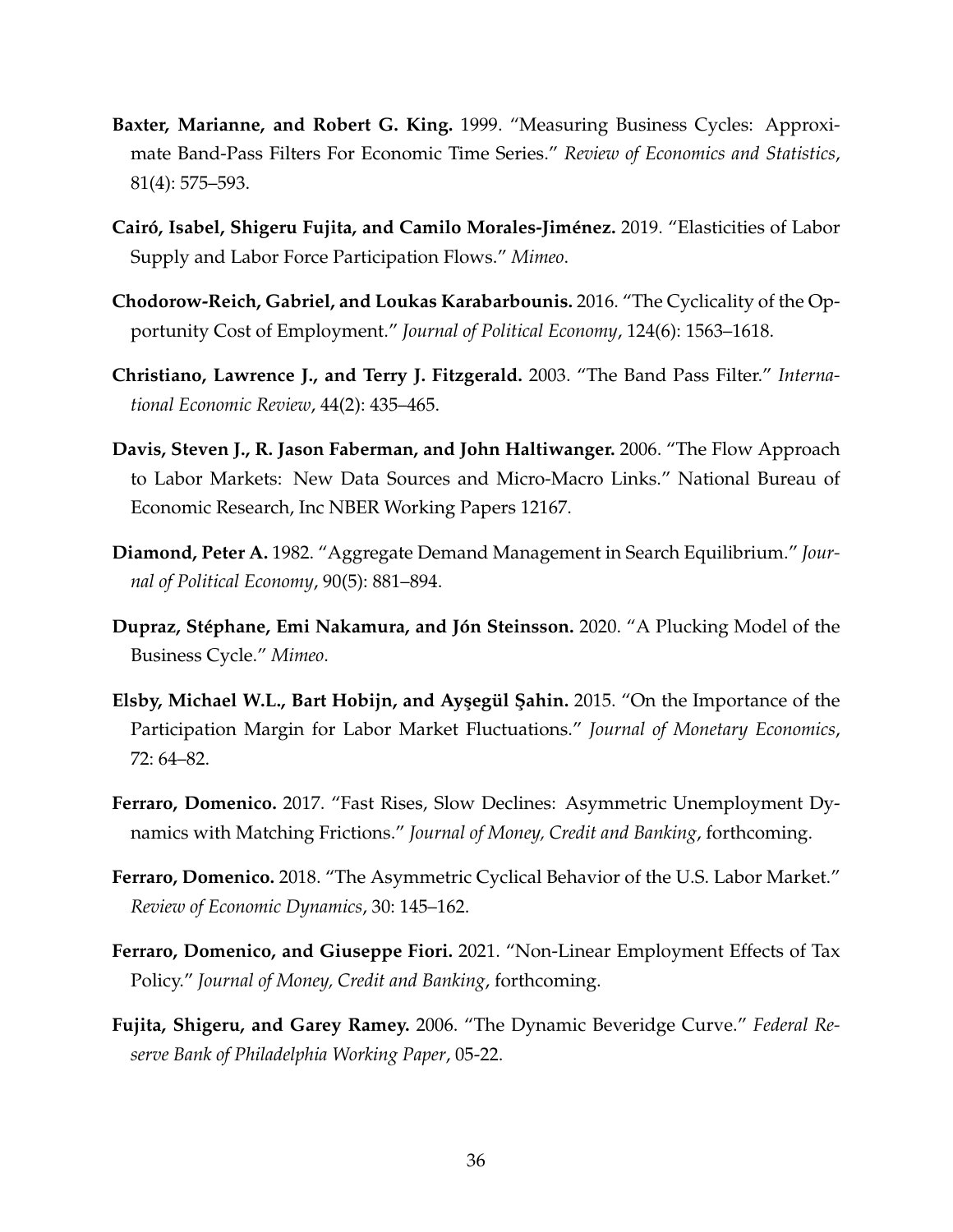- <span id="page-37-4"></span>**Garibaldi, Pietro, and Etienne Wasmer.** 2005. "Equilibrium Search Unemployment, Endogenous Participation, And Labor Market Flows." *Journal of the European Economic Association*, 3(4): 851–882.
- <span id="page-37-11"></span>**Ghassibe, Mishel, and Francesco Zanetti.** 2020. "State Dependence of Fiscal Multipliers: The Source of Fluctuations Matters." *Available at SSRN 3756128*.
- <span id="page-37-7"></span>**Gomme, Paul, B. Ravikumar, and Peter Rupert.** 2011. "The Return to Capital and the Business Cycle." *Review of Economic Dynamics*, 14(2): 262–278.
- <span id="page-37-8"></span>**Haefke, Christian, Marcus Sonntag, and Thijs van Rens.** 2013. "Wage rigidity and job creation." *Journal of Monetary Economics*, 60(8): 887–899.
- <span id="page-37-10"></span>**Hagedorn, Marcus, and Iourii Manovskii.** 2011. "Productivity and the Labor Market: Comovement over the Business Cycle." *International Economic Review*, 52(3): 603–619.
- <span id="page-37-0"></span>**Hairault, Jean-Olivier, François Langot, and Sophie Osotimehin.** 2010. "Matching Frictions, Unemployment Dynamics and the Cost of Business Cycles." *Review of Economic Dynamics*, 13(4): 759–779.
- <span id="page-37-1"></span>**Hansen, Gary D.** 1985. "Indivisible Labor and the Business Cycle." *Journal of Monetary Economics*, 16(3): 309–327.
- <span id="page-37-3"></span>**Hansen, Gary D., and Edward C. Prescott.** 2005. "Capacity Constraints, Asymmetries, and the Business Cycle." *Review of Economic Dynamics*, 8(4): 850–865.
- <span id="page-37-5"></span>**Hodrick, Robert J., and Edward C. Prescott.** 1997. "Postwar U.S. Business Cycles: An Empirical Investigation." *Journal of Money, Credit and Banking*, 29(1): 1–16.
- <span id="page-37-2"></span>**Ilut, Cosmin, Matthias Kehrig, and Martin Schneider.** 2017. "Slow to Hire, Quick to Fire: Employment Dynamics with Asymmetric Responses to News." *Journal of Political Economy*, forthcoming.
- <span id="page-37-6"></span>**Jones, Stephen R. G., and W. Craig Riddell.** 1999. "The Measurement of Unemployment: An Empirical Approach." *Econometrica*, 67(1): 147–162.
- <span id="page-37-9"></span>**Jones, Stephen R. G., and W. Craig Riddell.** 2019. "Unemployment, Marginal Attachment, and Labor Force Participation in Canada and the United States." *Journal of Labor Economics*, 37(S2): 399–441.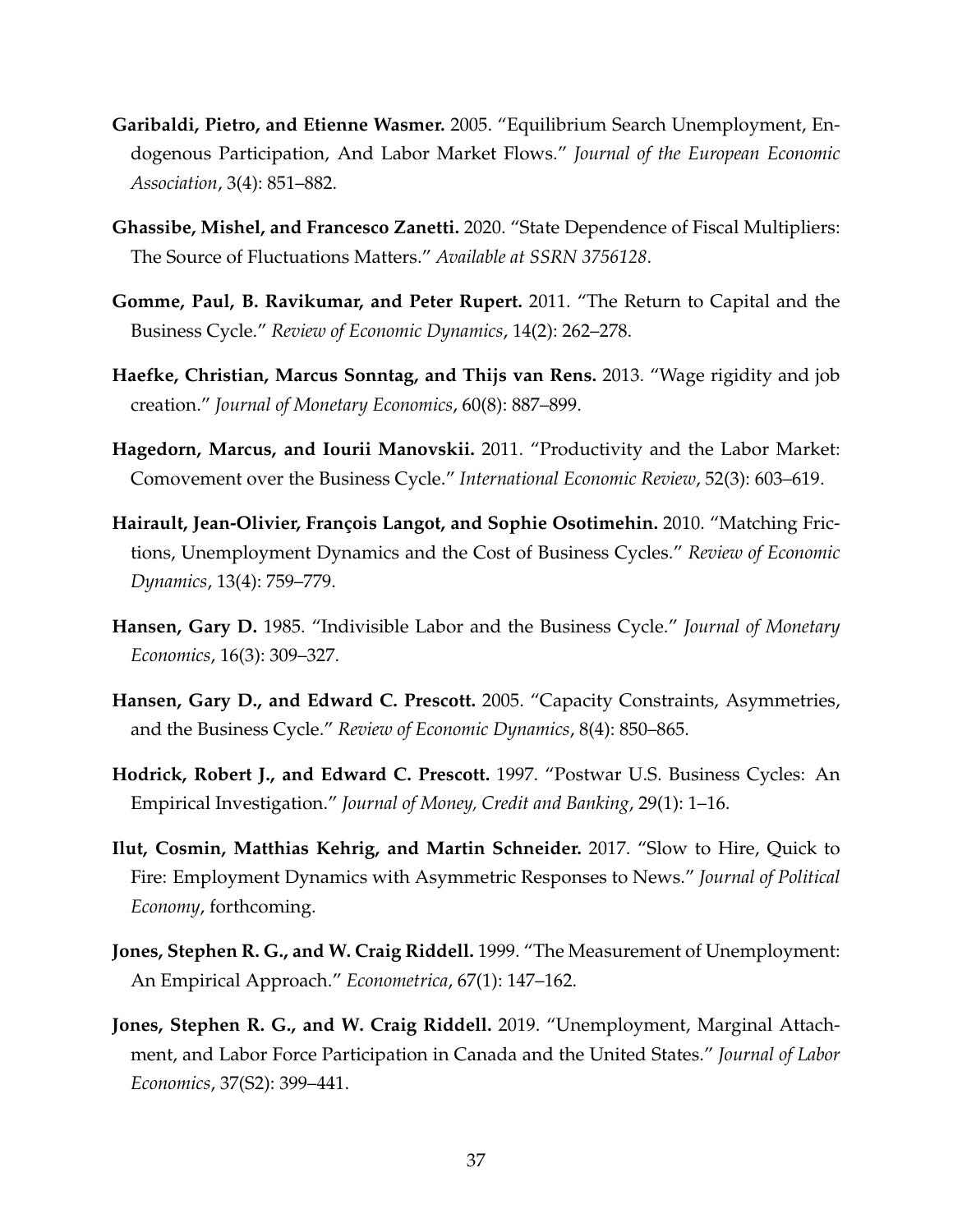<span id="page-38-3"></span>**Jovanovic, Boyan.** 2006. "Asymmetric Cycles." *Review of Economic Studies*, 73(1): 145–162.

- <span id="page-38-5"></span>**Krusell, Per, Toshihiko Mukoyama, Richard Rogerson, and Ayşegül Şahin.** 2008. "Aggregate Implications of Indivisible Labor, Incomplete Markets, and Labor Market Frictions." *Journal of Monetary Economics*, 55(5): 961–979.
- <span id="page-38-6"></span>**Krusell, Per, Toshihiko Mukoyama, Richard Rogerson, and Ayşegül Şahin.** 2010. "Aggregate Labor Market Outcomes: The Roles of Choice and Chance." *Quantitative Economics*, 1(1): 97–127.
- <span id="page-38-7"></span>**Krusell, Per, Toshihiko Mukoyama, Richard Rogerson, and Ay¸segül ¸Sahin.** 2011. "A Three State Model of Worker Flows in General Equilibrium." *Journal of Economic Theory*, 146(3): 1107–1133.
- <span id="page-38-8"></span>Krusell, Per, Toshihiko Mukoyama, Richard Rogerson, and Ayşegül Şahin. 2017. "Gross Worker Flows over the Business Cycle." *American Economic Review*, 107(11): 3447–76.
- <span id="page-38-9"></span>**McGrattan, Ellen R., and Edward C. Prescott.** 2003. "Average Debt and Equity Returns: Puzzling?" *American Economic Review*, 93(2): 392–397.
- <span id="page-38-0"></span>**McKay, Alisdair, and Ricardo Reis.** 2008. "The Brevity and Violence of Contractions and Expansions." *Journal of Monetary Economics*, 55(4): 738–751.
- <span id="page-38-12"></span>**Michaillat, Pascal.** 2014. "A Theory of Countercyclical Government Multiplier." *American Economic Journal: Macroeconomics*, 6(1): 190–217.
- <span id="page-38-1"></span>**Mortensen, Dale T.** 1982. "Property Rights and Efficiency in Mating, Racing, and Related Games." *American Economic Review*, 72(5): 968–979.
- <span id="page-38-11"></span>**Mortensen, Dale T., and Eva Nagypal.** 2007. "More on Unemployment and Vacancy Fluctuations." *Review of Economic Dynamics*, 10(3): 327–347.
- <span id="page-38-4"></span>**Ordonez, Guillermo.** 2013. "The Asymmetric Effects of Financial Frictions." *Journal of Political Economy*, 121(5): 844–895.
- <span id="page-38-10"></span>**Petrongolo, Barbara, and Christopher Pissarides.** 2006. "Scale Effects in Markets with Search." *Economic Journal*, 116(508): 21–44.
- <span id="page-38-2"></span>**Petrosky-Nadeau, Nicolas, and Lu Zhang.** 2013. "Unemployment Crises." *NBER Working Paper*, 19207.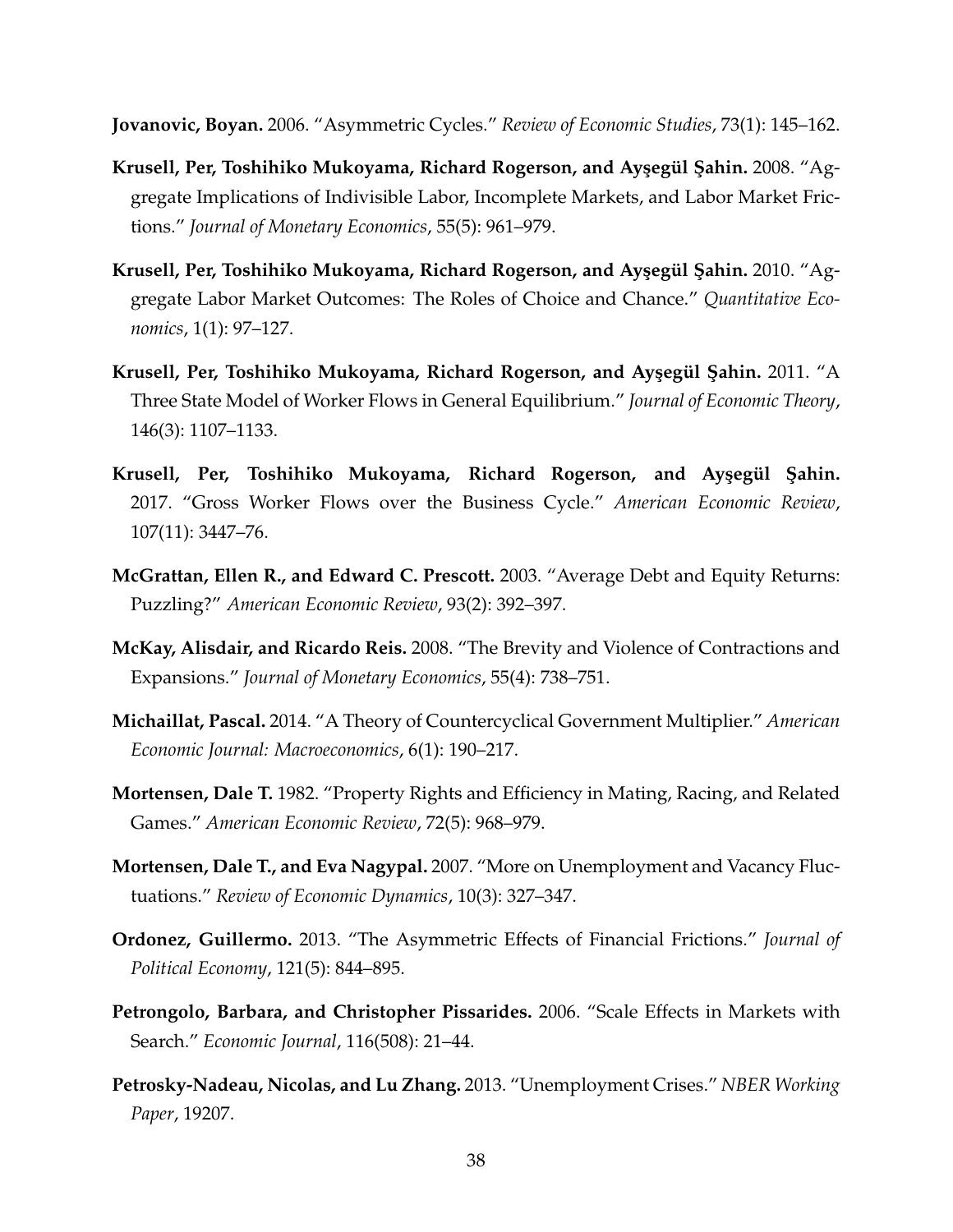- <span id="page-39-2"></span>**Petrosky-Nadeau, Nicolas, and Lu Zhang.** 2017. "Solving the Diamond-Mortensen-Pissarides Model Accurately." *Quantitative Economics*, 8(2): 611–650.
- <span id="page-39-1"></span>**Pissarides, Christopher A.** 1985. "Short-Run Equilibrium Dynamics of Unemployment, Vacancies, and Real Wages." *American Economic Review*, 75(4): 676–690.
- <span id="page-39-3"></span>**Pizzinelli, Carlo, Konstantinos Theodoridis, and Francesco Zanetti.** 2020. "State Dependence in Labor Market Fluctuations." *International Economic Review*, 61(3): 1027–1072.
- <span id="page-39-9"></span>**Pries, Michael, and Richard Rogerson.** 2009. "Search Frictions and Labor Market Participation." *European Economic Review*, 53(5): 568–587.
- <span id="page-39-11"></span>**Ramey, Valerie A.** 2016. "Macroeconomic Shocks and their Propagation." *Handbook of Macroeconomics*, 2: 71–162.
- <span id="page-39-4"></span>**Rogerson, Richard.** 1988. "Indivisible Labor, Lotteries and Equilibrium." *Journal of Monetary Economics*, 21(1): 3–16.
- <span id="page-39-13"></span>**Schmitt-Grohé, Stephanie, and Martın Uribe.** 2004. "Solving Dynamic General Equilibrium Models using a Second-Order Approximation to the Policy Function." *Journal of Economic Dynamics and Control*, 28(4): 755–775.
- <span id="page-39-10"></span>**Shimer, Robert.** 2004. "The Consequences of Rigid Wages in Search Models." *Journal of the European Economic Association*, 2(2-3): 469–479.
- <span id="page-39-12"></span>**Shimer, Robert.** 2005. "The Cyclical Behavior of Equilibrium Unemployment and Vacancies." *American Economic Review*, 95(1): 25–49.
- <span id="page-39-5"></span>**Shimer, Robert.** 2013. "Search, Labor-Force Participation, and Wage Rigidities." *Advances in Economics and Econometrics: Theory and Applications*, 2(5): 197–234.
- <span id="page-39-0"></span>**Sichel, Daniel E.** 1993. "Business Cycle Asymmetry: A Deeper Look." *Economic Inquiry*, 31(2): 224–236.
- <span id="page-39-6"></span>**Tripier, Fabien.** 2004. "Can the Labor Market Search Model Explain the Fluctuations of Allocations of Time?" *Economic Modelling*, 21(1): 131–146.
- <span id="page-39-8"></span>**Van Nieuwerburgh, S., and L. Veldkamp.** 2006. "Learning Asymmetries in Real Business Cycles." *Journal of Monetary Economics*, 53(4): 753–772.
- <span id="page-39-7"></span>**Veracierto, Marcelo.** 2008. "On the Cyclical Behavior of Employment, Unemployment and Labor Force Participation." *Journal of Monetary Economics*, 55(6): 1143–1157.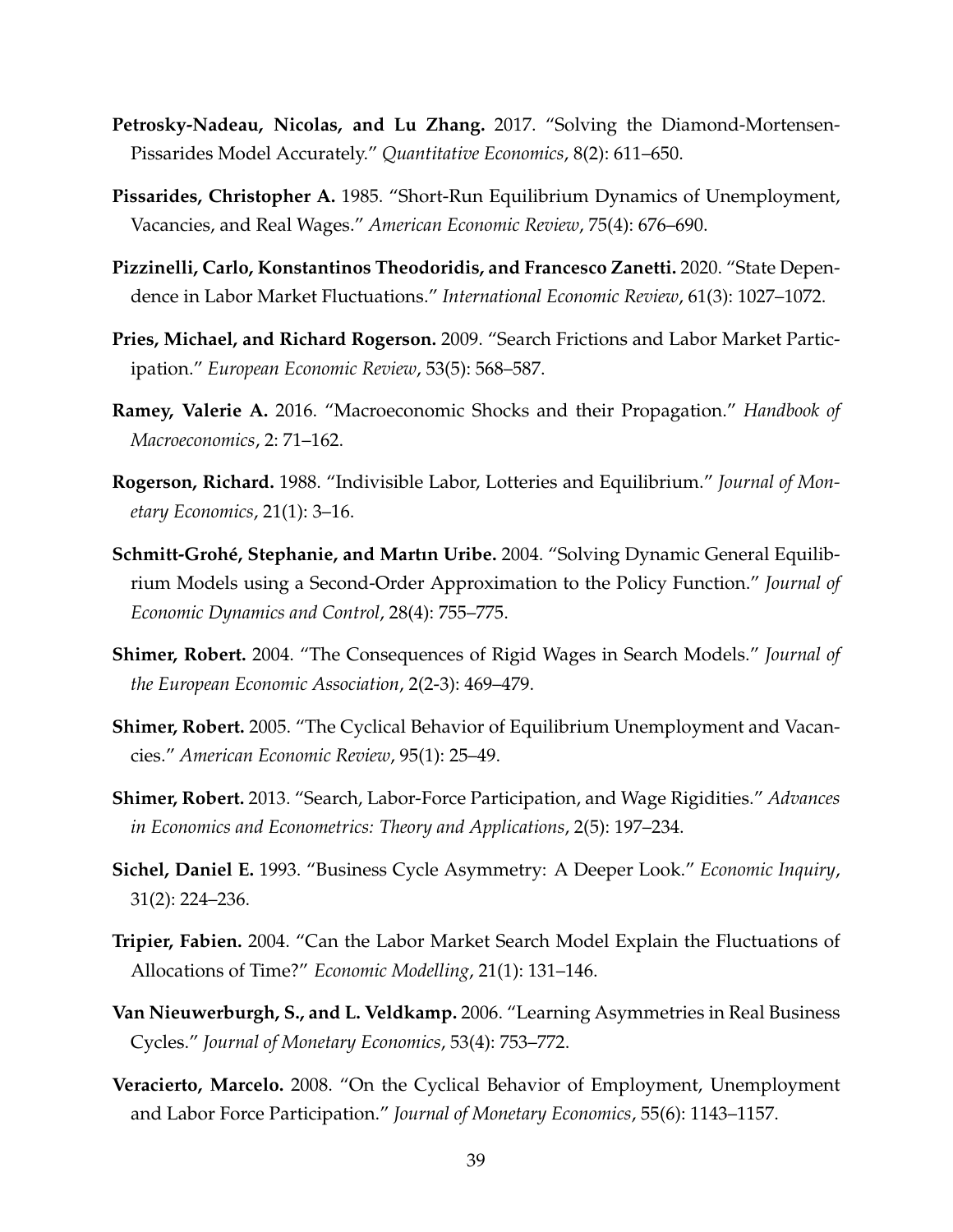# **Appendix**

## <span id="page-40-0"></span>**A Data Sources**

Data for the monthly and seasonally-adjusted unemployment rate (series LNS14000000) and participation rate (series LNS11300000) are from the Current Population Survey (CPS) of the Bureau of Labor and Statistics (BLS) and available at the BLS website at [www.bls.](www.bls.gov) [gov.](www.bls.gov) The employment-to-population ratio is obtained as one minus the unemployment rate times the participation rate. Data for monthly hazard rates across different states (employment, unemployment, and nonparticipation) are taken from [Krusell et al.](#page-38-8) [\(2017\)](#page-38-8). Data for job vacancies are the monthly composite Help-Wanted Index (HWI) constructed by [Barnichon](#page-35-7) [\(2010\)](#page-35-7) and available at the author's website at [https://sites.google.com/](https://sites.google.com/site/regisbarnichon) [site/regisbarnichon.](https://sites.google.com/site/regisbarnichon) Quarterly data are obtained by averaging non-overlapping monthly observations in a given quarter. Seasonally-adjusted quarterly data for real output per worker in nonfarm business sector are produced by the BLS and available at the Labor Productivity and Costs (LPC) home page at [http://www.bls.gov/lpc.](http://www.bls.gov/lpc)

## <span id="page-40-1"></span>**B Derivations**

**Measurement of labor market stocks and transition probabilities**  $\,$  We use  $f_t^{ij}$  $t$ <sup>t</sup> to denote the worker's transition probability from labor market state *i* to *j* at time *t*, and the labels "*a*" and "*na*" to indicate "attached" and "non-attached" individuals, respectively.

The stocks of employment (*e*), unemployment (*u*), and nonparticipation (*n*) evolve over time according to:

$$
e_{t+1}^a = f_{t+1}^{e_a e_a} e_t^a + f_{t+1}^{e_{na} e_a} e_t^{na} + f_{t+1}^{ue_a} u_t + f_{t+1}^{n_a e_a} n_t^a + f_{t+1}^{n_{na} e_a} n_t^{na};
$$
(B.1)

$$
e_{t+1}^{na} = f_{t+1}^{ea_{na}} e_t^a + f_{t+1}^{ea_{na}} e_t^{na} + f_{t+1}^{ue_{na}} u_t + f_{t+1}^{na_{na}} n_t^a + f_{t+1}^{n_{na}e_{na}} n_t^{na};
$$
 (B.2)

$$
u_{t+1} = f_{t+1}^{e_{a}u} e_{t}^{a} + f_{t+1}^{e_{na}u} e_{t}^{na} + f_{t+1}^{uu} u_{t} + f_{t+1}^{n_{a}u} n_{t}^{a} + f_{t+1}^{n_{na}u} n_{t}^{na};
$$
\n(B.3)

$$
n_{t+1}^a = f_{t+1}^{e_a n_m} e_t^a + f_{t+1}^{e_{na} n_a} e_t^{na} + f_{t+1}^{u n_a} u_t + f_{t+1}^{n_a n_a} n_t^a + f_{t+1}^{n_a n_a} n_t^{na}, \qquad (B.4)
$$

$$
n_{t+1}^{na} = f_{t+1}^{e_{a}n_{n}}e_{t}^{a} + f_{t+1}^{e_{na}n_{na}}e_{t}^{na} + f_{t+1}^{u_{n}n_{a}}u_{t} + f_{t+1}^{n_{a}n_{na}}n_{t}^{a} + f_{t+1}^{n_{na}n_{na}}n_{t}^{na}.
$$
 (B.5)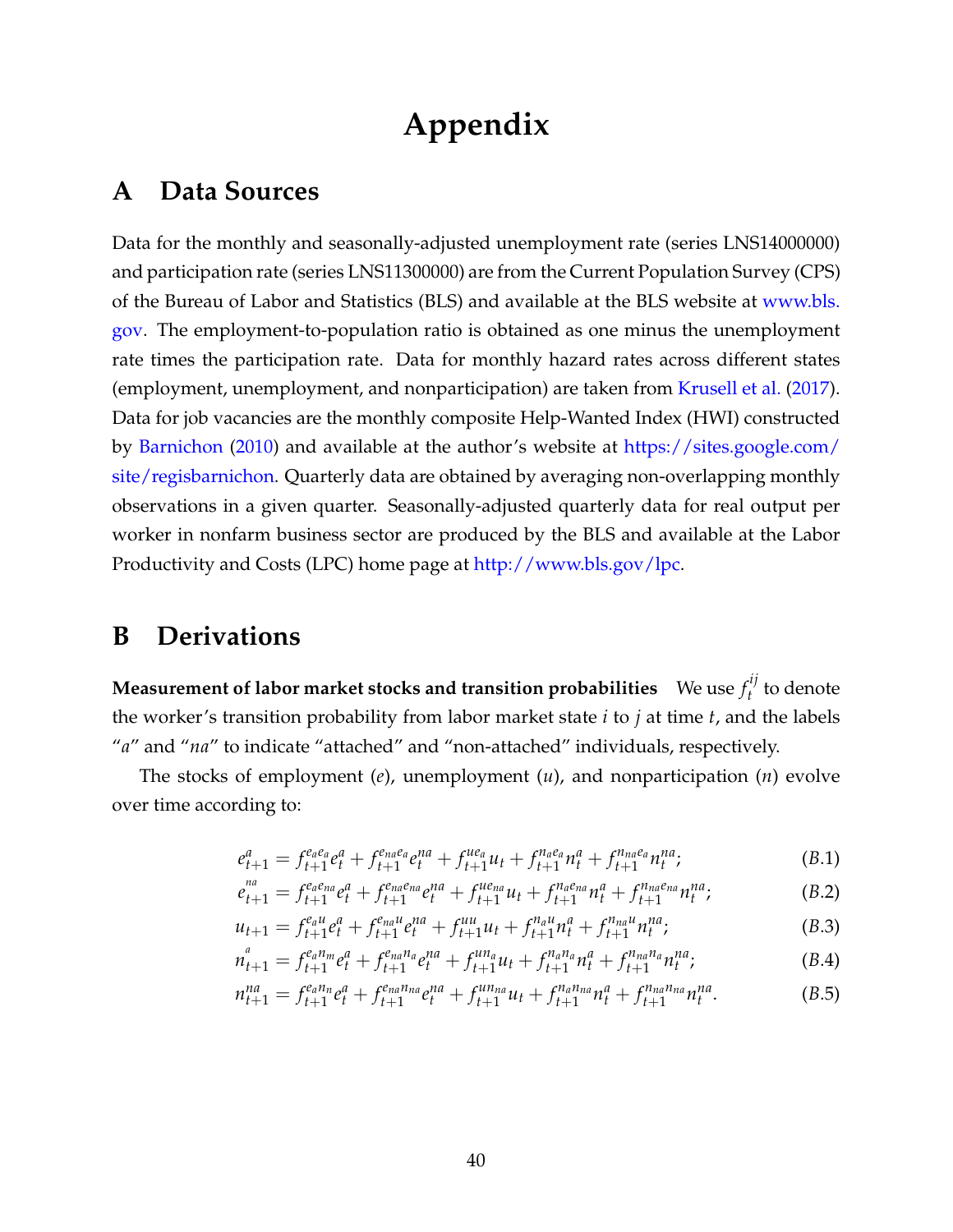The workers' transition probabilities are calculated as:

$$
f_{t+1}^{e_a e_a} = (1 - \delta) \left\{ 1 - \lambda \left[ 1 - F\left(x_{t+1}^v\right) \right] \right\} + \delta \left\{ 1 - \lambda \left[ 1 - F\left(x_{t+1}^v\right) \right] \right\} p_{t+1};\tag{B.6}
$$

$$
f_{t+1}^{e_{na}e_a} = (1 - \delta)\lambda F\left(x_{t+1}^v\right) + \delta\lambda F\left(x_{t+1}^v\right)p_{t+1};\tag{B.7}
$$

$$
f_{t+1}^{ue_a} = p_{t+1} \left\{ 1 - \lambda \left[ 1 - F\left( x_{t+1}^v \right) \right] \right\};\tag{B.8}
$$

$$
f_{t+1}^{n_a e_a} = p_{t+1} \lambda F\left(x_{t+1}^v\right); \tag{B.9}
$$

$$
f_{t+1}^{n_{na}e_a} = p_{t+1}\lambda F\left(x_{t+1}^v\right); \tag{B.10}
$$

$$
f_{t+1}^{e_a e_{na}} = (1 - \delta) \lambda [F(x_{t+1}^q) - F(x_{t+1}^v)] + \delta \lambda [F(x_{t+1}^q) - F(x_{t+1}^v)] \phi p_{t+1}; \qquad (B.11)
$$
\n
$$
f_{ena}^{e_{na}e_{na}} = (1 - \delta) [1 - \lambda F(x_{t+1}^v) - \lambda [1 - F(x_{t+1}^q)]]
$$
\n
$$
(B.12)
$$

$$
f_{t+1}^{e_{na}e_{na}} = (1 - \delta) \left\{ 1 - \lambda F\left(x_{t+1}^v\right) - \lambda \left[1 - F\left(x_{t+1}^q\right)\right] \right\}
$$
\n
$$
+ \delta \left\{ 1 - \lambda F\left(x_v^v\right) - \lambda \left[1 - F\left(x_v^q\right)\right] \right\}
$$
\n(B.12)

$$
+ \delta \left\{ 1 - \lambda F\left(x_{t+1}^v\right) - \lambda \left[1 - F\left(x_{t+1}^q\right)\right] \right\} \phi p_{t+1};
$$
\n(B.13)

$$
f_{t+1}^{ue_{na}} = \phi p_{t+1} \lambda \left[ F\left( x_{t+1}^q \right) - F\left( x_{t+1}^v \right) \right];
$$
\n(B.14)

$$
f_{t+1}^{n_a e_{na}} = \phi p_{t+1} \left\{ 1 - \lambda \left[ 1 - F\left(x_{t+1}^q\right) \right] - \lambda F\left(x_{t+1}^v\right) \right\};
$$
\n
$$
f_{t+1}^{n_a e_{na}} = \phi p_{t+1} \left\{ \frac{\Gamma\left(x_i^q\right)}{\Gamma\left(x_i^q\right)} - \frac{\Gamma\left(x_i^v\right)}{\Gamma\left(x_i^v\right)} \right\};
$$
\n(B.15)

$$
f_{t+1}^{n_{na}e_{na}} = \phi p_{t+1} \lambda \left[ F\left( x_{t+1}^q \right) - F\left( x_{t+1}^v \right) \right];
$$
\n(B.16)

$$
f_{t+1}^{e_{a}u} = \delta \left\{ 1 - \lambda \left[ 1 - F\left(x_{t+1}^{v}\right) \right] \right\} (1 - p_{t+1}); \tag{B.17}
$$

$$
f_{t+1}^{e_{na}u} = \delta \lambda F \left( x_{t+1}^v \right) (1 - p_{t+1}); \tag{B.18}
$$

$$
f_{t+1}^{uu} = (1 - p_{t+1}) \left\{ 1 - \lambda \left[ 1 - F\left( x_{t+1}^v \right) \right] \right\};
$$
\n(B.19)

$$
f_{t+1}^{n_a u} = (1 - p_{t+1})\lambda F\left(x_{t+1}^v\right);
$$
\n(B.20)

$$
f_{t+1}^{n_{na}u} = (1 - p_{t+1})\lambda F\left(x_{t+1}^v\right);
$$
\n(B.21)

$$
f_{t+1}^{e_a n_a} = \delta \lambda \left[ F \left( x_{t+1}^q \right) - F \left( x_{t+1}^v \right) \right] (1 - \phi p_{t+1}); \tag{B.22}
$$

$$
f_{t+1}^{e_m n_a} = \delta \left\{ 1 - \lambda F \left( x_{t+1}^v \right) - \lambda \left[ 1 - F \left( x_{t+1}^q \right) \right] \right\} (1 - \phi p_{t+1});
$$
\n
$$
f_{t+1}^{u n_a} = (1 - \phi p_{t+1}) \lambda \left[ F(x^q) - F(x^v) \right].
$$
\n(B.23)

$$
f_{t+1}^{un_a} = (1 - \phi p_{t+1}) \lambda \left[ F(x_{t+1}^q) - F(x_{t+1}^v) \right];
$$
\n
$$
f_{t+1}^{n_a n_a} = (1 - \phi p_{t+1}) \left[ 1 - \lambda F(x_{t+1}^v) - \lambda \left[ 1 - F(x_{t+1}^q) \right] \right].
$$
\n(B.24)

$$
f_{t+1}^{n_a n_a} = (1 - \phi p_{t+1}) \left\{ 1 - \lambda F\left(x_{t+1}^v\right) - \lambda \left[1 - F(x_{t+1}^q)\right] \right\};
$$
\n
$$
f_{n_a n_a}^{n_a n_a} = (1 - \phi p_t) \lambda \left[ F(x^q) - F(x^v) \right].
$$
\n(B.25)

$$
f_{t+1}^{n_{na}n_a} = (1 - \phi p_t) \lambda \left[ F(x_{t+1}^q) - F(x_{t+1}^v) \right];
$$
\n
$$
f_{t+1}^{e_a n_{na}} = \lambda \left[ 1 - F(x_1^q) \right].
$$
\n(B.26)

$$
f_{t+1}^{e_a n_{na}} = \lambda \left[ 1 - F\left( x_{t+1}^q \right) \right];\tag{B.27}
$$

$$
f_{t+1}^{e_{na}n_{na}} = \lambda \left[ 1 - F\left(x_{t+1}^q\right) \right];\tag{B.28}
$$

$$
f_{t+1}^{un_{na}} = \lambda \left[ 1 - F\left( x_{t+1}^q \right) \right];\tag{B.29}
$$

$$
f_{t+1}^{n_a n_{na}} = \lambda \left[ 1 - F\left( x_{t+1}^q \right) \right];\tag{B.30}
$$

$$
f_{t+1}^{n_{na}n_{na}} = 1 - \lambda F\left(x_{t+1}^q\right). \tag{B.31}
$$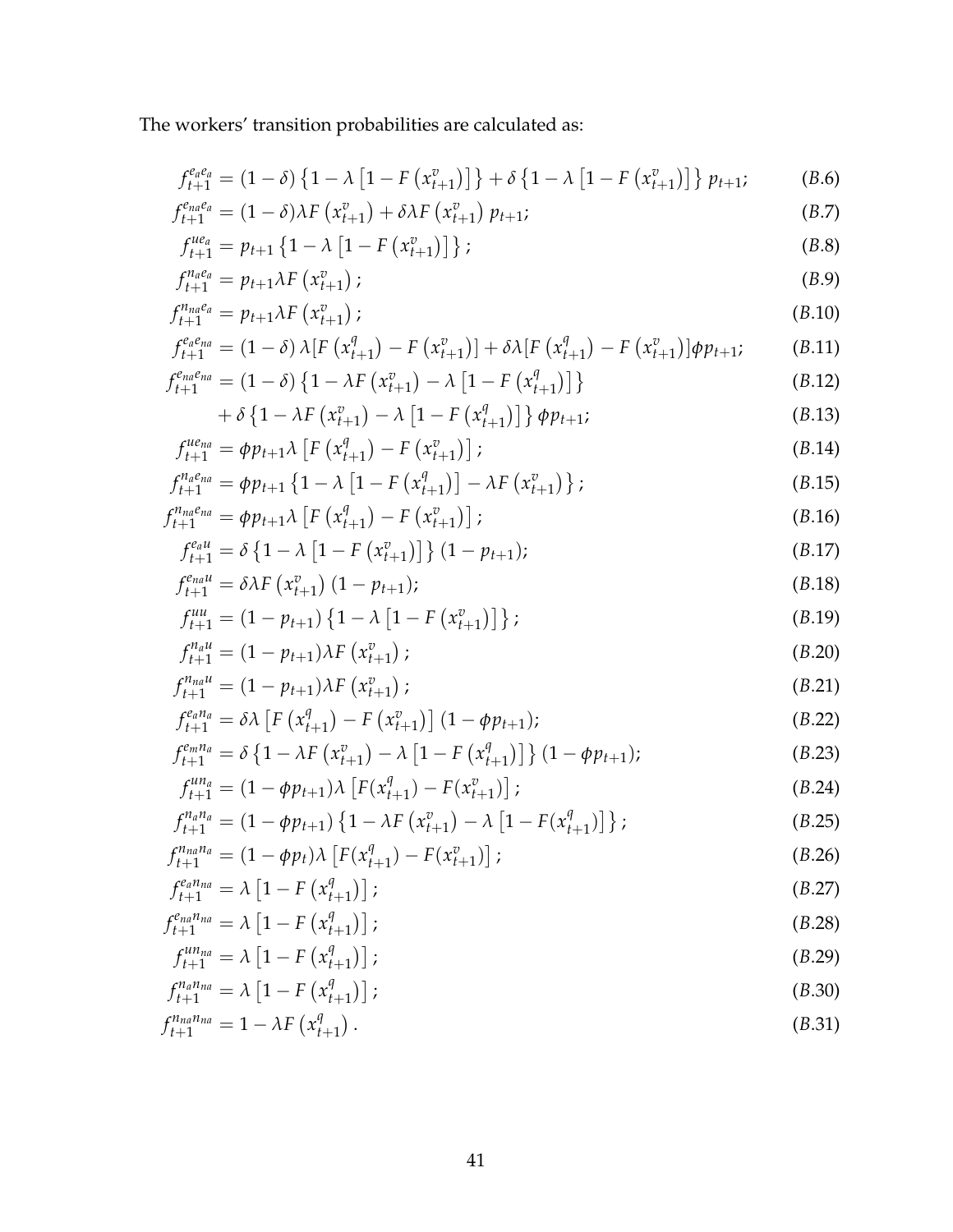## <span id="page-42-0"></span>**C Additional Results**

<span id="page-42-1"></span>

| l                                                                                                                                                                                       | $\theta$                         | $\overline{v}$                   | <b>EPOP</b>                      | ER                               | <b>PR</b>                                    |
|-----------------------------------------------------------------------------------------------------------------------------------------------------------------------------------------|----------------------------------|----------------------------------|----------------------------------|----------------------------------|----------------------------------------------|
| A. Data, contemporaneous                                                                                                                                                                |                                  |                                  |                                  |                                  |                                              |
| $\eta_{\rm V}^l$ : CPS, non-farm business<br>$\eta_v^l$ : CPS, all private<br>$\eta_{\rm v}^{\rm l}$ : LPC, non-farm business<br>$\eta_w^l$ : LPC, all private                          | 4.949<br>6.501<br>2.597<br>4.244 | 5.171<br>6.923<br>2.910<br>4.723 | 0.251<br>0.281<br>0.035<br>0.112 | 0.171<br>0.214<br>0.054<br>0.108 | $-0.016$<br>$-0.052$<br>$-0.050$<br>$-0.057$ |
| B. Data, lagged                                                                                                                                                                         |                                  |                                  |                                  |                                  |                                              |
| $\eta_{y_{-1}}^l$ : CPS, non-farm business<br>$\eta_{y_{-1}}^l$ : CPS, all private<br>$\eta_{y-1}^{\dagger}$ : LPC, non-farm business<br>$\eta_{V_{-1}}^{\tilde{l}}$ : LPC, all private | 6.204<br>8.349<br>4.570<br>6.484 | 6.427<br>8.769<br>4.873<br>6.942 | 0.396<br>0.488<br>0.223<br>0.330 | 0.244<br>0.315<br>0.159<br>0.225 | 0.012<br>$-0.005$<br>$-0.027$<br>$-0.025$    |
| C. Model, contemporaneous                                                                                                                                                               |                                  |                                  |                                  |                                  |                                              |
| $\eta_{y}^{l}$ : baseline<br>$\eta_v^l$ : no link market-home productivity                                                                                                              | 7.506<br>8.244                   | 6.812<br>7.181                   | 0.350<br>0.674                   | 0.342<br>0.375                   | 0.008<br>0.301                               |
| D. Model, lagged                                                                                                                                                                        |                                  |                                  |                                  |                                  |                                              |
| $\eta_{y_{-1}}^{\iota}$ : baseline<br>$\eta_{V_{-1}}^l$ : no link market-home productivity                                                                                              | 7.114<br>7.855                   | 6.405<br>6.765                   | 0.352<br>0.686                   | 0.345<br>0.379                   | 0.007<br>0.309                               |

Table *C*.1: Elasticity of Labor Market Stocks to Labor Productivity

*Notes:*  $\eta_y^l$  and  $\eta_{y-1}^l$  denote the elasticity of  $l \in \{\theta, v, \text{EPOP}, \text{ER}, \text{PR}\}\$  to contemporaneous (*y*) and lagged (*y*−1) output per worker, respectively. Contemporaneous and lagged elasticities are estimated by running the regressions  $\log(l_t) = \text{constant} + \eta_y^l \log(y_t) + u_t$  and  $\log(l_t) = \text{constant} + \eta_z^l$  $\eta_{y-1}^l$ log( $y_{t-1}$ ) +  $u_t$  on actual and artificial data simulated from the model. Data on output per worker are from [Hagedorn and Manovskii](#page-37-10) [\(2011\)](#page-37-10).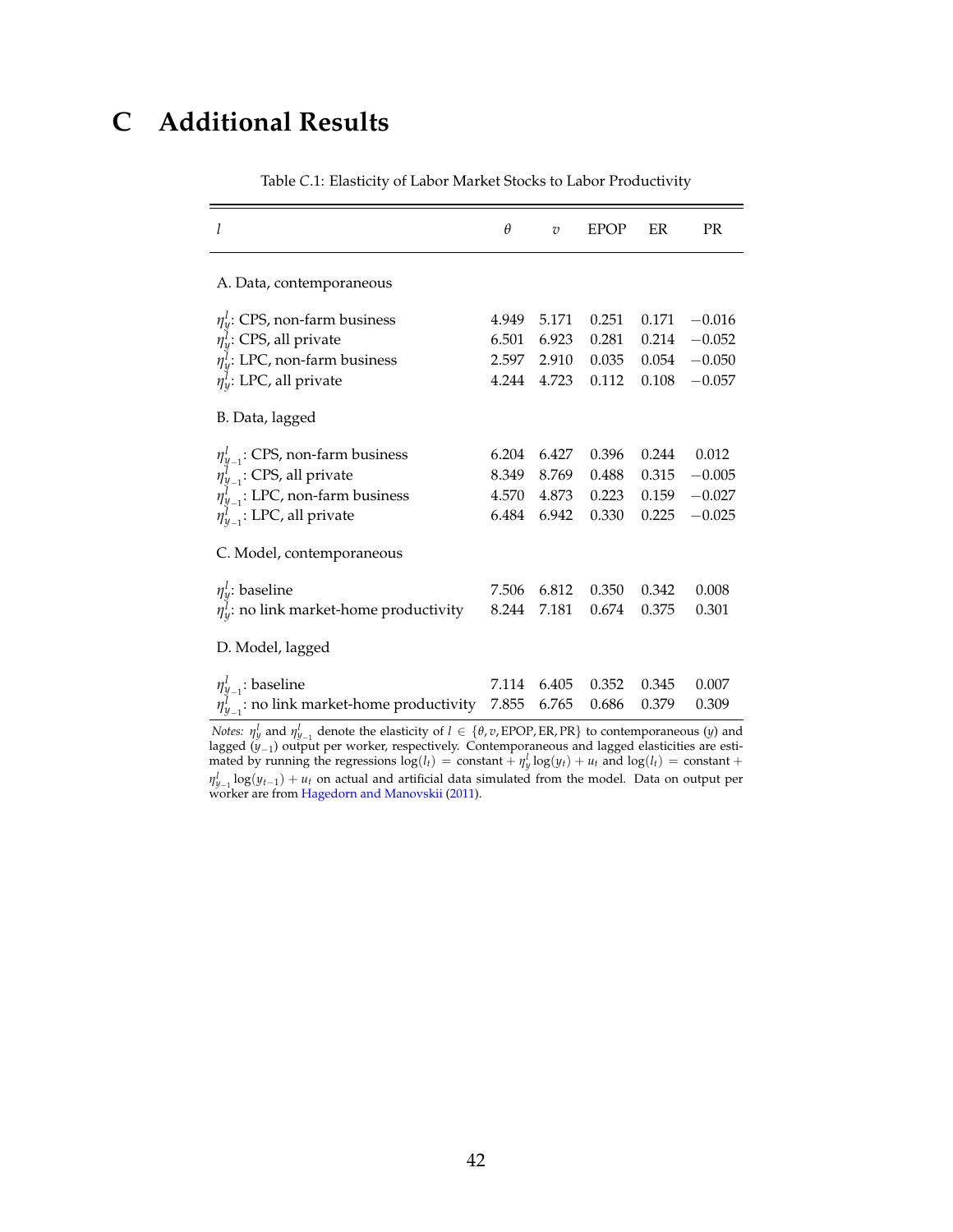<span id="page-43-0"></span>

| l                                                                                                                                                                     | $f^{eu}$                                     | $f^{en}$                         | $f^{ue}$                         | $f^{un}$                         | $f^{ne}$                         | $f^{nu}$                            |
|-----------------------------------------------------------------------------------------------------------------------------------------------------------------------|----------------------------------------------|----------------------------------|----------------------------------|----------------------------------|----------------------------------|-------------------------------------|
| A. Data, contemporaneous                                                                                                                                              |                                              |                                  |                                  |                                  |                                  |                                     |
| $\eta_{y}^{l}$ : CPS, non-farm business<br>$\eta_{v}^{l}$ : CPS, all private<br>$\eta_{\rm V}^l$ : LPC, non-farm business<br>$\eta_v^l$ : LPC, all private            | $-4.005$<br>$-5.749$<br>$-3.632$<br>$-5.128$ | 2.032<br>2.683<br>0.685<br>1.324 | 2.144<br>2.432<br>0.191<br>0.735 | 2.626<br>4.039<br>1.259<br>2.383 | 2.891<br>3.918<br>1.725<br>2.813 | $-0.394$<br>0.130<br>0.389<br>0.762 |
| B. Data, lagged                                                                                                                                                       |                                              |                                  |                                  |                                  |                                  |                                     |
| $\eta_{y_{-1}}^l$ : CPS, non-farm business<br>$\eta_{y_{-1}}^l$ : CPS, all private<br>$\eta_{y_{-1}}^l$ : LPC, non-farm business<br>$\eta_{V-1}^l$ : LPC, all private | $-3.639$<br>$-4.843$<br>$-3.444$<br>$-4.289$ | 2.716<br>3.768<br>2.042<br>3.149 | 3.093<br>4.273<br>1.548<br>2.444 | 3.853<br>5.269<br>2.904<br>4.234 | 3.751<br>5.741<br>2.834<br>4.339 | $-0.272$<br>0.166<br>0.177<br>0.486 |
| C. Model, contemporaneous                                                                                                                                             |                                              |                                  |                                  |                                  |                                  |                                     |
| $\eta_v^l$ : baseline<br>$\eta_v^l$ : no link market-home productivity                                                                                                | $-1.115$<br>$-1.113$                         | 0.219<br>$-0.764$                | 3.257<br>3.604                   | 0.164<br>$-0.790$                | 1.804<br>2.334                   | $-1.273$<br>$-0.653$                |
| D. Model, lagged                                                                                                                                                      |                                              |                                  |                                  |                                  |                                  |                                     |
| $\eta_{y_{-1}}^l$ : baseline<br>$\eta_{V-1}^l$ : no link market-home productivity                                                                                     | $-1.062$<br>$-1.059$                         | 0.220<br>$-0.740$                | 3.086<br>3.434                   | 0.171<br>$-0.756$                | 1.603<br>2.126                   | $-1.219$<br>$-0.620$                |

Table *C*.2: Elasticity of Transition Probabilities to Labor Productivity

Notes:  $\eta_y^l$  and  $\eta_{y_{-1}}^l$  denote the elasticity of  $l \in \{f^{eu}, f^{en}, f^{ue}, f^{un}, f^{ne}, f^{nu}\}$  to contemporaneous (y) and lagged (*y*−1) output per worker, respectively. Contemporaneous and lagged elasticities are estimated by running the regressions  $\log(l_t) = \text{constant} + \eta_y^l \log(y_t) + u_t$  and  $\log(l_t) = \text{constant} + \eta_{y-1}^l \log(y_{t-1}) + u_t$  on actual and artificial data simulated from the model. Data on output per worker are from [Hagedorn and Manovskii](#page-37-10) [\(2011\)](#page-37-10).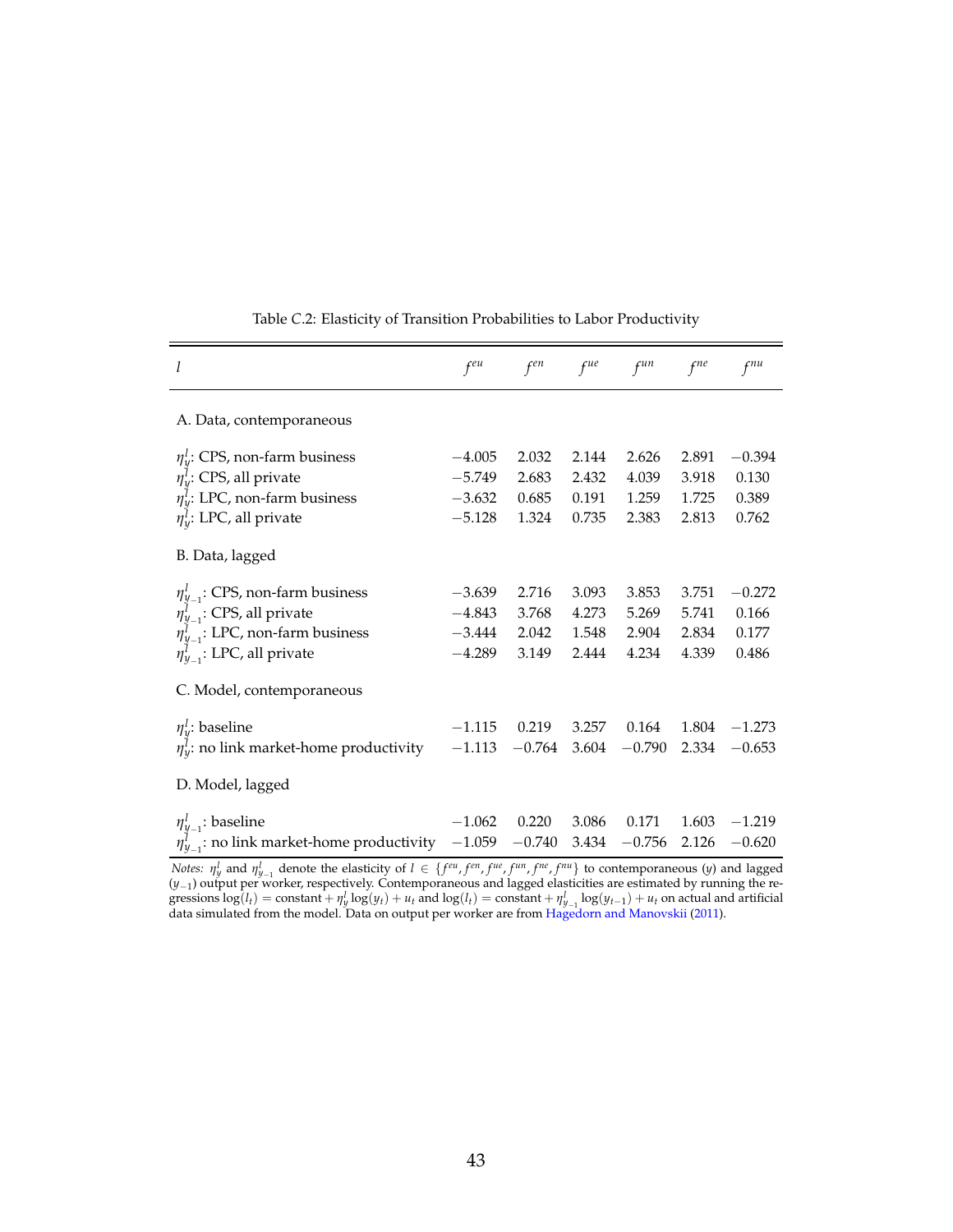<span id="page-44-0"></span>

Figure *C*.1: The figure shows the IRFs of the workers' transition probabilities to a productivity shock in a version of the model in which home productivity is not scaled by market productivity. All responses are expressed as log deviations from the deterministic steady-state levels. See Section [5](#page-20-0) for details on the parametrization of the model.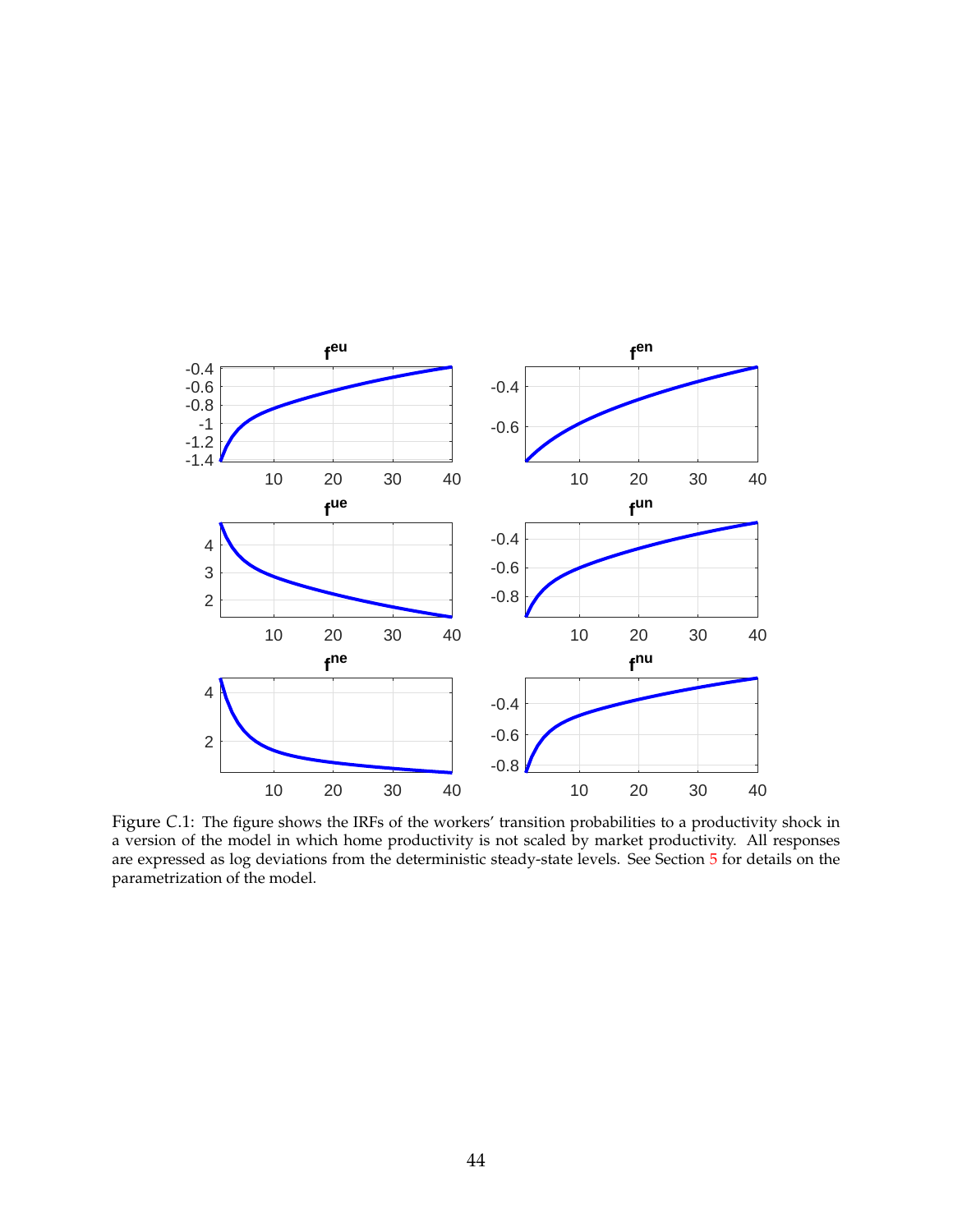<span id="page-45-0"></span>

|                                      | $\mathcal{Y}$ | $\theta$ | $\overline{v}$ | <b>EPOP</b> | ER   | <b>PR</b> |
|--------------------------------------|---------------|----------|----------------|-------------|------|-----------|
|                                      |               |          |                |             |      |           |
| A. Standard deviation                |               |          |                |             |      |           |
| Data                                 | 0.0225        | 24.01    | 13.15          | 0.99        | 0.90 | 0.26      |
| Model: baseline                      | 0.0225        | 8.21     | 7.59           | 0.40        | 0.34 | 0.07      |
| Ctrfl: $\theta$ fixed                | 0.0225        | 0.00     | 0.00           | 0.06        | 0.01 | 0.07      |
| Ctrfl: $x^v$ and $x^q$ cutoffs fixed | 0.0225        | 8.33     | 7.71           | 0.43        | 0.35 | 0.09      |
| Ctrfl: $x^v$ cutoff fixed            | 0.0225        | 8.24     | 7.63           | 0.41        | 0.34 | 0.07      |
| Ctrfl: $x^q$ cutoff fixed            | 0.0225        | 8.32     | 7.69           | 0.43        | 0.35 | 0.08      |
| B. Correlation with output           |               |          |                |             |      |           |
| Data                                 | 0.55          | 0.89     | 0.88           | 0.83        | 0.86 | 0.21      |
| Model: baseline                      | 0.99          | 0.97     | 0.95           | 0.97        | 0.96 | 0.86      |
| Ctrfl: $\theta$ fixed                | 1.00          | 0.95     | 0.72           | $-0.24$     | 0.90 | $-0.37$   |
| Ctrfl: $x^v$ and $x^q$ cutoffs fixed | 0.99          | 0.96     | 0.94           | 0.96        | 0.97 | 0.91      |
| Ctrfl: $x^v$ cutoff fixed            | 0.99          | 0.96     | 0.95           | 0.97        | 0.97 | 0.92      |
| Ctrfl: $x^q$ cutoff fixed            | 0.99          | 0.96     | 0.94           | 0.96        | 0.97 | 0.93      |
| C. Autocorrelation                   |               |          |                |             |      |           |
| Data                                 | 0.75          | 0.92     | 0.91           | 0.92        | 0.93 | 0.69      |
| Model: baseline                      | 0.75          | 0.67     | 0.64           | 0.84        | 0.84 | 0.87      |
| Ctrfl: $\theta$ fixed                | 0.75          | 0.75     | 0.43           | 0.94        | 0.86 | 0.93      |
| Ctrfl: $x^v$ and $x^q$ cutoffs fixed | 0.75          | 0.67     | 0.64           | 0.85        | 0.84 | 0.88      |
| Ctrfl: $x^v$ cutoff fixed            | 0.75          | 0.67     | 0.64           | 0.84        | 0.84 | 0.87      |
| Ctrfl: $x^q$ cutoff fixed            | 0.75          | 0.67     | 0.64           | 0.85        | 0.84 | 0.87      |

Table *C*.3: Business Cycle Statistics – Labor Market Stocks

*Notes: y* is labor productivity;  $θ$  is labor market tightness; *v* is vacancies; EPOP is the employment-to-population ratio; ER is the employment rate (one minus the unemployment rate); PR is the participation rate. Variables are quarterly averages of monthly series expressed in log-deviations from the Hodrick-Prescott trend with smoothing parameter 1,600. See [A](#page-40-0)ppendix A for data sources.